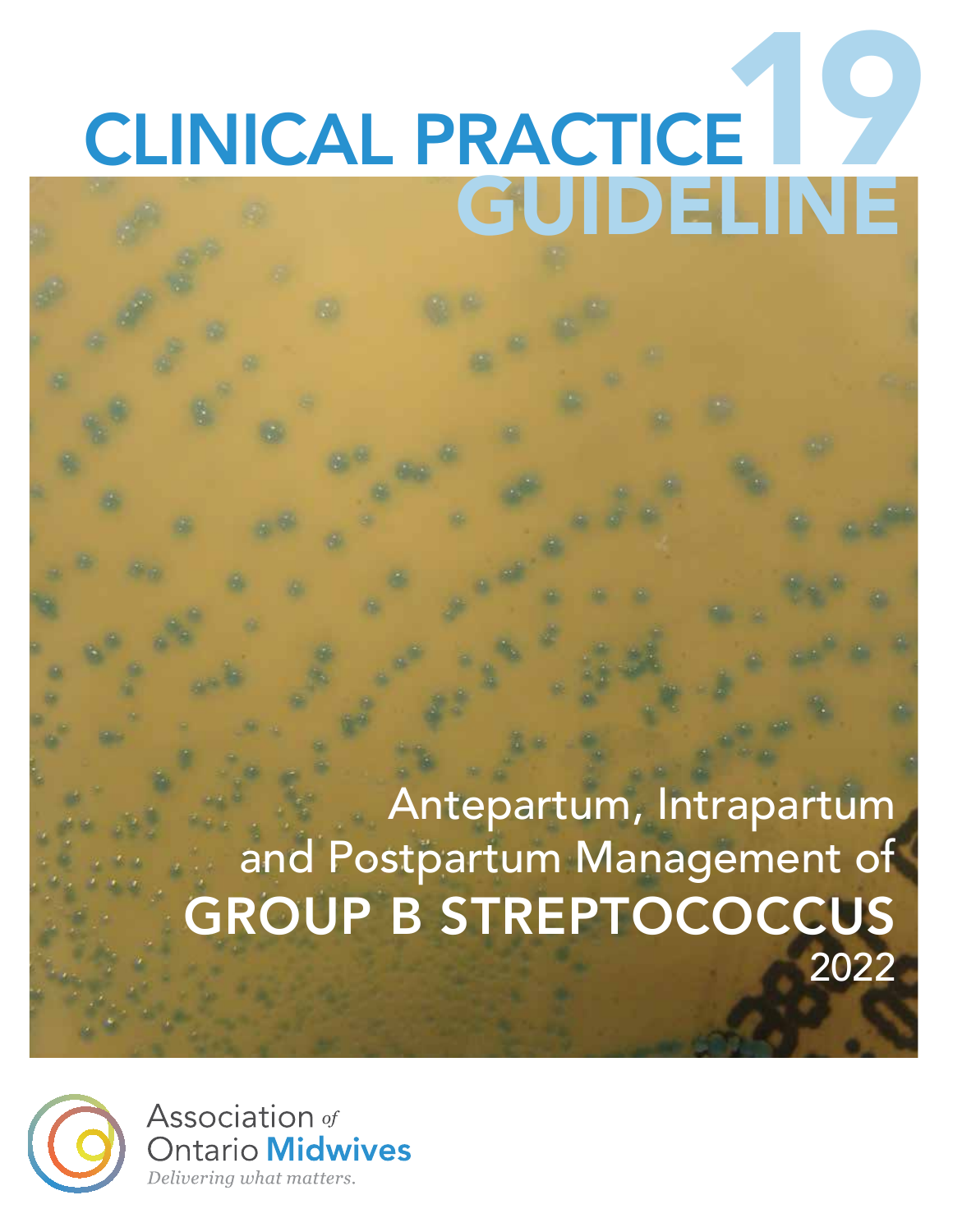## AUTHORS (2022)

Rachel Warren, MA Tasha MacDonald, RM, MHSc Alexa Minichiello, MSc

### CONTRIBUTORS (2022)

### Clinical Practice Guideline Committee

Anna Meuser (chair), RM Megan Bowen, RM Elizabeth Cates, RM, PhD Isomi Henry, RM Maryam Rahimi-Chatri, RM Emily Roth, RM Naomi Scott, RM Margo Seymour, MA Kaia Sloley, midwifery student Dana Wilson-Li, RM

### AOM Staff

Claire Carnegie, MPH Feben Aseffa, RM, BHSc, MHM

# Quality, Insurance and Risk Management **Committee**

Iuliana David, RM Elizabeth Brandeis, RM

### Racial Equity Committee

Bounmy Inthavong, RM

# AUTHORS (PREVENTION AND MANAGEMENT IN LABOUR 2010)

Elizabeth Darling, RM, MSc Kathleen Saurette, RM

# CONTRIBUTORS (PREVENTION AND MANAGEMENT IN LABOUR 2010)

### Clinical Practice Guideline Subcommittee

Ren Barrett, RM, MEd Cheryllee Bourgeois, RM Corinne Hare, RM Jenni Huntly, RM Paula Salehi, RM Lynlee Spencer, BSc Vicki Van Wagner, RM, PhD (c) Rhea Wilson, RM

### Insurance and Risk Management Program Steering Committee

Remi Ejiwunmi (Chair), RM Abigail Corbin, RM Elana Johnston, RM Carolynn Prior van Fraassen, RM Lisa M. Weston, RM

### AOM Staff

Suzannah Bennett, MHSc Cindy Hutchinson, MSc Tasha MacDonald, RM, MHSc Bobbi Soderstrom, RM

# CONTRIBUTORS (POSTPARTUM MANAGEMENT 2014)

# PP GBS CPG Working Group Clinical Practice Guidelines Committee Insurance and Risk Management Program AOM Staff

Suzannah Bennett, MHSc Allyson Booth, RM Cheryllee Bourgeois, RM Elizabeth C. Cates, PhD Sara Chambers, RM Shâdé Chatrath, RM Kim Cloutier-Holtz, RM Abigail Corbin, RM Janis Dalacker, RM Liz Darling, RM, PhD (c) Remi Ejiwunmi, RM, MSc Jenny Gilbert, MA Stephanie Gingerich, RM Jenni Huntly, RM Alanna Kibbe, RM Danielle Longfield Tasha MacDonald, RM, MHSc Anna Meuser, MPH Margo Seymour, RM Dianne Smith, RM Bobbi Soderstrom, RM Vicki Van Wagner, RM, PhD Lisa Weston, RM Cara Wilkie, LLM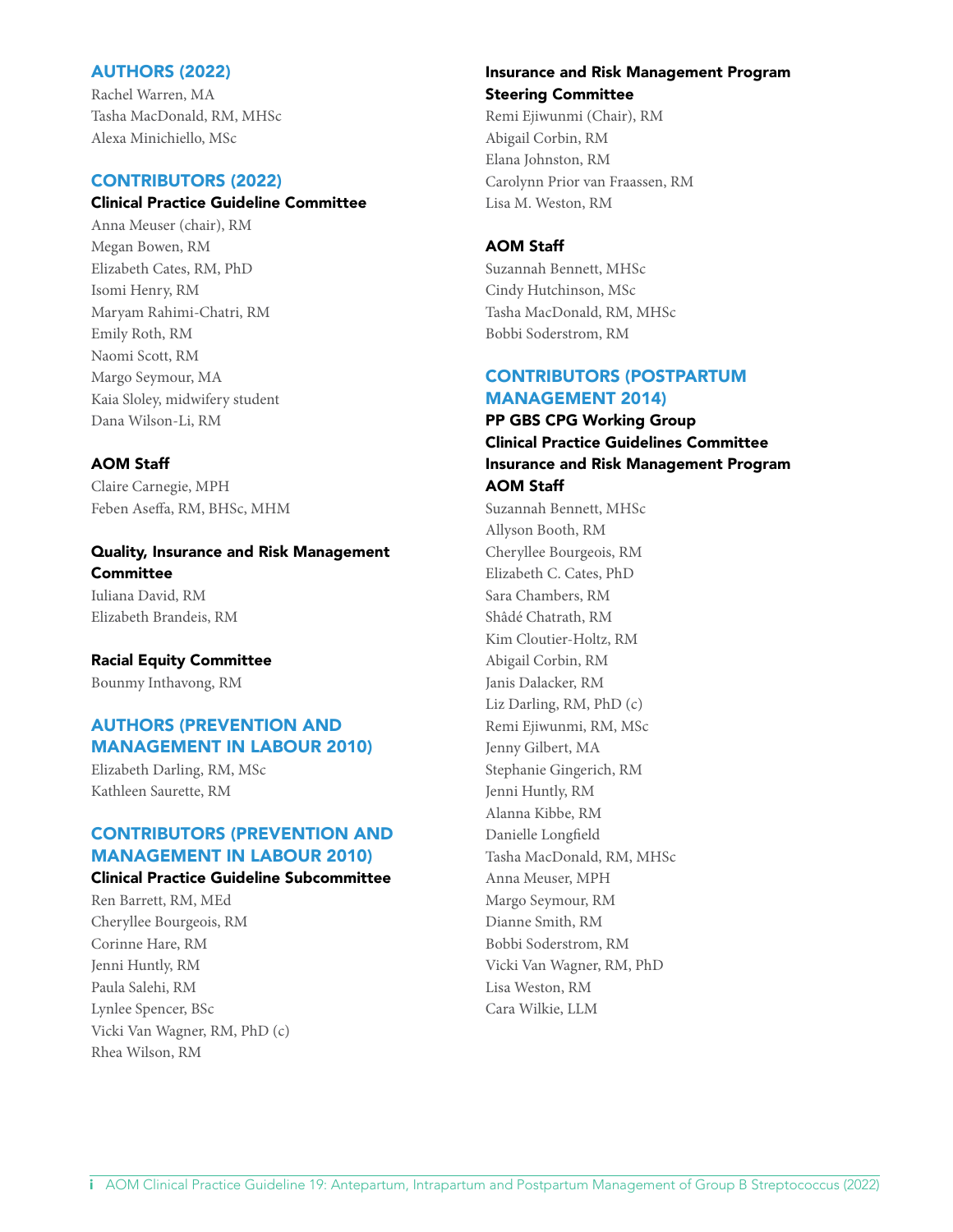### ACKNOWLEDGEMENTS

Jennifer Taves, midwifery client (2022) Catherine Alexander, midwifery client (2022) Megan Bobier, BA (2010) Ryerson University Midwifery Education Program (2010 and 2014)

The Association of Ontario Midwives respectfully acknowledges the financial support of the Ministry of Health in the development of this guideline.

The views expressed in this guideline are strictly those of the Association of Ontario Midwives. No official endorsement by the Ministry of Health is intended or should be inferred.

The AOM is committed, through our statement on Gender Inclusivity and Human Rights, to reflect and include trans, genderqueer and intersex communities in all aspects of our work.

In this document, there are references to sources that use gendered language to refer to populations of pregnant and birthing parents. To accurately represent these sources, the AOM may have maintained gendered language.

The AOM supports research and knowledge translation that engages and reflects the entire childbearing population.

AOM Clinical Practice Guideline No. 11: Group B Streptococcus: Prevention and Management in Labour was approved by the AOM Board of Directors: January 10, 2010.

AOM Clinical Practice Guideline No. 16: Group B Streptococcus: Postpartum Management of the Neonate was approved by the AOM Board of Directors: May 2014.

An updated version of these guidelines (AOM Clinical Practice Guideline No. 19: Antepartum, Intrapartum and Postpartum Management of Group B Streptococcus) was approved by the AOM Board of Directors: March 21, 2022.

*This document replaces both AOM Clinical Practice Guideline No. 11 and 16.*

This document may be cited as: Association of Ontario Midwives. Antepartum, Intrapartum and Postpartum Management of Group B Streptococcus. 2022 (Clinical Practice Guideline No. 19).

## ABOUT THIS CPG

This guideline reflects information consistent with the best evidence available as of the date issued and is subject to change. The information in this guideline is not intended to dictate a course of action, but to inform clinical decision-making. Local standards may cause practices to diverge from the suggestions within this guideline. If practice groups develop protocols that depart from a guideline, it is advisable to document the rationale for the departure.

Midwives recognize that client expectations, preferences and interests are an essential component in clinical decisionmaking. Clients may choose a course of action that differs from the recommendations in this guideline, within the context of informed choice. When clients choose a course of action that diverges from a clinical practice guideline and/or practice group protocol, this should be well documented in their charts.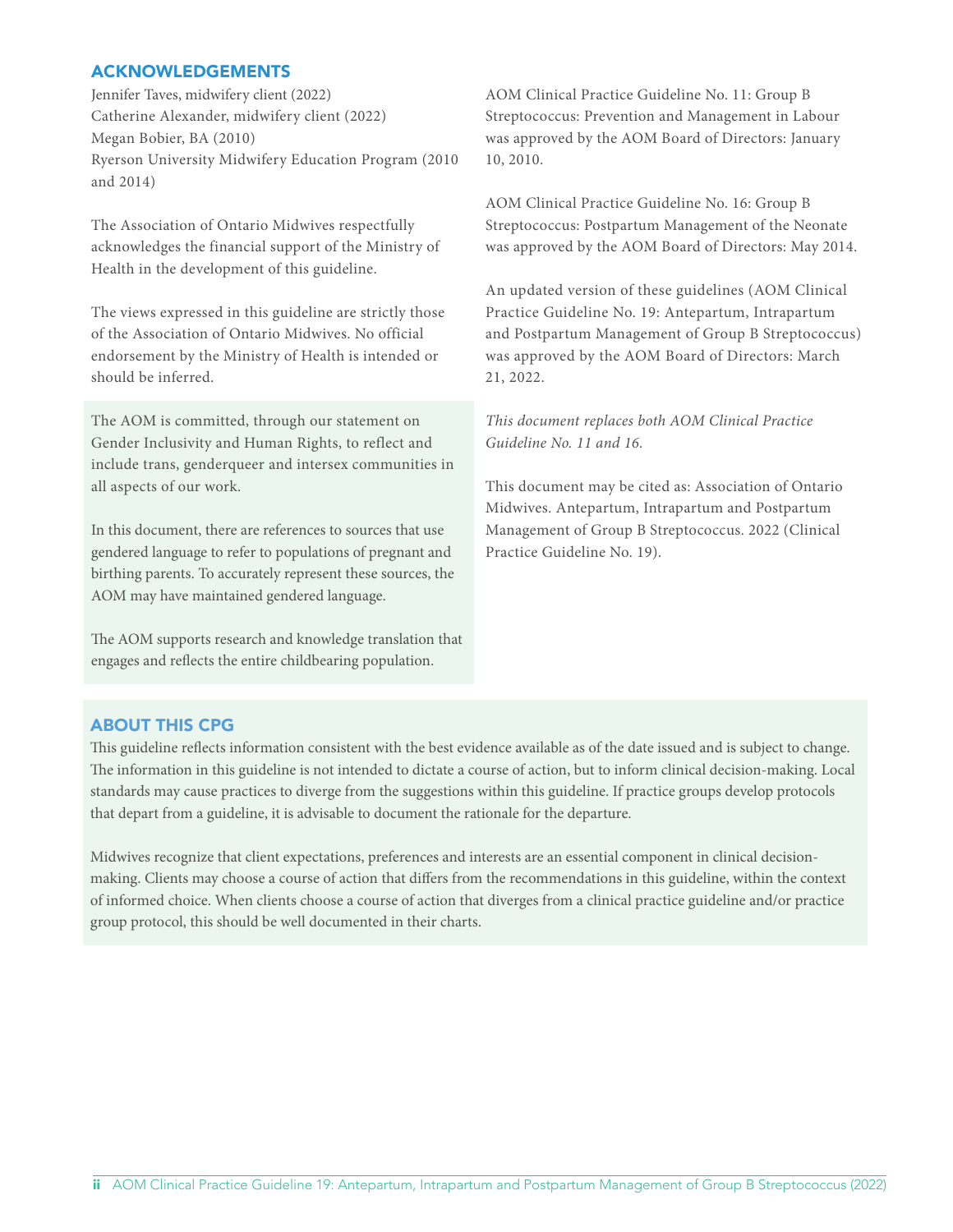# **TABLE OF CONTENTS**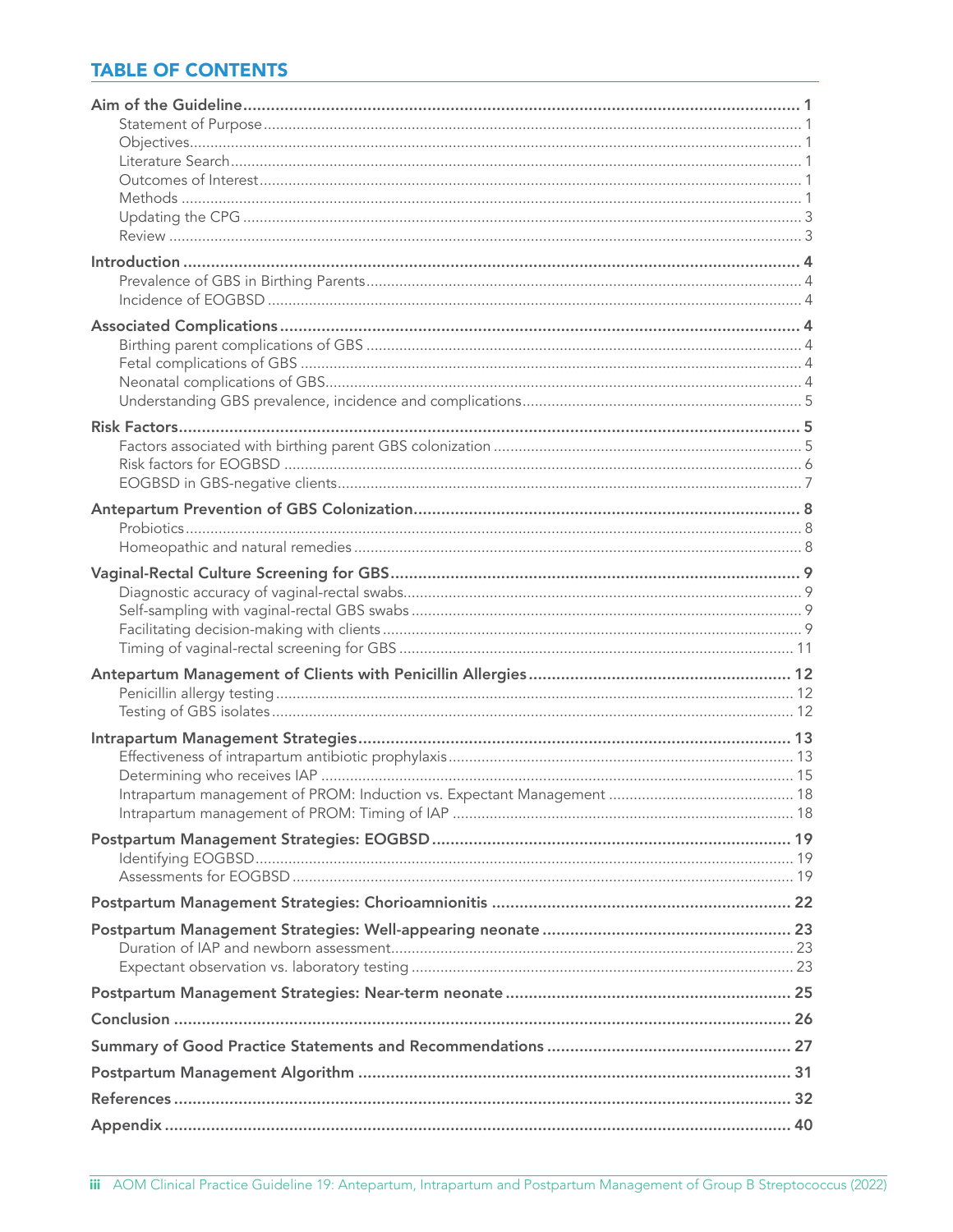# AIM OF THE GUIDELINE

### Statement of purpose

The goal of this document is to provide an evidencebased clinical practice guideline (CPG) on antepartum, intrapartum and postpartum management of group B streptococcus (GBS) that is consistent with the midwifery philosophy and model of care. Midwives in Ontario are encouraged to use this CPG as a tool in clinical decisionmaking.

## **Objective**

The objective of this CPG is to provide a critical review of the research literature on antepartum, intrapartum and postpartum management of GBS within the context of midwifery care in Ontario. Evidence relating to the following will be discussed:

- Prevention of GBS colonization
- Screening for GBS colonization
- Intrapartum antibiotic prophylaxis (IAP) strategies
- Postpartum management of the neonate

Additional clinical situations, such as the management of prelabour rupture of membranes (PROM) and chorioamnionitis in the context of GBS, will also be explored.

## Literature search

A search of MEDLINE, CINAHL and the Cochrane Library from 2009 to 2021 was conducted using a defined search strategy. Literature from the original CPGs was reviewed for inclusion. Reference lists of relevant systematic reviews and key papers were also reviewed. When synthesizing evidence, systematic reviews were prioritized; if no systematic reviews were found, randomized controlled trials (RCTs) and observational studies were retrieved.

## Outcomes of interest

The following outcomes were rated as either "critical" or "important," following the GRADE (Grading of Recommendations, Assessment, Development and Evaluation) process for each research question addressed in the guideline.

### *Critical outcomes:*

- Neonatal mortality
- Early-onset GBS disease (EOGBSD): sepsis/ bacteremia, pneumonia, meningitis
- Long-term sequelae of EOGBSD

### *Important outcomes:*

- GBS colonization in the birthing parent
- Birthing parent infection or sepsis
- Diagnostic accuracy of screening tests
- Adverse treatment effects

## Methods

This CPG uses the GRADE methodology for guideline development. The GRADE process determines the certainty of the evidence (how certain we should be of the results) as well as the strength of the recommendation. Certainty of evidence in this CPG is rated from very low to high, according to five GRADE domains: risk of bias, inconsistency, indirectness, imprecision and publication bias. Methodological concerns about the included studies, variability across results, applicability of the evidence to our context, precision of the results and completeness of the evidence base are considered as part of these domains. The CPG Committee's judgments about the certainty of evidence reflect the work group's confidence that available evidence correctly reflects the true effect of an intervention and is sufficient to support decision-making.

Results from low certainty of evidence are described using language such as "may"; results from moderate certainty of evidence are described using language such as "probably" or "likely"; and results from high certainty of evidence are described without these qualifiers.

When RCT evidence was available, it was assessed using GRADE methodology. In instances where RCT evidence was not available, observational studies were assessed using GRADE.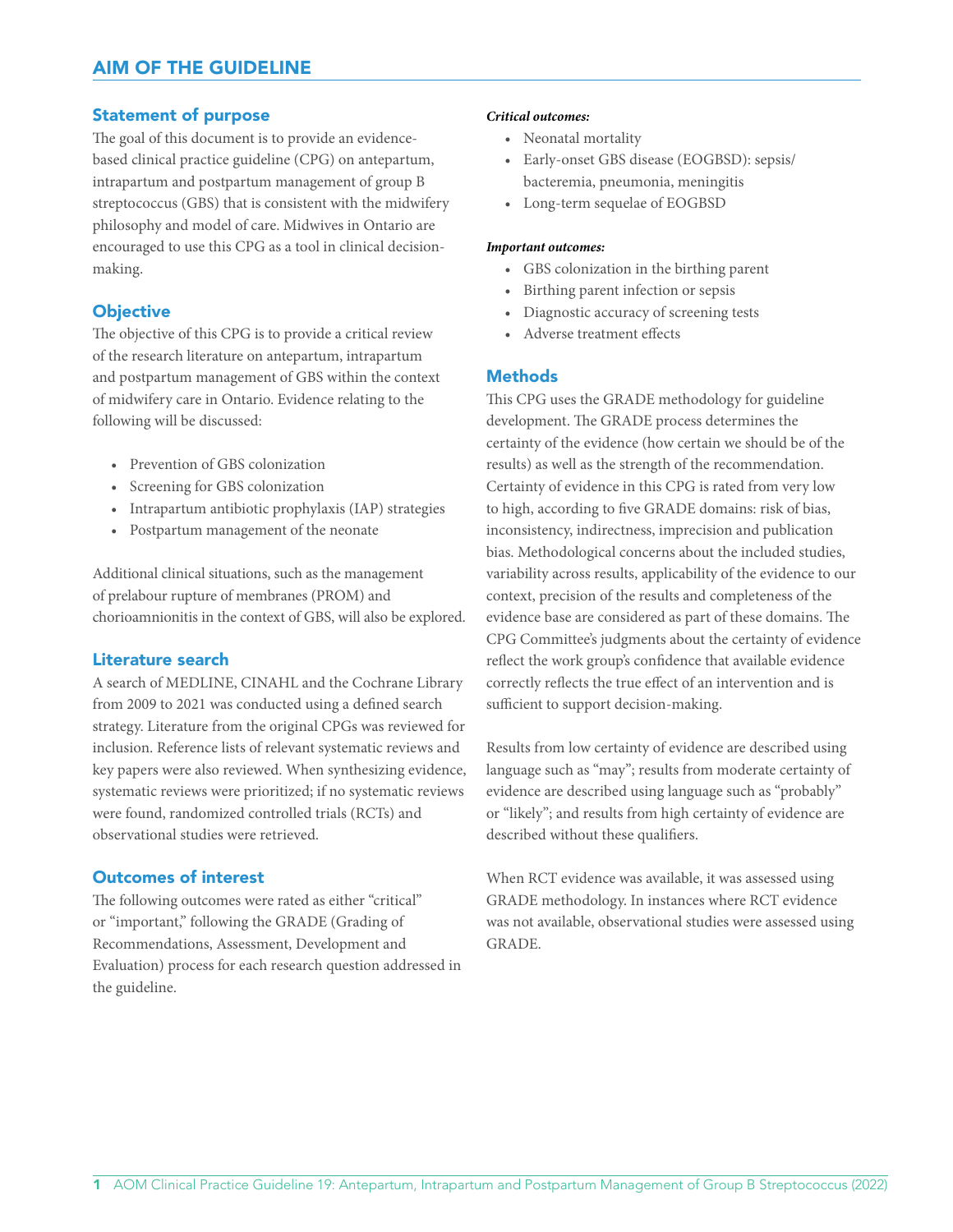| <b>CERTAINTY OF</b><br><b>EVIDENCE</b> | How certain we ought to be about an estimate of effect or association                                                                                                                                  |
|----------------------------------------|--------------------------------------------------------------------------------------------------------------------------------------------------------------------------------------------------------|
| High                                   | Further research is very unlikely to change confidence in the estimate of effect.<br>This evidence provides a very good basis for decision-making.                                                     |
| <b>Moderate</b>                        | Further research is likely to have an important impact on confidence in the estimate of<br>effect and may change the estimate.<br>This evidence provides a good basis for decision-making.             |
| Low                                    | Further research is very likely to have an important impact on confidence in the estimate<br>of effect and is likely to change the estimate.<br>This evidence provides some basis for decision-making. |
| <b>Very low</b>                        | Any estimate of effect is very uncertain.<br>This evidence does not provide much of a basis for decision-making.                                                                                       |

Based on: (1-3)

Recommendations in this CPG are based on formal ratings of the certainty of evidence and are described as either strong or weak according to the GRADE approach. The strength of recommendation reflects the extent to which the CPG Committee is confident that the benefits of a recommended intervention outweigh its harms or vice versa. The strength of recommendation is influenced by the certainty of supporting evidence, the balance between desirable and undesirable effects and the perceived variability or uncertainty in clients' values and preferences with respect to the intervention. (1–5) For these reasons, weak recommendations use the terminology "may" and strong recommendations use the terminology "should" within this CPG.

Good practice statements in this CPG represent guidance that the CPG Committee deemed important but not appropriate for formal ratings of certainty of evidence, as there was no direct evidence on the research question. Good practice statements are made when the CPG Committee is confident that the action has a net benefit to the client and no sensible alternatives exist. (6)

Complete GRADE evidence tables used to summarize research and inform the recommendations in this guideline are available on the AOM website. A full description of the AOM's approach to clinical practice guideline development using GRADE is also available on the [AOM website](https://www.ontariomidwives.ca/grade-methodology).

### TYPES OF STATEMENTS IN THIS CPG

- Recommendations: Action statements about an intervention based on the certainty of the evidence, clinical considerations, preferences and values.
- Good practice statements: Statements whereby the net benefit of an intervention is large and unequivocal and the CPG Committee has considered it useful to provide guidance to clinicians. The evidence for good practice statements is typically difficult to collect and summarize, and therefore no formal rating of the certainty of evidence is undertaken.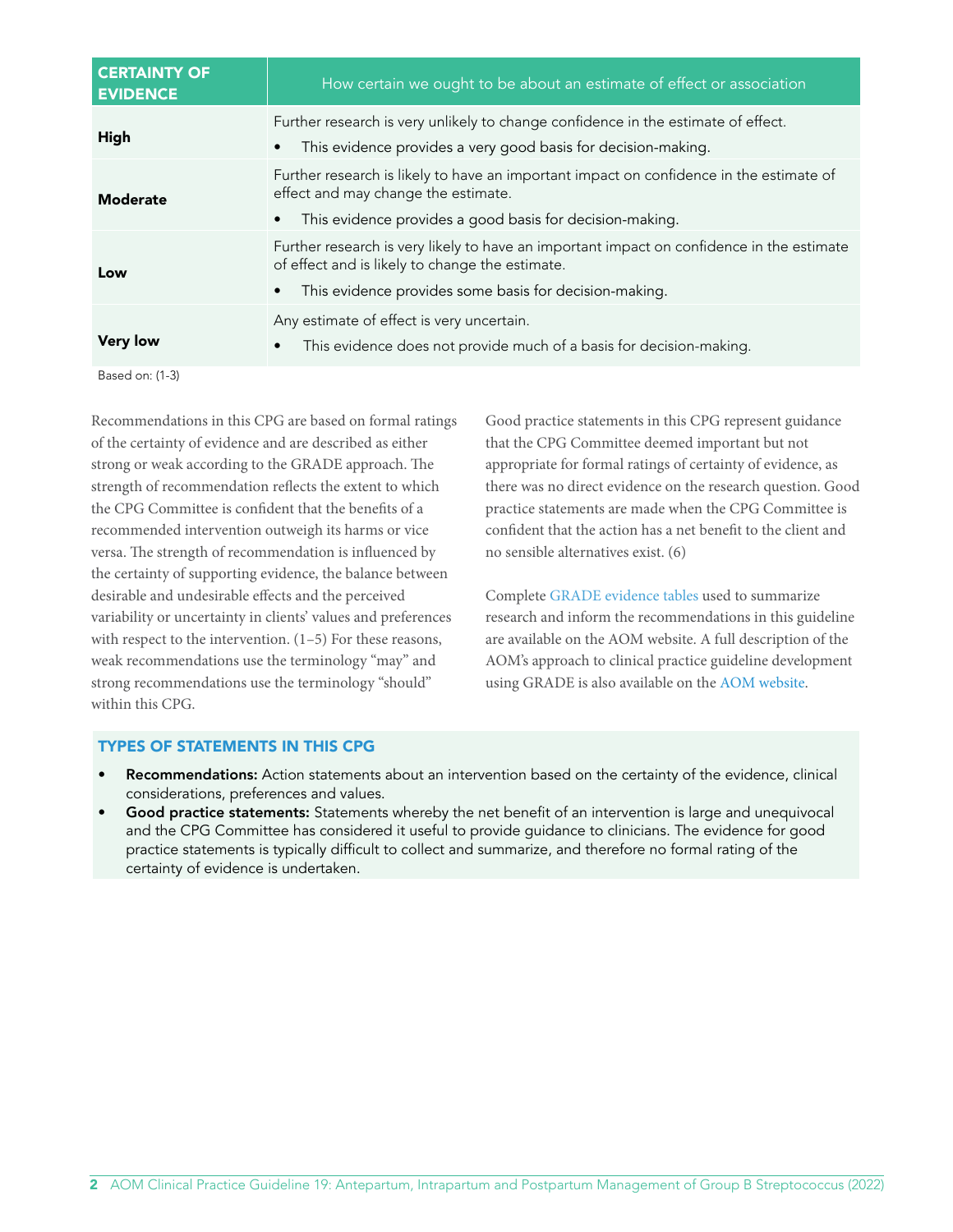| <b>STRENGTH OF</b><br><b>RECOMMENDATION</b> | The extent to which the CPG Committee is confident that the benefits of the<br>recommended intervention outweigh its harms (or vice versa)                                                                                                                                                                                                                                 |
|---------------------------------------------|----------------------------------------------------------------------------------------------------------------------------------------------------------------------------------------------------------------------------------------------------------------------------------------------------------------------------------------------------------------------------|
| <b>Strong</b>                               | Benefits clearly outweigh risks and burdens (or vice versa).<br>Can be interpreted as:<br>Most clients should be offered the intervention, assuming that they have been<br>$\bullet$<br>informed about and understand its benefits, harms and burdens.<br>Most clients would want the recommended course of action, and only a small<br>$\bullet$<br>proportion would not. |
| Weak                                        | Benefits, risks and burdens are closely balanced.<br>Can be interpreted as:<br>The majority of clients would want the suggested course of action, but an<br>appreciable proportion would not.<br>Values and preferences vary widely.<br>$\bullet$                                                                                                                          |
| Based on: (1-4)                             |                                                                                                                                                                                                                                                                                                                                                                            |

# Updating the CPG

In 2022, both AOM CPGs on group B streptococcus were updated and merged, to include more recent literature published from 2009 to 2021. Based on consultation with the AOM's Clinical Practice Guideline Committee and a preliminary review of emerging research, all sections of these guidelines were selected for updating. Changes have been made to the current edition of this guideline to reflect the new research.

updated CPGs will now be marked with one of the following labels: [new 2022], [2022], [2014] or [2010]. These will appear at the end of recommendations and good practice statements. See the table below (Key to Partial Update Labelling for Recommendations, Good Practice Statements) for an explanation of these labels.

The Appendix provides a detailed list of the updated or new recommendations and good practice statements in this guideline, along with an explanation for the changes.

Recommendations and good practice statements in

| Key to partial update labelling for recommendations and good practice statements |                                                                                                                                                                                                                                                                                                                                                                          |  |  |
|----------------------------------------------------------------------------------|--------------------------------------------------------------------------------------------------------------------------------------------------------------------------------------------------------------------------------------------------------------------------------------------------------------------------------------------------------------------------|--|--|
| Recommendation or good practice   Meaning of label<br>statement label            |                                                                                                                                                                                                                                                                                                                                                                          |  |  |
| [new 2022]                                                                       | New recommendation or good practice statement as of 2022:<br>Indicates that the recommendation or good practice statement is<br>$\bullet$<br>new as of 2022. New evidence has prompted a change to or the<br>addition of a recommendation or good practice statement.<br>An explanation of this change is provided in the Appendix.<br>$\bullet$                         |  |  |
| [2022]                                                                           | Reaffirmed recommendation or good practice statement as of 2022:<br>Indicates that the recommendation or good practice statement is<br>consistent with new evidence as of 2022. New evidence has not<br>prompted a change to the original statement.<br>Small changes may have been made to the wording of this statement<br>$\bullet$<br>but do not affect the meaning. |  |  |

### Review

This CPG was reviewed using a modified version of the AGREE (Appraisal of Guidelines for Research and Evaluation) instrument and the [AOM Values-Based](https://www.ontariomidwives.ca/values-based-approach-cpg-development) 

[Approach to CPG Development](https://www.ontariomidwives.ca/values-based-approach-cpg-development), as well as consensus of the CPG Committee; the Quality, Insurance and Risk Management Committee; the Racial Equity Committee and the AOM Board of Directors.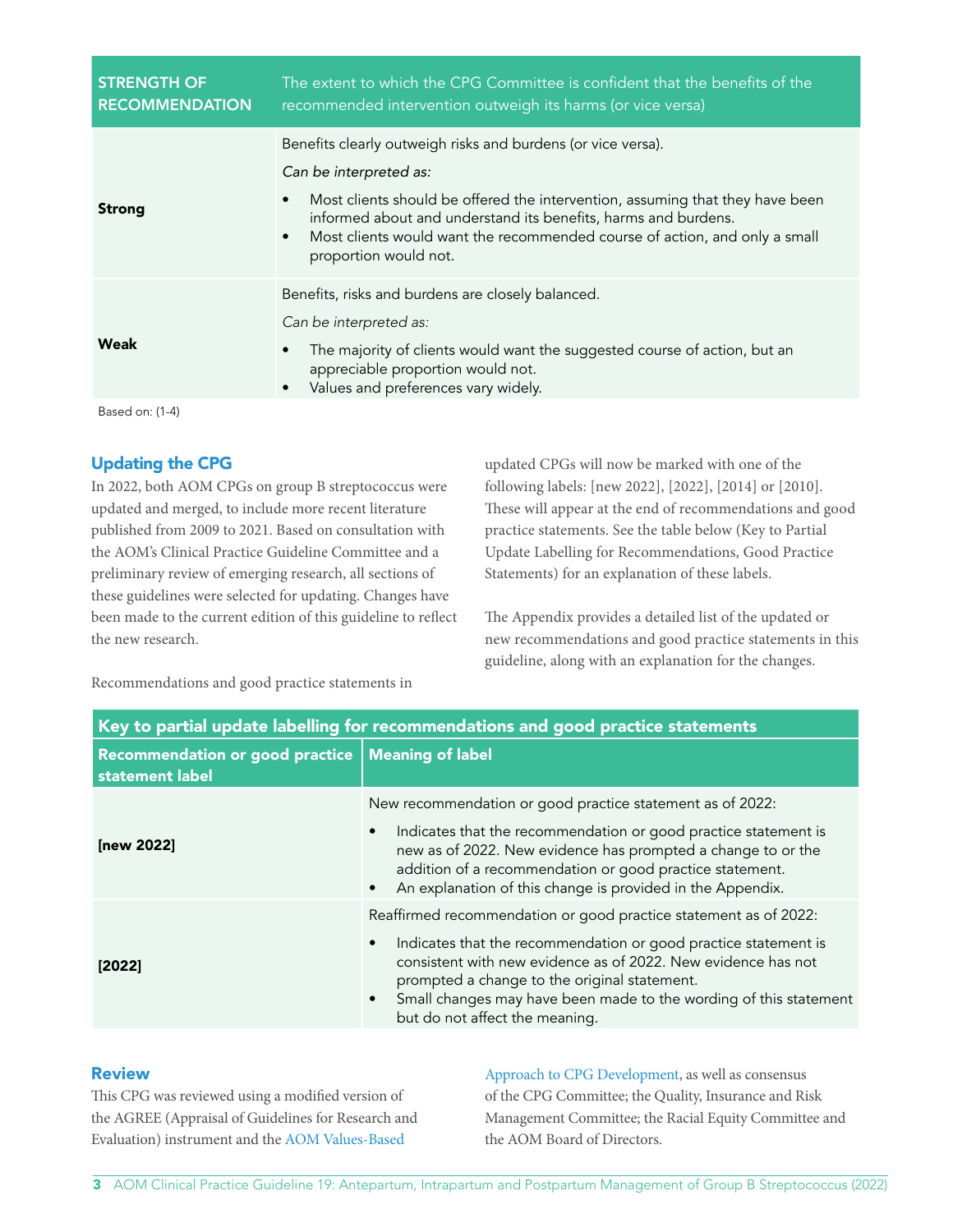# **INTRODUCTION**

GBS is a gram-positive bacteria commonly found in the gastrointestinal and genital tracts of adults. During birth, it may be transmitted from the birthing parent to the neonate; transmission may occur as the fetus passes through the birth canal or as ascending infection crosses intact membranes. Fetal or neonatal GBS exposure may also occur through the spread of the bacteria into the amniotic fluid, which is then aspirated. (7) In the 1970s, group B streptococcus was identified as the leading infectious cause of neonatal morbidity and mortality.

This guideline focuses on midwifery management of GBS in the antepartum, intrapartum and postpartum periods for both the birthing parent and the neonate. Midwives providing care for clients with GBS aim to avoid unnecessary intervention while limiting the risk of EOGBSD in the neonate.

### Prevalence of GBS in birthing parents

The gastrointestinal tract acts as a reservoir for GBS and is the most likely source of vaginal colonization. GBS is part of the normal vaginal flora; estimates suggest that approximately 15% to 40% of pregnant people are colonized with GBS in the vagina and/or rectum, with rates varying by study populations, specimen collection and culturing techniques. (8) In Ontario in 2019, approximately 19% of pregnant people who were screened for GBS between 35 and

# ASSOCIATED COMPLICATIONS

### Birthing parent complications of GBS

GBS is part of the normal vaginal flora, and most pregnant people have no symptoms related to colonization. Rarely, GBS can cause urinary tract infections, amnionitis, endometritis, sepsis and meningitis. (10)

### Fetal complications of GBS

Stillbirth is a potential outcome of fetal aspiration of GBSinfected amniotic fluid. (11)

### Neonatal complications of GBS

Most neonates with EOGBSD present with one of the following conditions: bacteremia, pneumonia or meningitis. CDC surveillance data from 1999 to 2005 found that 83% of EOGBSD cases had bacteremia, 9% had pneumonia, and 7% had meningitis. (12) In a 2008 Toronto study, similar proportions were noted: 64% bacteremia, 23% pneumonia

37 weeks' gestation had a positive result. (9) Of pregnant people who did not undergo screening for GBS at 35 to 37 weeks' gestation, 0.5% had already screened positive for GBS bacteriuria through a urine test.

### Incidence of EOGBSD

EOGBSD occurs within the first seven days of life, and incidence rates vary. Before the widespread adoption of prevention strategies such as IAP in the 1980s, the incidence was estimated at 3/1000 live births. This has dramatically changed over several decades; in Ontario in 2019, there were only 35 cases of EOGBSD in neonates, a rate of 0.23 per 1000 live births.

### *Figure 1. Incidence of EOGBSD*



and 12.5% meningitis. (13) The onset of EOGBSD is generally rapid, and a clinical diagnosis of suspected sepsis is often made before a site of infection or causative organism is identified. Canadian surveillance data from 2009 to 2014 reported that 85% of EOGBS sepsis cases present within the first 24 hours and 94% within the first 48 hours. (14)

Ontario case fatality rates range from 2% to 17% over the past five years, with an average case fatality rate of 5%. (15)

Studies providing current estimates of long-term morbidity from EOGBSD were not identified. Cases from the 1970s and 1980s mainly focused on the outcomes for survivors of EOGBS meningitis and may not necessarily reflect the outcomes for infants under current standards of intensive care. Neurological impairment is reported in some infants who survive infection.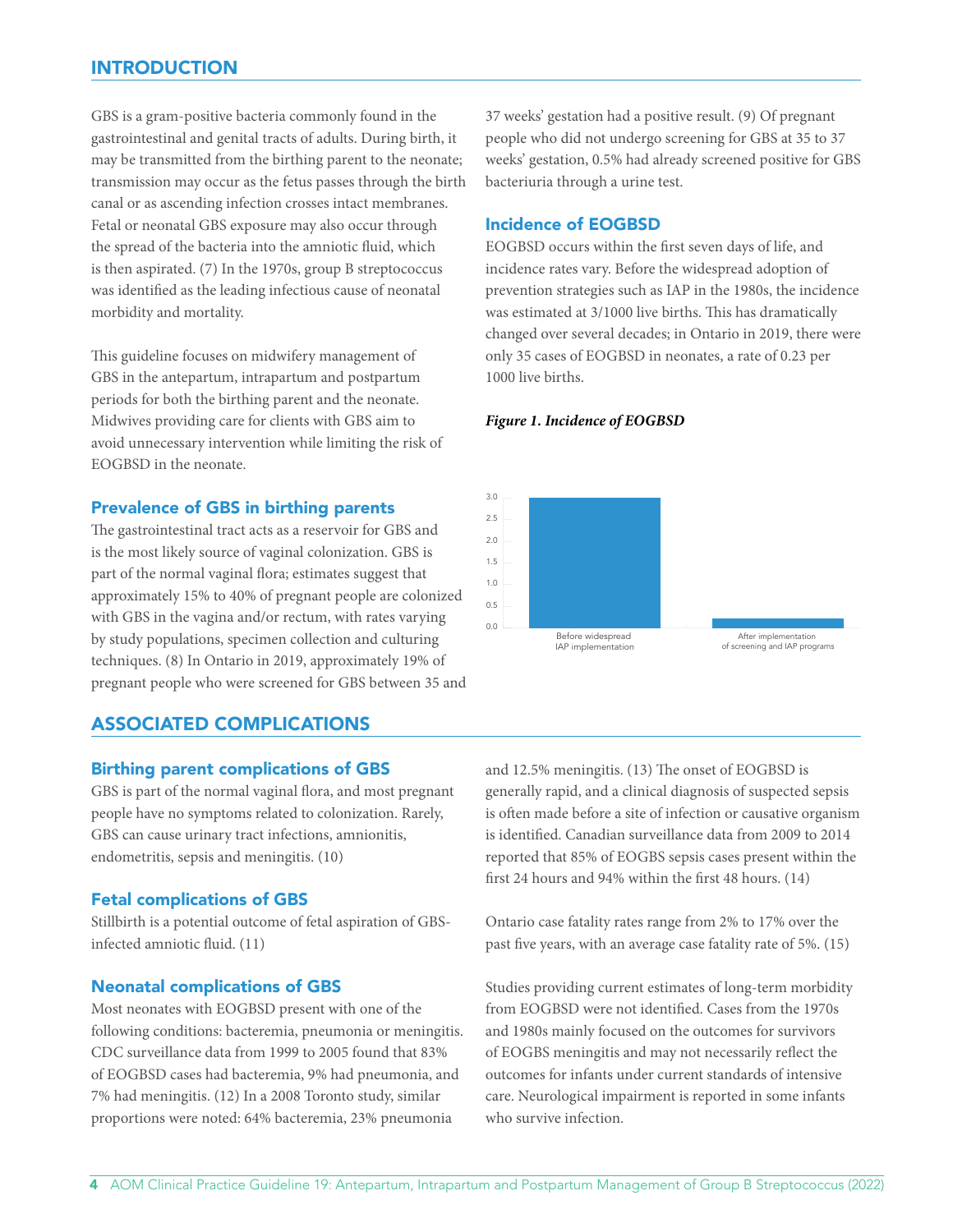# Understanding GBS prevalence, incidence and complications

The following statistics help explain how GBS may impact the neonate:

- 15% to 40% of pregnant people are GBS positive;
- 40% to 70% of babies born to GBS-positive pregnant people will be colonized if untreated;
- 1% to 2% of colonized babies will develop an infection if untreated (16);
- 5% of babies who develop an infection will die. (8,17)

# RISK FACTORS

# Factors associated with GBS colonization in the birthing parent

Associated risk factors in the birthing parent have been studied; however, the research investigating these factors varies in quality.

### *Colonization in a previous pregnancy*

Systematic review evidence suggests that in term pregnancies, birthing parents who were colonized with GBS in a previous pregnancy are more likely to be colonized in a subsequent pregnancy (OR 5.80, 95% CI 4.18-8.05). (18) Individuals who were heavily colonized (defined as bacteriuria of greater than 80 colony-forming units) had higher chances of recurrence in subsequent pregnancies (OR 1.59, 95% CI 1.05-2.42).

### *Body mass index (BMI)*

Research evidence suggests that individuals with a BMI > 25 kg/m2 have increased odds of GBS colonization compared with those with a BMI <  $25 \text{ kg/m}^2$  (OR 1.21, 95% CI 1.11-1.35). (19–24) This association has been confirmed in several other studies, which used differing BMI cut-offs. (25–28) The biological mechanism for the association is unclear, although researchers have

Using these statistics as a guide, if we take an initial group of 50 000 pregnant people:

- 7500 to 20000 pregnant people will be colonized with GBS;
- 3000 to 14000 babies will be colonized with GBS;
- 30 to 280 babies will develop an infection if untreated:
- bacteremia (19 to 232 babies)
- pneumonia (three to 64 babies)
- meningitis (two to 35 babies)
- Two to 14 babies will die.

suggested that it may relate to alterations in the gut microbiota. (23, 24)

### *Gestational diabetes*

Researchers have examined the association between diabetes (type 1, type 2, gestational diabetes and pregestational diabetes) and colonization status. Evidence consistently shows that both gestational diabetes (OR 1.17, 95% CI 1.03-1.31) and pregestational diabetes (OR 1.34, 95% CI 1.09-1.63) are associated with GBS colonization. (19–24,29–32) Gestational diabetes may be associated with changes in vaginal lactobacillus, which may facilitate GBS colonization. (19)

### *Unclear risk factors*

Some additional studies have suggested that young age (19–21,25,26,29,30,32–45), education, (19,25,31,34–36,39– 41,43,46–48) and race (21–23,26,27) may be associated with birthing parent colonization. However, research on these factors is extremely limited due to inconsistency across studies, issues with confounding variables within studies, and variability in categorization of these factors. Therefore, no clear conclusions can be drawn and results must be interpreted with caution.

### TABLE 1: FACTORS ASSOCIATED WITH GBS COLONIZATION IN THE BIRTHING PARENT

| <b>Risk factor</b>                                     | <b>OR</b> | <b>Interpretation</b>                                            | Source(s)               |  |  |
|--------------------------------------------------------|-----------|------------------------------------------------------------------|-------------------------|--|--|
|                                                        |           | Strong predictive factor (OR > 1.75 or < 0.25)                   |                         |  |  |
| Colonization in a<br>previous pregnancy                |           | (OR 5.80, 95% CI 4.18-8.05) Increases likelihood of colonization | (18)                    |  |  |
| Moderate predictive factor (OR 1.25-1.75 or 0.26-0.75) |           |                                                                  |                         |  |  |
| Pregestational<br>diabetes                             |           | (OR 1.34, 95% CI 1.09-1.63) Increases likelihood of colonization | (20,21,23,24,32,40)     |  |  |
| Weak predictive factor (OR $<$ 1.25 and $>$ 0.76)      |           |                                                                  |                         |  |  |
| <b>Gestational diabetes</b>                            |           | (OR 1.17, 95% CI 1.03-1.31) Increases likelihood of colonization | $(19 - 24, 29, 30, 49)$ |  |  |
| BMI > 25 kg/m <sup>2</sup>                             |           | (OR 1.21, 95% CI 1.11-1.33) Increases likelihood of colonization | $(25 - 28)$             |  |  |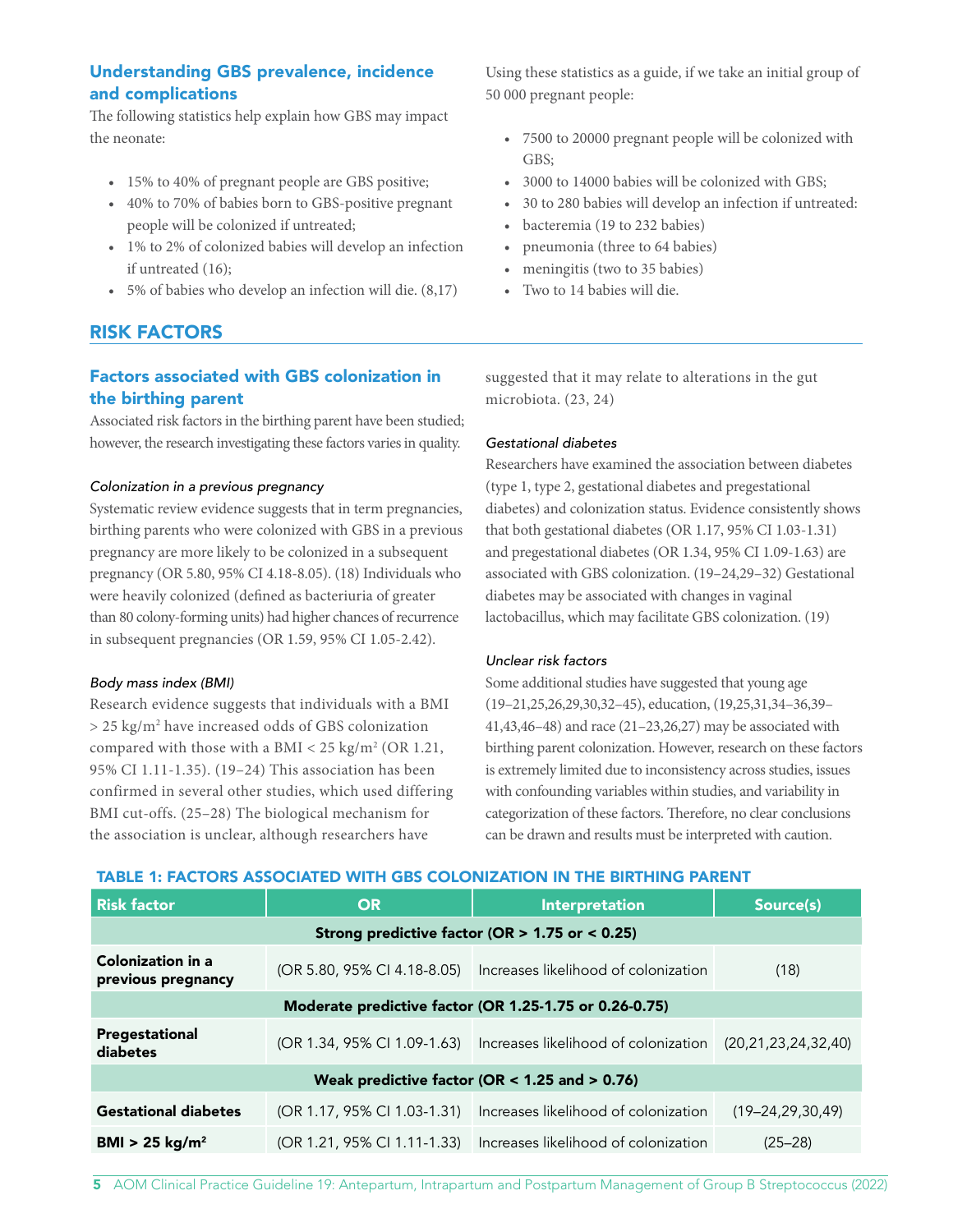### Risk factors for EOGBSD

A considerable body of research on risk factors has been published since the widespread adoption of EOGBSD prevention strategies. The following risk factors remain associated with EOGBSD despite widespread use of IAP. Understanding the significant risk factors that arise during the antenatal and intrapartum periods can allow for timely and appropriate follow-up of the neonate in the early postpartum period. Despite these associations, research also shows that intrapartum risk factors may be absent in 30% to 50% of EOGBSD cases. (13,50–52)

### *GBS-positive birthing parent*

GBS colonization in the birthing parent is the primary risk factor for EOGBSD. Data from three studies  $(n = 10344)$ shows that a positive GBS swab is a significant predictor of EOGBSD (OR 10.44, 95% CI 3.69-29.56). (53–55)

### *Previous infant with EOGBSD*

Having an infant with EOGBSD is considered a significant independent risk factor for the occurrence of EOGBSD in future infants (OR 27.81, 95% CI 9.08-85.17). (19) In Canada, individuals who previously had an infant with EOGBSD are considered at greater risk of having another infant with EOGBSD, and therefore they rarely undergo culture screening at 35 to 37 weeks' gestation.

### *Bacteriuria*

Data from three studies ( $n = 7643$ ) shows that GBS bacteriuria in the birthing parent is a strong predictor of the development of EOGBSD in the neonate (OR 5.34, 95% CI 2.49-11.46). (19,53,56) In Ontario, individuals who screen positive for GBS bacteriuria are considered GBS carriers, and rarely undergo culture screening at 35 to 37 weeks' gestation. Clients with GBS bacteriuria who wish to swab for GBS at 35 to 37 weeks' gestation can be informed that although GBS bacteriuria is associated with increased risk of EOGBSD, the predictive ability of a urine test for GBS bacteriuria compared with culture screen is unclear.

### *Gestational age and birth weight*

Both preterm and low birthweight infants have a twofold increased risk of developing EOGBSD (OR 2.02, 95% CI 1.36-3.01) and (OR 2.01, 95% CI 1.39-2.92), respectively. (19,53–55,57–59)

### *Intrapartum fever*

Intrapartum fever (temperature  $\geq 38.0^{\circ}$ C) is a non-specific indicator of maternal and/or neonatal infection. A key criterion for the diagnosis of clinical chorioamnionitis, maternal intrapartum fever may also result from increased metabolic activity or poor ventilation, or because of epidural analgesia.  $(60-63)$  Data from four studies (n = 7778) indicates that intrapartum fever is associated with an increased risk of EOGBSD (OR 3.62, 95% CI 1.71-7.66). (19,56,57,64)

### *Chorioamnionitis*

Researchers have noted a relatively high frequency of maternal fever and chorioamnionitis in neonates who go on to develop EOGBSD despite the administration of IAP, suggesting that chorioamnionitis may be a marker of high risk for EOGBSD. (58,65–67) This observation is supported by data from four recent studies, which shows that chorioamnionitis may be a strong predictor of an increased risk of developing EOGBSD (OR 4.19, 95% CI 0.71-24.59).  $(19, 57-59)$ 

### *Duration of rupture of membranes*

PROM ( $\geq$  18 hours) may be associated with an increased risk of EOGBSD (OR 2.02, 95% CI 0.87-4.73). (19,54–57) In a 2011 case-control study in which IAP use was widespread and overall risk of early-onset sepsis (EOS) was consequently low, Puopolo and colleagues observed a nearly linear relationship between length of rupture of membranes and risk of EOS (all causes), with risk increasing with duration of prelabour rupture of membranes. (68)

### Specific obstetric practices

Practices such as frequent intrapartum vaginal examinations (> three or ≥ six exams) (OR 6.32, 95% CI 2.44-16.40) and membrane sweeping (OR 2.52, 95% CI 1.13-4.78) have been associated with increased risk of EOGBSD in observational studies. (55,57,69) Because such practices may be used more frequently in the presence of other risk factors, this relationship may be confounded. (70)

### *Multiple pregnancies*

Multiple pregnancies may be associated with an increased risk of EOGBSD (OR 1.98, 95% CI 0.78-5.02). (19,59,64)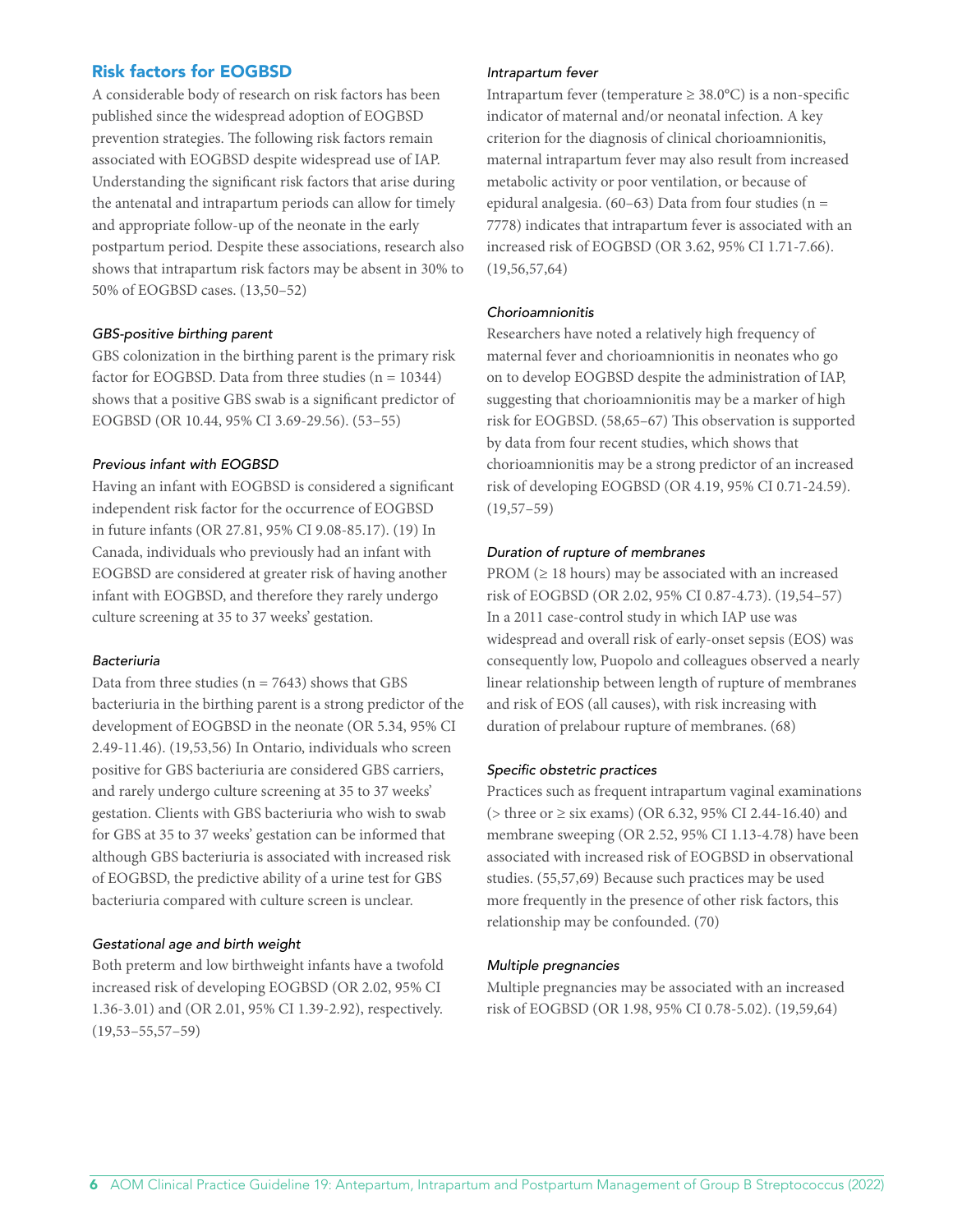| <b>Risk factor</b>                           | <b>OR</b>                                      | <b>Interpretation</b>                       | Source(s)                |  |  |  |
|----------------------------------------------|------------------------------------------------|---------------------------------------------|--------------------------|--|--|--|
|                                              | Strong predictive factor (OR > 1.75 or < 0.25) |                                             |                          |  |  |  |
| <b>Previous infant with</b><br><b>EOGBSD</b> | (OR 27.81, 95% CI 9.08-<br>85.17)              | Increases likelihood of EOGBSD              | (19)                     |  |  |  |
| <b>GBS-positive birthing</b><br>parent       | (OR 10.44, 95% CI 3.69-<br>29.56               | Increases likelihood of EOGBSD              | $(53 - 55)$              |  |  |  |
| <b>Frequent vaginal</b><br>exams             | (OR 6.32, 95% CI 2.44-16.40)                   | Increases likelihood of EOGBSD              | (57)                     |  |  |  |
| <b>GBS</b> bacteriuria                       | (OR 5.34, 95% CI 2.49-11.46)                   | Increases likelihood of EOGBSD              | (19, 53, 56)             |  |  |  |
| <b>Chorioamnionitis</b>                      | (OR 4.19, 95% CI 0.71-24.59)                   | May increase likelihood of<br><b>EOGBSD</b> | $(19, 57 - 59)$          |  |  |  |
| Intrapartum fever (><br>$38^{\circ}$ C)      | (OR 3.62, 95% CI 1.71-7.66)                    | Increases likelihood of EOGBSD              | $(19, 55 - 57, 64)$      |  |  |  |
| <b>Membrane sweeping</b>                     | (OR 2.52, 95% CI 1.33-4.78)                    | Increases likelihood of EOGBSD              | (55)                     |  |  |  |
| Preterm birth (< 37<br>weeks)                | (OR 2.02, 95% CI 1.36-3.01)                    | Increases likelihood of EOGBSD              | $(19, 53 - 55, 57 - 59)$ |  |  |  |
| PROM (> 18 hours)                            | (OR 2.02, 95% CI 0.87-4.73)                    | May increase likelihood of<br><b>EOGBSD</b> | $(19, 54 - 57)$          |  |  |  |
| Low birth weight (<<br>2500 g)               | (OR 2.01, 95% CI 1.39-2.92)                    | Increases likelihood of EOGBSD              | (19, 53, 55, 57)         |  |  |  |
| <b>Multiple pregnancy</b>                    | (OR 1.98, 95% CI 0.78-5.02)                    | May increase likelihood of<br><b>EOGBSD</b> | (19, 59, 64)             |  |  |  |

### EOGBSD in GBS-negative clients

While vaginal colonization with GBS must be present for EOGBSD to occur, studies have established that 52% to 82% of term neonates who develop EOGBSD are born to individuals who screened negative for GBS prenatally. (51,71–73) It is unclear whether these cases are associated with a false-negative screening result or colonization after screening has occurred. The absolute risk of EOGBSD in the context of a negative prenatal screen is low; however, the majority of cases diagnosed in the current context occur in infants born to pregnant people who screened negative at 35 to 37 weeks' gestation and did not receive IAP. This trend reflects the limitations of current methods of assessing colonization status, as well as the relative decrease in incidence of EOGBSD among individuals targeted for IAP based on a positive prenatal screen.

Two research studies suggest that Black pregnant people may have higher rates of conversion from a negative antepartum GBS culture to a positive intrapartum culture, as well as higher rates of infants with EOGBSD despite screening negative on antepartum culture. (74,75) These findings suggest a racial disparity in neonatal outcomes for Black infants, despite parental access to screening for GBS. Further research is needed to understand this disparity, although researchers have hypothesized that it could be due to differential rates of GBS acquisition and clearance, inequitable delivery of IAP, or other systematic health disparities faced by Black pregnant people.

### Research Gap:

Researchers have yet to identify birthing parents and intrapartum characteristics that identify at-risk neonates with accuracy and precision. Studies are needed to assess infection-related outcomes in large cohorts of infants, stratified based on GBS colonization in the birthing parent, as well as intrapartum antibiotic treatment and treatment strategy.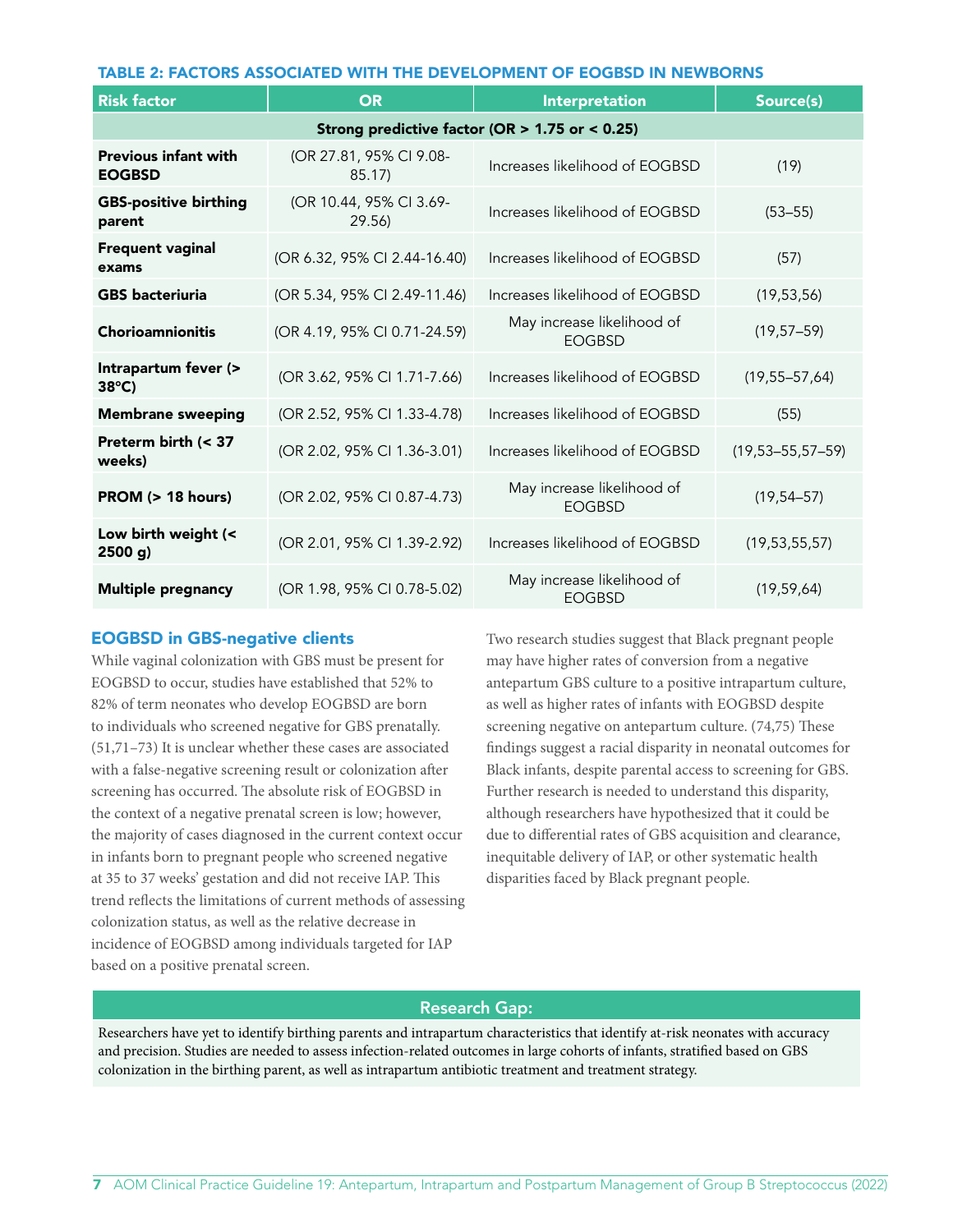# ANTEPARTUM PREVENTION OF GBS COLONIZATION

Several strategies to prevent GBS transmission and disease have been proposed. These aim to reduce or eliminate GBS colonization in the birthing parent before birth, thereby reducing the risk of transmission to the neonate. Evidence on the use of probiotics and homeopathic or natural remedies to prevent GBS colonization at birth in the birthing parent is summarized below.

### **Probiotics**

Microbial balance in the vagina can help protect clients from GBS colonization. Supplementation with probiotics, specifically lactobacillus, may improve the microbial balance, inhibiting growth and adhesion of streptococci and therefore reducing GBS colonization. (76,77)

We identified seven studies that investigated the effect of oral probiotics for prevention of GBS colonization in the birthing parent at or before birth. (76,78–83) Four RCTs compared the use of oral probiotics starting in the antepartum period with a placebo (76,79–81), while one RCT compared the use of oral probiotics with no treatment or the usual care. (78) Treatment regimens varied across studies. Meta-analyses show that oral probiotics:

- Likely reduce GBS colonization close to delivery (from 35 weeks) in the birthing parent, (RR 0.71, 95% CI 0.51-1.00, p = 0.05) [*moderate certainty of evidence*; n = 378; five RCTs]; (76,78–81)
- Likely have no side effects [*moderate certainty of evidence*; n = 268; four RCTs]. (76,78,80,81)

Observational literature supports these findings. (82,83)

We identified no studies that investigated the effect of dietary sources of probiotics for the prevention of GBS colonization in the birthing parent before or at birth.

### *Other important client considerations regarding probiotics*

Although the evidence suggests that probiotics may reduce GBS colonization at birth in the birthing parent, no studies have examined the impact of probiotic use on transmission of GBS or the development of EOGBSD in neonates. The available research also does not demonstrate an optimal duration or dosage for probiotics, and it does not provide information on the efficacy of alternate sources of probiotics, such as food. Despite gaps in the research, some clients may prefer probiotics as a means of reducing the potential need for IAP at birth.

It is also important to consider the question of access, as probiotics can be costly. In Canada, they are considered a natural health product, and therefore they do not carry a drug identification number (DIN) and are not covered by insurance, including the Ontario Drug Benefit (ODB) for those enrolled in Ontario Works (OW), or the Ontario Disability Support Program (ODSP). Access to probiotics may also be limited in areas where natural health products are not readily available.

### Recommendation:

1. Midwives may discuss the use of probiotics in the antepartum period with clients as a means of reducing the chances of GBS colonization at birth. [new 2022]

### **Weak recommendation; moderate certainty of evidence**

*This recommendation recognizes the limitations of existing research on probiotics for GBS, as well as barriers to access.* 

### Homeopathic and natural remedies

We did not identify any studies on the use of homeopathic or natural remedies (including but not limited to garlic suppositories, vitamins and echinacea) in the antepartum period for prevention of GBS colonization at birth.

### Research gap:

Large-scale published research is required to understand the effects of homeopathic and natural remedies on prevention of GBS colonization at birth.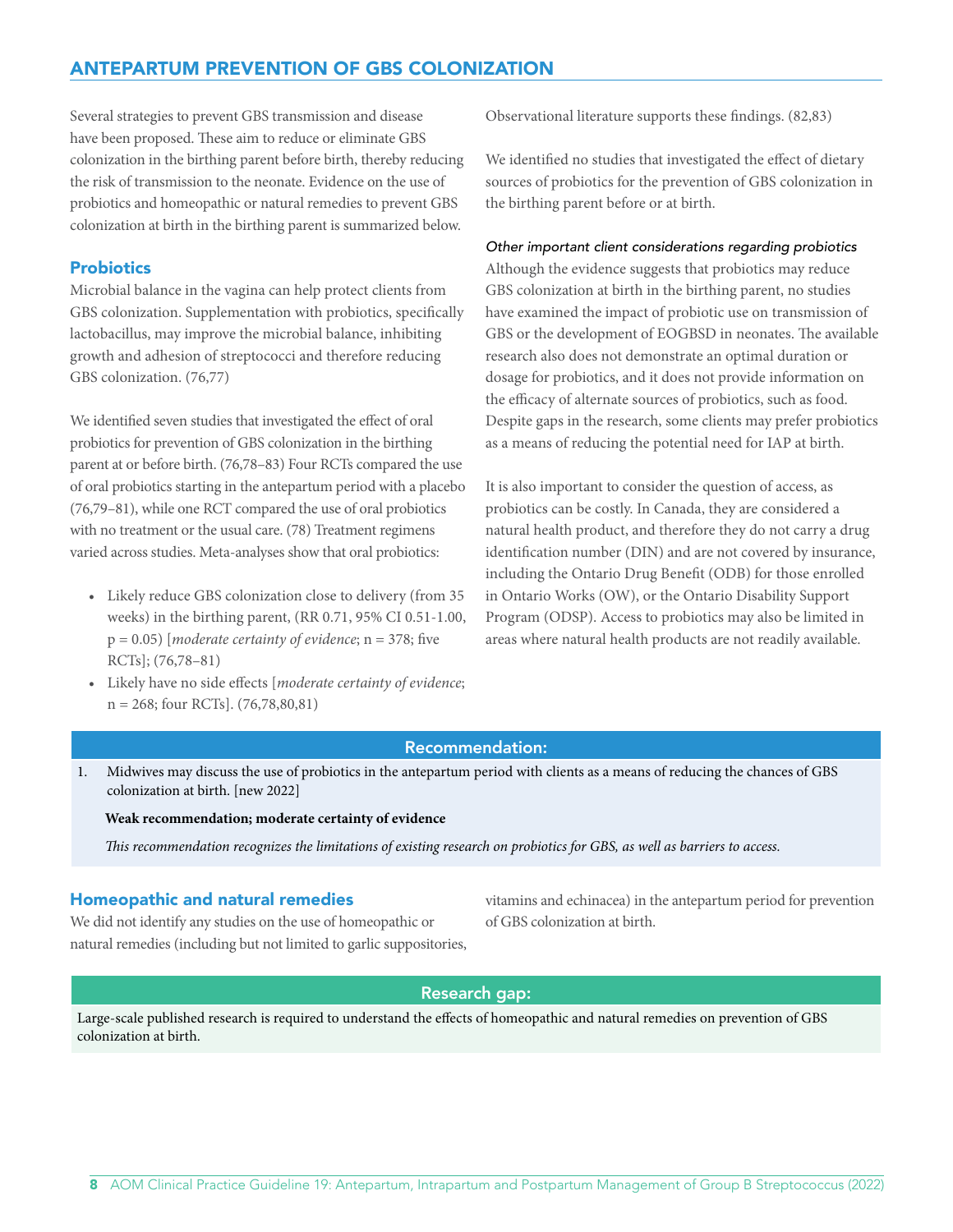A vaginal-rectal swab taken between 35 and 37 weeks' gestation is the gold standard for the prediction of GBS colonization in labouring people. Evidence on the diagnostic accuracy of vaginal-rectal swabs, the optimal timing for swabs and selfswabbing is summarized below.

# Diagnostic accuracy of vaginal-rectal swabs

We identified 12 observational studies (n = 15 610) (*moderate certainty of evidence*) that compared the sensitivity and specificity of an antepartum GBS culture taken at 35 to 37 weeks' gestation with an intrapartum GBS culture. (84–95)

The sensitivity of a test correlates with its ability to correctly identify people with a disease; a highly sensitive test (sensitivity of 100%) would identify all people with GBS colonization. The specificity of a test correlates to its ability to correctly identify all people without the disease; a highly specific test (specificity of 100%) would identify all people who do not have GBS colonization. (96)

The results show a weighted pooled sensitivity of antepartum culture screening of 0.77 (95% CI 0.44-1.09) and a weighted pooled specificity of 0.90 (95% CI 0.73-1.08). This means that 77% of those who have GBS at birth will accurately screen positive on an antepartum culture, whereas 90% of those who do not have GBS during labour will accurately screen negative by antepartum culture. In other words, approximately 23% of birthing parents with a negative antepartum culture screen will go on to be GBS positive in labour, while 10% of birthing parents with a positive antepartum culture will go on to be GBS negative in labour. The concern with these findings is that some pregnant people who have GBS at birth will be missed and therefore will not receive IAP, while a smaller proportion may receive unnecessary IAP.

In contrast to the routine use of antepartum culture screens, some countries, including the UK, continue to rely on risk factors to predict GBS colonization at birth. Compared with the diagnostic accuracy of antepartum culture screening, research from four studies shows that using risk factors alone to predict GBS colonization at birth has very low sensitivity (from 0.21 to 0.32) and will not accurately capture those who will be positive at birth. (50,93,97,98)

## Self-sampling with vaginal-rectal swabs

We identified one study (n = 800) (*very low certainty*) that compared the prevalence of GBS in vaginal-rectal swabs among a group who self-swabbed with a group who were swabbed by

a health-care provider. (99) Results suggest that self-sampling may capture more positive GBS results (RR 1.25, 95% CI 0.85- 1.84, p = 0.26), although we are uncertain of these results, due to concerns about the imprecision of the estimate effect.

Other observational studies have examined the diagnostic accuracy of self-sampling compared with samples taken by a health-care provider. Across these studies, there was a considerable range in sensitivity, from 61.4% to 97%. However, sensitivity was 91.7 to 97% in three out of four of these studies. (100–103) The performance of self-collected swabs appears very similar to that of swabs collected by health professionals.

### *Other important client considerations regarding swabbing*

Client preferences, values and ability to perform vaginal-rectal culture screening may vary. Some clients may prefer selfsampling. Research suggests that reasons for this preference may include: desire for privacy, fewer clinic visits, greater physical comfort, ease of performance, desire for knowledge about one's own body, and desire to understand how to perform the test. (104) For others, apprehension and lack of confidence may contribute to a preference for a health-care provider to perform the screening. (103) For clients with disabilities, selfswabbing may be difficult. For clients who have experienced trauma, vaginal-rectal culture screening may be difficult. A trauma-informed approach that allows time for questions and empowers clients to make decisions, particularly around selfswabbing, may help.

In terms of performing GBS screening, one study examined experiences of self-swabbing and found that clients appreciated the autonomy associated with completing a self-swab, although they also reported uncertainty about their ability to perform the test and felt reluctant to ask for more information. (105) It is important that midwives give clients proper instructions for self-swabbing, in plain language and with images. Ensuring that the client understands the technique by having them repeat the instructions back to the care provider is particularly important if the client may have difficulty understanding, such as when there is a language barrier.

## Facilitating decision-making with clients

Research indicates that birthing parents are generally willing to be screened for GBS and view it as easy to undergo. (106–108) However, they benefit from receiving information about GBS, the screening process and the implications of a positive result prior to screening, as well as more detailed instructions on how to perform a self-swab. (105)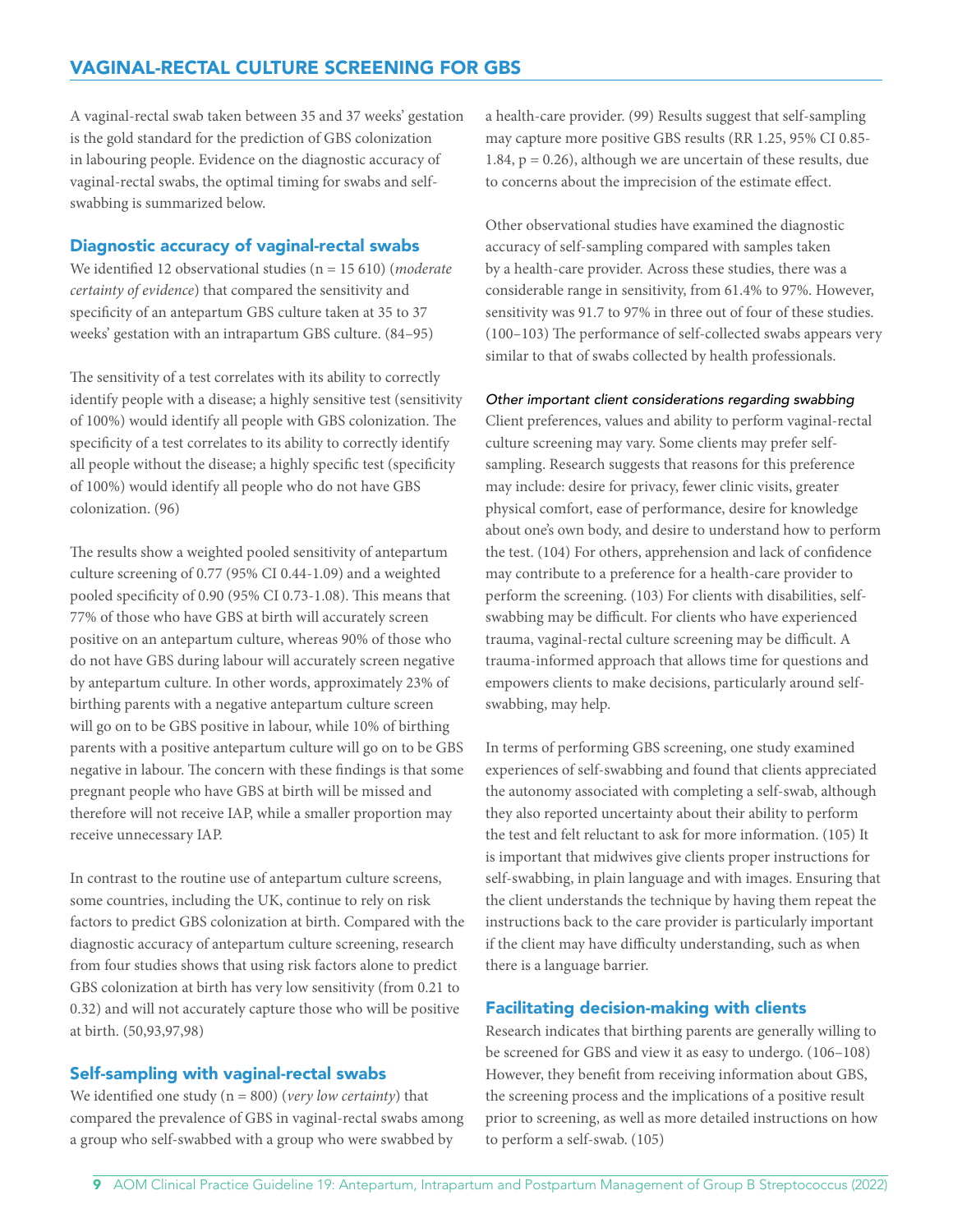For those who test positive for GBS, birthing parents in some settings have indicated that they had limited knowledge about GBS and screening for it. (105,107,109,110) This research comes from varying settings and different care providers, including one study of midwifery clients in Toronto.

Testing positive for GBS can be stressful, and it can elicit varying responses. A study of midwifery clients in Toronto found that after testing positive, some people felt calm, while others were frustrated, alarmed or concerned about how their diagnosis would impact their pregnancy and birth plans. (105) Another study found that birthing parents who tested positive experienced higher levels of anxiety directly after receiving their diagnosis compared with those who tested negative. (108) This increased anxiety did not persist into the postpartum period. (108) Support and clear information about the screening process and options after testing positive may help dissipate any stress clients may experience. (105,108)

How a positive test result is communicated to the client is important. Studies show that clients prefer to receive their screening results in person (106), as hearing results over the phone can be upsetting to some clients, and they may interpret the information as more serious than if it were delivered in person. (105) Giving clients more information about the implications of testing positive for GBS before screening may better prepare them to receive this information. (105)

One study found that some clients found the language used to describe GBS confusing. (105) Using the words "normal" or "natural" to describe GBS colonization created some confusion for clients, as it seemed to contradict the information that GBS can result in risk to the baby. Additionally, the use of the word "positive" to describe GBS status can be confusing, as some associated it with sexually transmitted infections. This suggests that it may be important for midwives to be aware of the influence of language when discussing GBS with clients. This study suggests that midwives describe GBS colonization as "common" rather than "normal." (105)

After testing positive, clients will often conduct their own research. (105) Midwives can direct their clients to resources, such as the AOM's client handout on GBS, to facilitate their understanding of GBS.

### *Practice points for communication during management of GBS*

Based on the experiences of clients described in the literature, the practice points in Figure 2 outline strategies that may lessen the emotional and psychological impacts of screening positive for GBS.

|  |  |  |  | FIGURE 2: Practice points for communication during management of GBS |
|--|--|--|--|----------------------------------------------------------------------|
|--|--|--|--|----------------------------------------------------------------------|

| <b>Prior to GBS screening</b>                    | Provide general information about GBS and the meaning of a positive result.<br>$\bullet$<br>Discuss screening options and support informed choice.<br>$\bullet$<br>If client is self-swabbing, ensure that they have detailed instructions and feel<br>$\bullet$<br>confident about performing the swab |
|--------------------------------------------------|---------------------------------------------------------------------------------------------------------------------------------------------------------------------------------------------------------------------------------------------------------------------------------------------------------|
| When delivering a positive<br>result to a client | Share result and explain its meaning.<br>If possible, deliver the result in person.<br>$\bullet$<br>Consider the language you use and how it may affect the client: try using<br>"common" rathen than "normal" and explain the meaning of "positive."                                                   |
| After the client receives a<br>positive result   | Provide support and reassurance.<br>$\bullet$<br>Allow time to answer any questions.<br>٠<br>Discuss treatment options and support informed choice.<br>٠<br>Discuss relevant risk factors for EOGBSD with client.                                                                                       |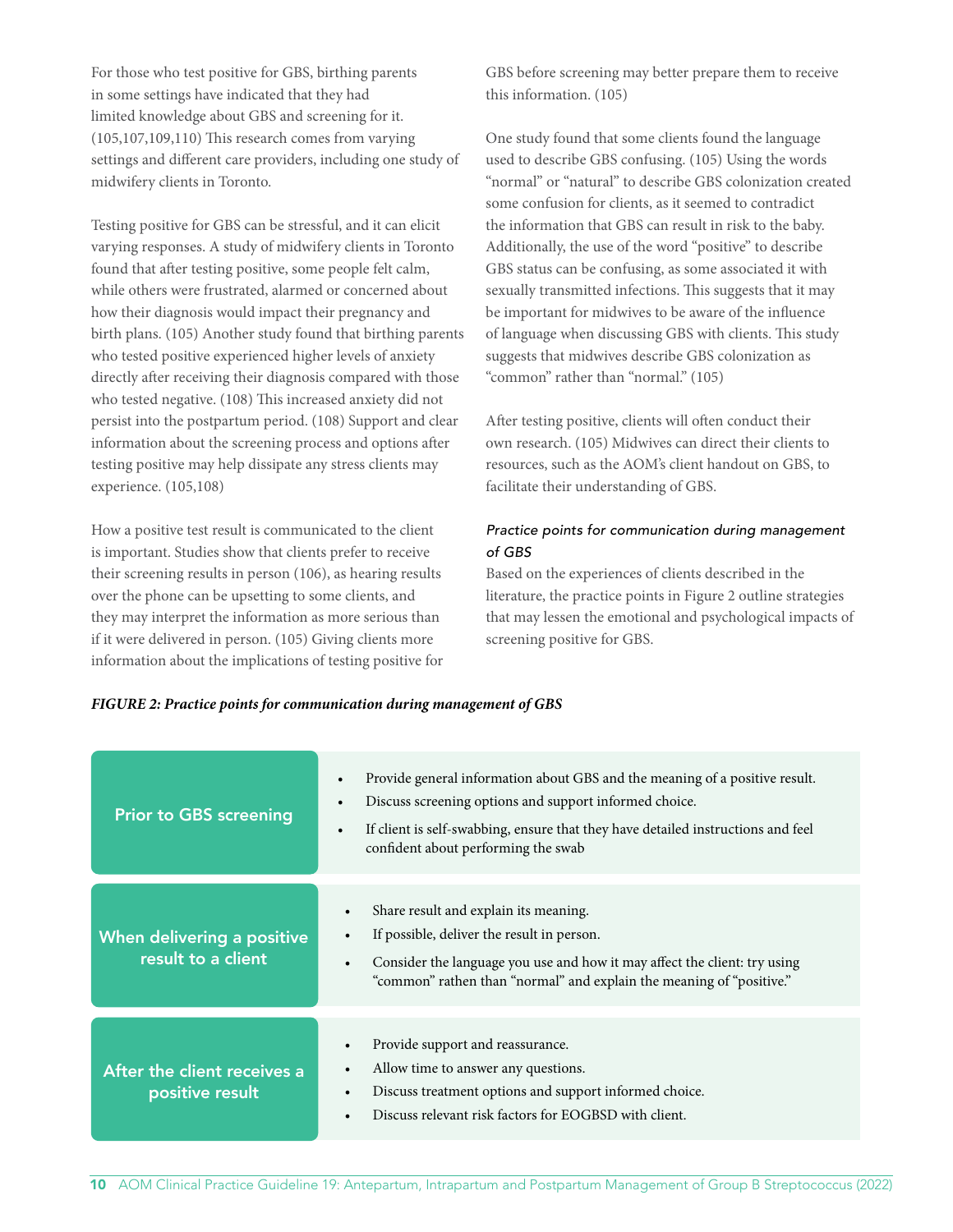### Recommendation:

2. Offer all clients screening for GBS at 35 to 37 weeks' gestation, with a culture done from one swab first to the vagina then the rectum. Clients may be offered instructions on how to do the swab themselves. [2022]

### **Strong recommendation; moderate certainty of evidence**

*This recommendation recognizes the evidence on diagnostic accuracy of vaginal-rectal culture screening, as well as variability in client preferences, values and ability regarding self-sampling.* 

### Timing of vaginal-rectal screening

We identified one systematic review (*moderate certainty of evidence*), including nine studies, that investigated the optimal time to perform antepartum GBS culture screening. (111) The results were not pooled, due to differences across the study designs; however, the results are summarized narratively below.

The systematic review shows that:

- An antepartum culture is most accurate in predicting GBS status at birth when it is performed at a later gestational age, allowing for a shorter interval between screening and birth.
	- For example, the positive predictive value of a culture screen at 30 weeks is approximately

60%, whereas at 36 weeks it increases to approximately 75%.

- An interval of greater than six weeks between antepartum culture and birth likely reduces the probability of an accurate result.
	- For example, the positive predictive value (PPV) of a culture screen with an interval between zero and six weeks is around 90%; after six weeks, the PPV drops by at least 20%.

There is no research to guide practice if a client has multiple swabs within five weeks of delivery that indicate two different results.

### Recommendation:

3. Offer re-screening if more than five weeks have elapsed from initial swab and the client has not yet given birth. [2022]

### **Strong recommendation; moderate certainty of evidence**

*This recommendation recognizes the evidence to demonstrate that the predictive ability of a swab declines after six weeks. However, there may be practical limitations due to long sampling and processing times, which warrant earlier re-swabbing.*

### Considerations for collection of vaginal-rectal swabs:

The CDC gives a [detailed set of instructions](https://www.cdc.gov/groupbstrep/downloads/gbs_swab_sheet21.pdf) for collecting GBS culture specimens.

The Ontario Association of Medical Laboratories (OAML) and laboratories (including LifeLabs and Gamma-Dynacare) recommend storing GBS samples at room temperature. Some literature suggests that for longer transport times after specimen collection (> 72 hours), refrigeration may improve test accuracy. (112)

## Rapid testing for GBS:

While prenatal vaginal-rectal cultures are the current gold standard for predicting intrapartum colonization, a reliable intrapartum rapid test would be ideal. The development of a reliable rapid test could prevent unnecessary antibiotic treatment for clients who might have tested positive on prenatal cultures but became GBS negative between testing and birth. Moreover, it would also facilitate treatment for GBS carriers who previously tested negative or those with unknown GBS status.

Researchers have been examining the diagnostic accuracy of RT-PCR intrapartum tests. Systematic review evidence, which includes 6268 participants, suggests that intrapartum RTPCR testing has a sensitivity of 93.7% (CI 29.1-95.3) and a specificity of 97.6% (CI 97.0-98.1). (113)

Rapid tests have yet to be used outside of a research study setting, and therefore our understanding of their clinical utility in real-life practice is limited. Further research is required. To provide equity in access and care, such a test should ideally be available in various settings, including in hospital, at home and at birth centres.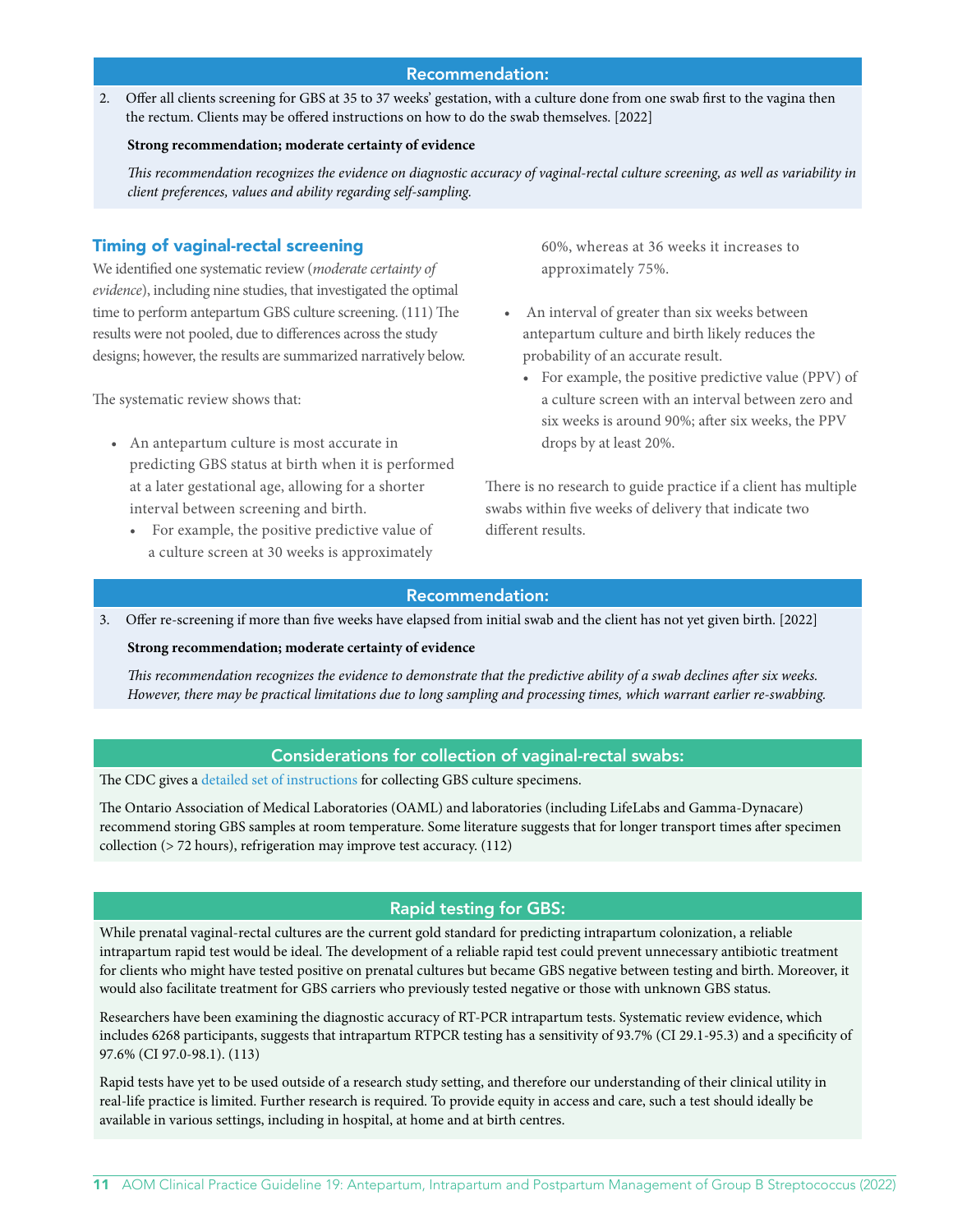# ANTEPARTUM MANAGEMENT OF CLIENTS WITH PENICILLIN ALLERGIES

Penicillin G is considered the first line of treatment for a positive GBS screen. It is the preferred drug for intrapartum antibiotic prophylaxis, as GBS isolates remain highly sensitive to the penicillin family.

## Penicillin allergy testing

Approximately 10% of people report penicillin allergies, with less than 1% reporting a severe reaction, such as anaphylaxis. Research suggests that immune-mediated allergic responses are rare among people who report unconfirmed penicillin allergies, and up to 95% of those people may have the label removed through testing. (114,115) Allergy tests have been shown to be safe for pregnant people (with or without GBS), with few adverse reactions. (114,116)

GBS-positive pregnant people with active, unverified penicillin allergies have higher rates of caesarean section and spend significantly more total days in

the hospital within six months of delivery, compared with GBS-positive pregnant people with no penicillin allergies. (117) As most individuals who undergo allergy testing receive negative results, testing increases the likelihood that they will receive narrow betalactams, specifically penicillin, rather than beta-lactam alternatives in current and future pregnancies. This is important in the context of GBS, as alternatives such as cefazolin and clindamycin may not be as effective for preventing EOGBSD. (118)

# *Other important client considerations regarding penicillin allergy testing*

Testing may not be easily accessible to all clients. It may be limited in more rural, remote settings; wait lists may mean timely testing is not available; and additional appointments may result in an undue financial burden (time off work, transportation, child care, and cost of the appointment for uninsured clients).

| Symptoms of IgE-mediated allergic reactions to<br>penicillin                                                                                                                                                                                  | Symptoms of non-allergic adverse reactions to<br>penicillin                                                |
|-----------------------------------------------------------------------------------------------------------------------------------------------------------------------------------------------------------------------------------------------|------------------------------------------------------------------------------------------------------------|
| Usually occur immediately or within one hour<br><b>Hives</b><br>Angioedema: localized edema without hives,<br>affecting the abdomen, face, extremities, genitalia,<br>oropharynx or larynx<br>Wheezing and shortness of breath<br>Anaphylaxis | Often start several days after treatment<br>Rash<br>Nausea, vomiting<br>$\bullet$<br>Diarrhea<br>$\bullet$ |
| Likely candidate for penicillin allergy testing                                                                                                                                                                                               | Penicillin may be used safely                                                                              |

### TABLE 3. ALLERGIC AND NON-ALLERGIC REACTIONS

### Good Practice Statement:

4. Midwives should discuss the risks and benefits of penicillin allergy testing with clients who have an unconfirmed allergy, as early in their pregnancy as possible. [new 2022]

### **Good practice statement**

*This good practice statement recognizes the long-term health benefits of penicillin allergy testing and the importance of appropriate antimicrobial use, as well potential constraints around prompt access to penicillin allergy testing.*

### Testing of GBS isolates

Different strains of GBS have different levels of resistance to antibiotics. An antimicrobial resistance panel can determine how susceptible the particular strain is to various antibiotics.

We found no direct studies that compared GBS outcomes for those who had GBS isolate testing. However, in a

recent systematic review that explored the antimicrobial susceptibility of GBS isolates worldwide, the results showed that most GBS isolates were susceptible to penicillin, ampicillin and vancomycin; and that the pooled rates of resistance to erythromycin, clindamycin and tetracycline were 25%, 27% and 73%, respectively. (119) In Canada, studies have consistently found that GBS isolates are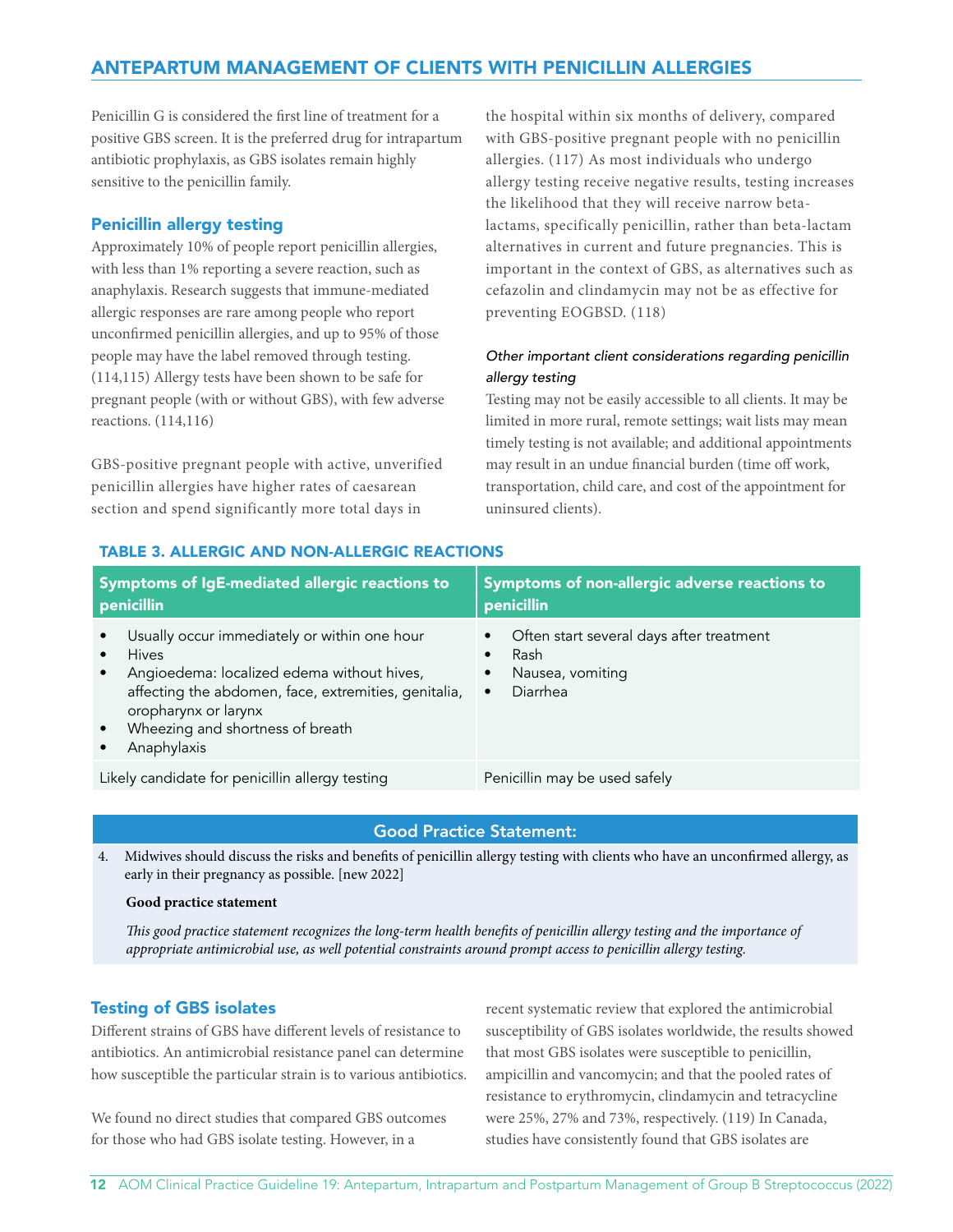susceptible to penicillin, but resistance to erythromycin and clindamycin has been identified and is increasing. (17,120–122) In Ontario, a 2017 study that examined the susceptibility of GBS isolates found that all strains

were sensitive to penicillin, ampicillin and vancomycin. However, it found that 89% of the isolates were resistant to tetracycline, 36% were resistant to erythromycin, and 33% were resistant to clindamycin. (122)

### Good Practice Statement:

- 5. Request sensitivity testing for the GBS swab if:
	- Client has a confirmed penicillin allergy.
	- Client reports symptoms consistent with a penicillin allergy and has not been tested to confirm an allergy. [2022]

### **Good practice statement**

*This good practice statement recognizes the larger body of evidence on antimicrobial susceptibility of GBS isolates.* 

# INTRAPARTUM MANAGEMENT STRATEGIES

Clinical trials in the late 1980s that evaluated various treatment methods for reducing EOGBSD found that IAP was the most effective method of interrupting transmission of the bacteria from GBS carriers to their newborns, thereby preventing EOGBSD. IAP has been widely accepted as the best means of preventing EOGBSD; prevalence data suggests that IAP strategies may have reduced rates of EOGBSD in the newborn from one in 100 to one in 2000. (8,16)

# Effectiveness of intrapartum antibiotic prophylaxis

We identified two systematic reviews, including 13 RCTs and one cohort study, that reported on the effectiveness of IAP for birthing parents known to be colonized with GBS in the vaginal/ intestinal tract and/or the urinary tract at any time during their pregnancy. (123,124)

Evidence from these systematic reviews shows that IAP:

- Likely reduces EOGBS infections (RR 0.28, 95% CI 0.15-0.55, p = 0.0002) [*moderate certainty of evidence*;  $n = 1014$ ; six RCTs]. (123)
- Likely reduces neonatal infections from other bacteria

(RR 0.25, 95% CI 0.20-0.62, p = 0.0002) [*moderate certainty of evidence*; n = 592; six RCTs]. (123)

- May make little to no difference in non-GBS neonatal sepsis (RR 1.00, 95% CI 0.10-9.94, p = 1.00) [*very low certainty of evidence*; n = 289; two RCTs]. (125)
- May reduce neonatal mortality from EOGBSD infection (RR 0.31, 95% CI 0.01-7.50, p = 0.47) [*very low certainty of evidence*; n = 164; one RCT] (126), although we are uncertain of these effects.
- May reduce neonatal mortality from infections caused by bacteria other than GBS (RR 0.31, 95% CI 0.01-7.50,  $p = 0.47$ ) [*very low certainty of evidence*;  $n = 164$ ; one RCT] (126), although we are uncertain of these effects.

Evidence suggests that IAP likely reduces EOGBS infections, although its impact on neonatal mortality is less clear. Neonatal mortality is a rare outcome, and much larger sample sizes would be required to have more precision in the estimate of effect. Furthermore, IAP is meant to halt the transmission of GBS bacteria from birthing parent to infant; it is not indicated for the treatment of infants who develop EOGBS infections. While reductions in GBS transmission, in theory, reduce rates of neonatal mortality, IAP plays an indirect role in reducing neonatal mortality.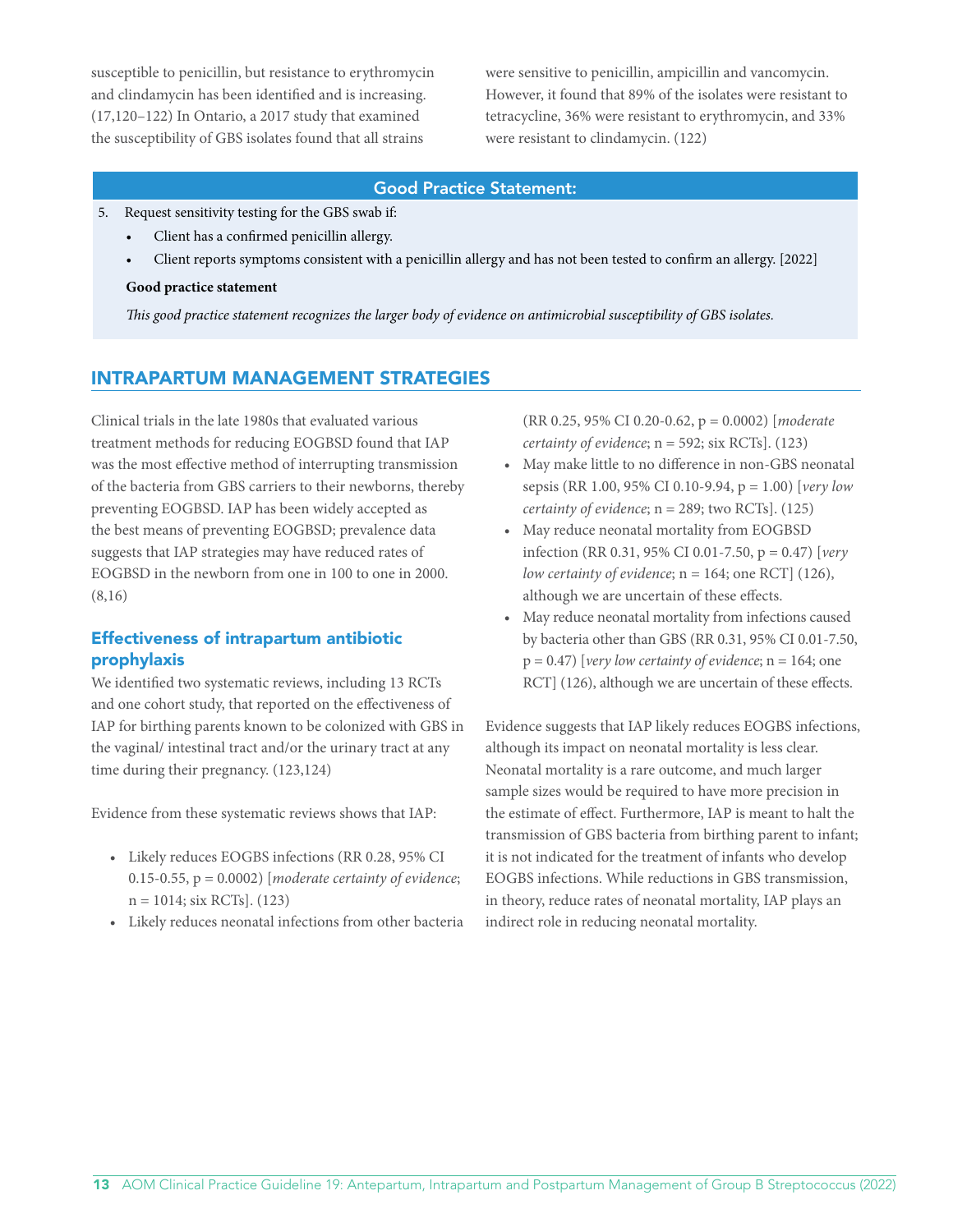### TABLE 4. EFFECTS OF IAP FOR GBS-POSITIVE BIRTHING PARENTS

| <b>Outcome</b>                                        | <b>IAP for GBS-positive</b><br>parents | <b>Findings</b>                             |
|-------------------------------------------------------|----------------------------------------|---------------------------------------------|
| <b>Neonatal sepsis from non-GBS</b><br>infections     | Uncertain effects                      | (RR 1.00, 95% CI 0.10-10.04,<br>$p = 1.00$  |
| Neonatal infection from non-<br><b>GBS</b> infections | Likely decreases                       | (RR 0.35, 95% CI 0.20-0.62,<br>$p = 0.0002$ |
| <b>Neonatal mortality - EOGBS</b>                     | Uncertain effects                      | (RR 0.31, 95% CI 0.01-7.50,<br>$p = 0.47$   |
| Neonatal mortality – other<br>infection               | Uncertain effects                      | (RR 0.31, 95% CI 0.01-7.50,<br>$p = 0.47$   |
| <b>EOGBS</b>                                          | Likely decreases                       | (RR 0.28, 95% CI 0.15-0.55,<br>$p = 0.0002$ |

# Other important client considerations regarding IAP

Beyond the effects of IAP on EOGBSD, researchers studied the effects of IAP on the infant microbiota, candidiasis, antibiotic resistance, penicillin allergies in children and atopic dermatitis. Many of these studies compared outcomes for GBS-positive birthing parents who received IAP with outcomes for GBS-negative birthing parents who did not receive IAP. Other studies considered the effects of intrapartum antibiotics for any indication (rather than IAP specifically for GBS) vs. no intrapartum antibiotics. As such, these studies constitute indirect evidence, but they may also be considered when discussing IAP with clients.

### *Effects on the infant microbiota*

The first microbes infants are exposed to are crucial for the establishment of microbial communities and the development of the immune system. (127) A recent systematic review investigated the effects of IAP on the infant microbiome. In the six included cohort studies, which were assessed as being at low risk of bias, IAP was given to birthing parents for GBS colonization. (127) The systematic review reports that the intestinal microbiota of infants exposed to IAP for GBS colonization in the birthing parent (compared with those who did not have a GBS-positive parent and who had not been exposed to IAP) had:

- Lower bacterial diversity
- Lower relative abundance of Actinobacteria, especially *Bifidobacteriaceae*
- Larger relative abundance of Proteobacteria

These results indicate that IAP may diminish beneficial commensals in the newborn's intestinal microbiota,

although the long-term effects of these changes is unclear; results from these studies only cover the first three months of life.

### *Antibiotic resistance*

Researchers have also investigated differences in bacterial antibiotic resistance between infants exposed to IAP for GBS colonization and those who were not exposed. (127) Two included studies found:

- No increase in genes coding for resistance to tetracyclines;
- No effect of GBS IAP exposure on the proportion of beta-lactamase-resistant bacteria.

Another systematic review included birthing parents who received intrapartum antibiotics for any indication. It found increased antimicrobial resistance for those who received intrapartum antibiotics, but it notes that these studies were at high or unclear risk of bias. (128) Further evidence is required to understand the effects of IAP on antimicrobial resistance.

## *Anaphylaxis*

One of the main concerns of widespread use of IAP is the danger, albeit rare, of anaphylaxis. A recent multinational study found 65 cases of anaphylaxis across 4 446 120 pregnancies (1.5 per 100 000 pregnancies; 95% CI 1.1-1.9). In this population, three birthing parents had anaphylaxis following IAP for GBS (0.07 per 100 000 pregnancies). (129)

## *Candidiasis*

One study ( $n = 345$ ) investigated the relationship between birthing parents who received intrapartum antibiotics (79%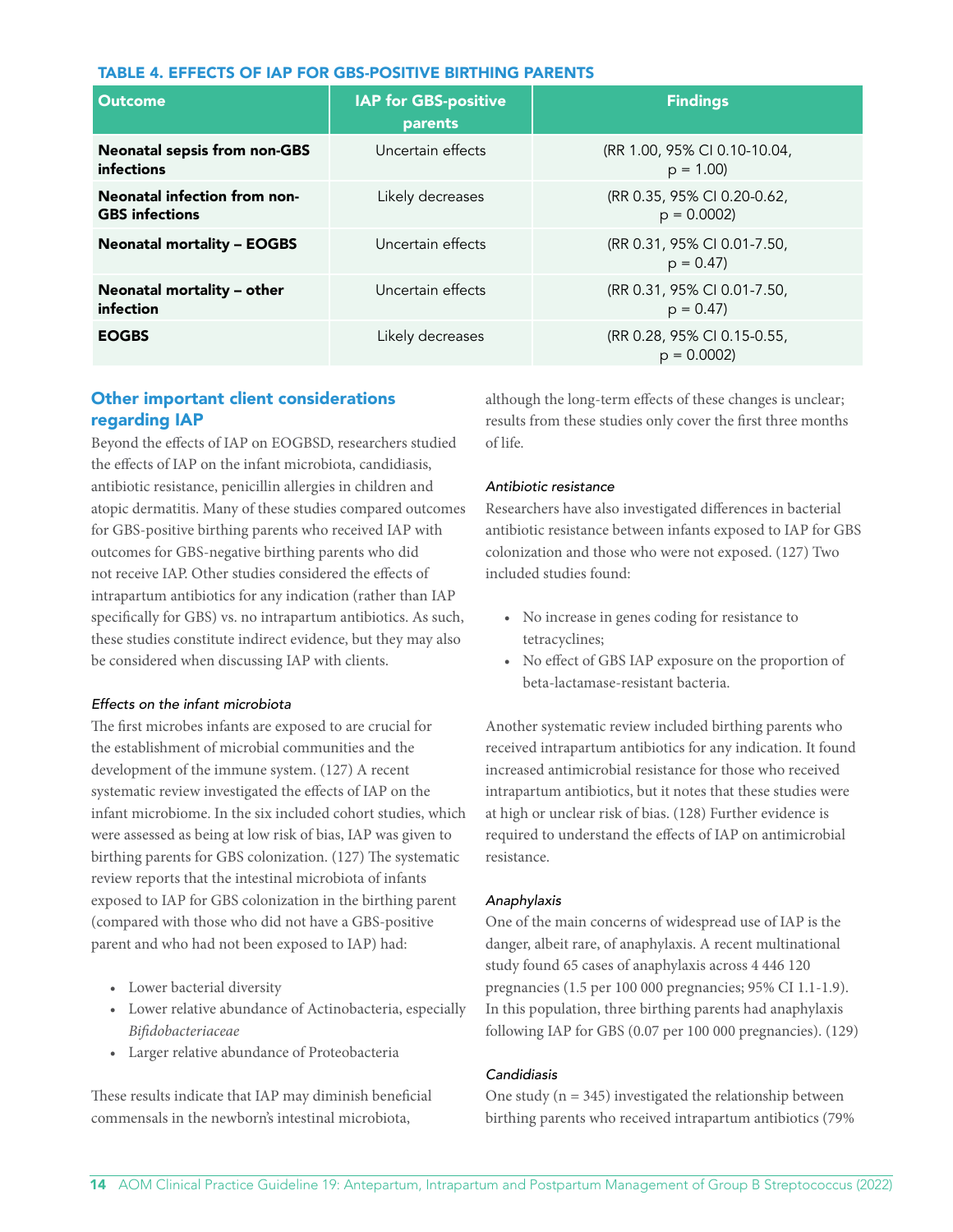for GBS prophylaxis) and rates of neonatal thrush and maternal breast candidiasis in the first month postpartum. Individuals who received IAP were more likely to be diagnosed with breast candidiasis (OR 2.10, 95% CI 1.08- 4.08) than those who did not receive IAP. (130) However, neonatal rates of thrush were not statistically significant. As a dyad, parent and neonate pairs exposed to IAP were more likely to develop yeast infections (OR 2.14, 95% CI 1.15-3.97). These findings suggest that yeast infections may be a complication of IAP use; given the potential for such infections to interfere with successful chest/breastfeeding, this topic warrants further study.

### *Other considerations*

One study ( $n = 804$ ) found that IAP for GBS did not increase the risk of penicillin allergy in children (OR 0.84, 95% CI 0.45-1.57,  $p = 0.59$ ; nor did exposure to amoxicillin or ampicillin. (131) Another study examined the effects of intrapartum antibiotics on infants of birthing parents who delivered vaginally (indication for intrapartum antibiotics was not explicit). It found that the risk of atopic dermatitis in children under age two was not increased unless intrapartum antibiotic exposure lasted more than 24 hours (RR 1.99, 95% CI 1.13-3.49, p = 0.0173). (132)

### Determining who receives IAP

As no reliable method exists for detecting which newborns will fall ill with EOGBSD, ongoing debates have taken place over which birthing parents should receive IAP. Although neonatal complications of EOGBSD are potentially very serious, they are relatively rare; and they must be weighed against the potential harms of IAP as well as the growing calls in the medical community for judicious antibiotic use. (133) The following approaches to determining who receives IAP have been studied:

- The culture-screening approach: IAP is given to labouring people who screened positive on a vaginalrectal culture between 35 and 37 weeks' gestation.
	- Many guideline groups (Royal College of Obstetricians and Gynaecologists, American College of Obstetricians and Gynecologists, Society of Obstetricians and Gynaecologists of Canada) also recommend that individuals who have had GBS bacteriuria or previously had an infant with EOGBSD, or those with unknown GBS status who develop risk factors, receive IAP.
- The risk-factor approach: IAP is given to labouring people with one or more of the following risk factors:
	- Gestation < 37 weeks
	- Rupture of membranes  $(ROM) \geq 18$  hours
	- Intrapartum fever ≥ 38°C
	- GBS bacteriuria in pregnancy
	- Prior infant with GBS disease
- The culture-screening and risk-factor approach: IAP is given to labouring people who screened positive on a vaginal-rectal culture between 35 and 37 weeks' gestation and who have one or more of the following risk factors:
	- Gestation  $<$  37 weeks
	- $ROM \geq 18$  hours
	- Intrapartum fever ≥ 38°C

In the studies described below, "no policy" was defined as a situation in which no consistent protocol was used, but IAP could have been administered on an individual basis.

### *Culture screening vs. no policy*

We identified very low certainty of evidence from four observational studies that reported on the effects of the culture-screening approach to IAP compared with no policy on rates of EOGBSD. (134) Results show that the culturescreening approach reduces rates of neonatal EOGBSD (RR 0.31, 95% CI 0.11-0.84,  $p = 0.02$ ) when compared with no policy. Due to the risk of bias across the included studies, we are uncertain of these results.

### *Risk-factor approach vs. no policy*

We identified very low certainty of evidence from seven observational studies that reported on the effects of riskfactor approaches compared with no policy on rates of EOGBSD. (134) Results show that risk-factor approaches may reduce rates of neonatal EOGBSD (RR 0.84, 95% CI 0.59-1.20,  $p = 0.34$ ; however, due to the risk of bias across the included studies we are uncertain of these results.

### *Culture-screening and risk-factor approach vs. no policy*

We identified very low certainty of evidence from one observational study that reported on the effects of using a culture-screening and risk-factor approach compared with no policy. (135) In this study, results show that using a culture-screening and risk-factor approach may reduce cases of EOGBSD (RR 0.54, 95% CI 0.20-1.47, p = 0.22) compared with no policy.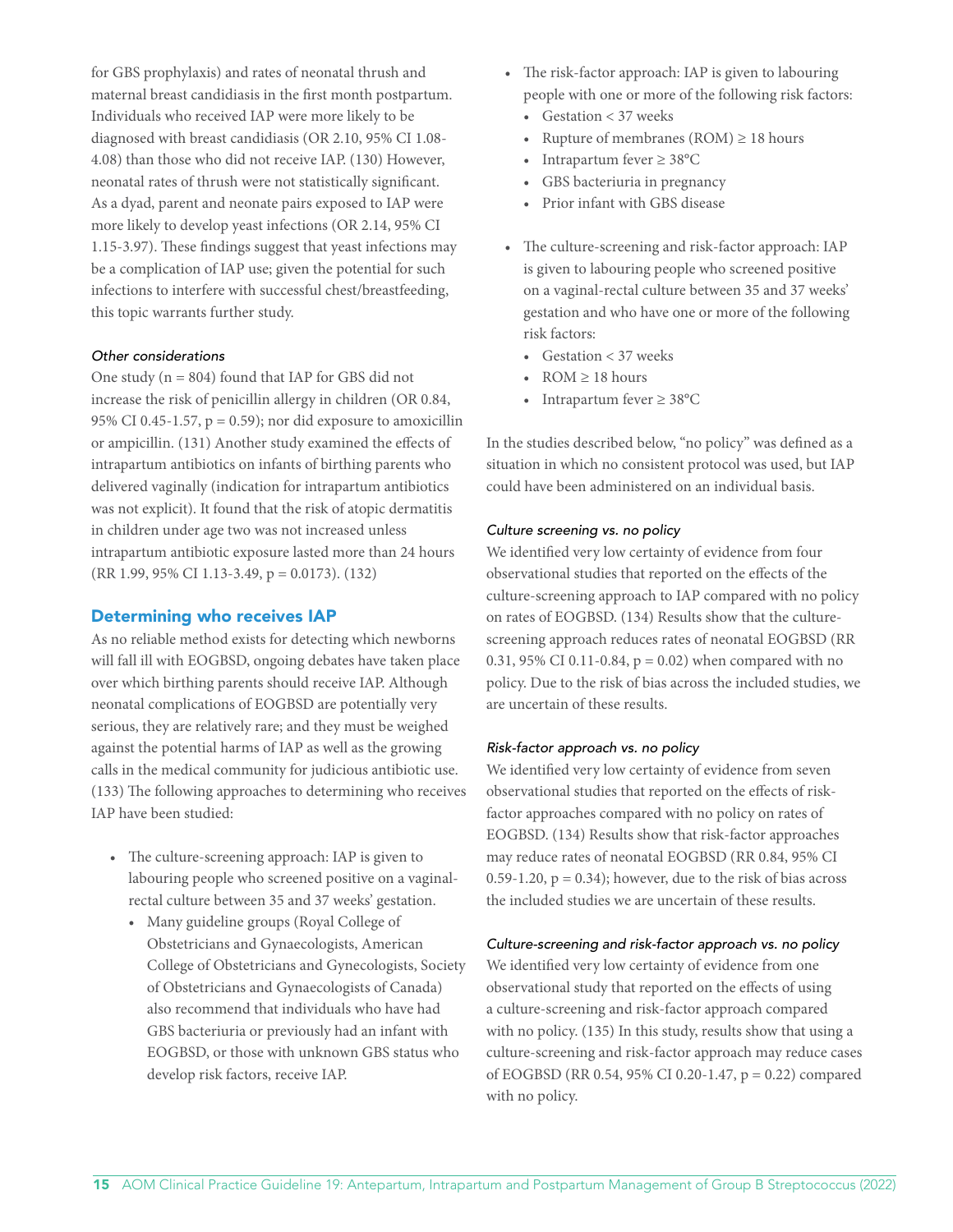### *Culture-screening vs. risk-factor approach*

We identified very low certainty of evidence from 10 observational studies that examined the effects of a culturescreening vs. risk-factor approach on rates of EOGBSD. (134) Results show that culture screening may reduce rates of neonatal EOGBSD (RR 0.43, 95% CI 0.32-0.58, p < 0.00001) when compared with a risk-factor approach. Due to a risk of bias across the included studies, we are uncertain of this result.

There are some limitations to the evidence available on the different approaches to determining who receives IAP, as well as benefits and drawbacks to each approach. For example, the risk-factor approach cannot detect the significant proportion of EOGBSD cases that do not present risk factors in labour, whereas culture screening at 35 to 37 weeks' gestation alone may miss pregnancies at the highest risk for EOGBSD.

There is no research available that provides a direct comparison between the culture-screening approach and the culture-screening plus risk-factor approach. Welldesigned comparative studies with similar populations and settings are needed to understand the relative efficacy of these two strategies. Without this direct comparison, we cannot be certain that similar results, as presented above, would be found. While the research to date suggests that the incidence of EOGBSD and neonatal mortality is lowest when a culture-screening strategy is used, the culturescreening plus risk-factor approach may serve as a targeted approach to EOGBSD prevention that could result in lower rates of IAP use.

To help contextualize these research findings, Table 5 models the impact of each IAP approach on important neonatal outcomes, as well as the number of birthing parents needed to treat (NNT) with antibiotics to prevent one case of EOGBSD.

Until further evidence becomes available, either of the EOGBSD prevention strategies involving antenatal GBS screening may be offered to clients through an informed choice discussion. For clients who refuse GBS screening or for those who commence labour prior to the results of the GBS screening being available, a risk-factor strategy should be offered for prevention of EOGBSD.

# Other important client considerations regarding IAP strategies

For clients who wish to minimize exposure to antibiotics and are comfortable with the possibility of a small increased risk of EOGBSD, the culture-screening and risk-factor approach may be an appealing option, as it appears to limit overall risk and result in less frequent antibiotic use. This information, as well as considerations related to choice of birthplace and local community standards, may be included in informed choice discussions.

IAP is routinely offered and administered by midwives to individuals who are planning home births or who prefer to labour at home for as long as possible. Prescription and administration of antibiotics at home should be discussed with clients as part of an informed choice discussion about the risks and benefits of IAP; potential significant sideeffects (such as anaphylaxis); and emergency measures, including administration of epinephrine. Local resource constraints regarding procurement and administration of IAP at home may also be discussed. Until better evidence emerges, the antenatal and intrapartum management of GBS should not differ whether in home or in hospital.

Canadian obstetric standards associated with IAP delivery are based on guidance from the Society of Obstetricians and Gynecologists of Canada (SOGC), which recommends the provision of IAP for GBS at the onset of labour or rupture of membranes to:

- any pregnant person positive for group B streptococcus by vaginal-rectal swab culture screening done at 35 to 37 weeks' gestation (II-2B);
- any pregnant person with an infant previously infected with group B streptococcus (II 3B);
- any pregnant person with documented group B streptococcus bacteriuria (regardless of level of colony-forming units) in the current pregnancy (II-2A). (136)

Clients may make choices that differ from community standards, and midwives should be mindful of personal biases as well as systemic biases to fully support clients in informed choice decisions. Clients who decline interventions may experience tension and strife with care providers, which may affect their sense of autonomy. (137) Pregnant clients with medical or social risk factors in Canada, without postsecondary education, or who experienced racial discrimination all reported lower autonomy scores. (138)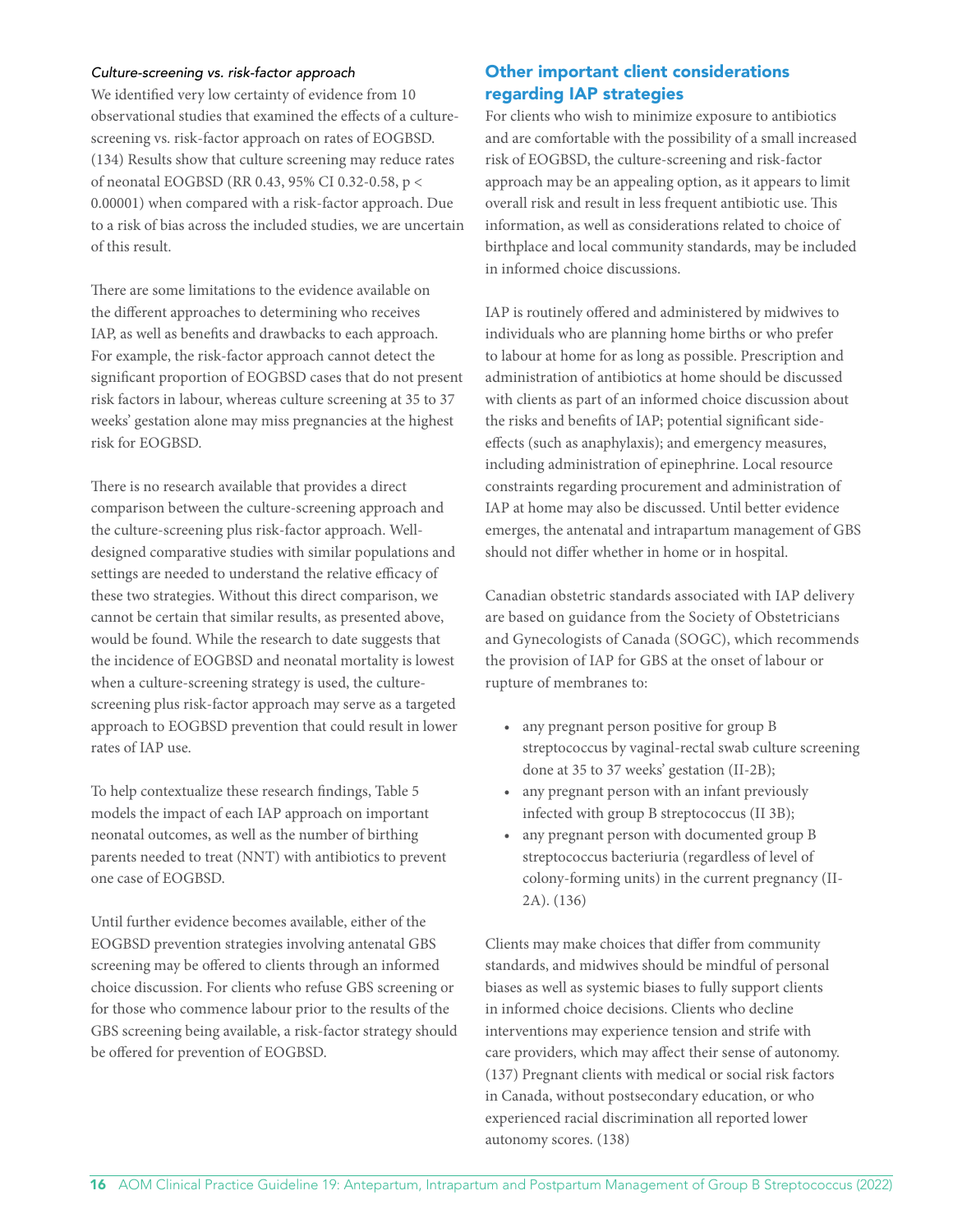### TABLE 5. NEONATAL OUTCOMES BY APPROACH TO IAP

|                           | No approach              | <b>Risk-factor</b><br>approach | <b>Culture-screening and</b><br>risk-factor approach | <b>Culture</b><br>screening |
|---------------------------|--------------------------|--------------------------------|------------------------------------------------------|-----------------------------|
| <b>Cases of EOGBSD</b>    | 10 per 1000              | 8.4 per 1000                   | 5.4 per 1000                                         | 3.1 per 1000                |
| <b>Neonatal mortality</b> | 0.9 per 1000             | 0.76 per 1000                  | 0.49 per 1000                                        | 0.28 per 1000               |
| <b>NNT with IAP</b>       | $\overline{\phantom{0}}$ | 23                             | 22                                                   | 63                          |

### Recommendations:

6. The risks and benefits of the following two approaches to IAP delivery should be discussed with clients as part of their informed choice discussion about GBS:

a) Culture-screening approach

• All clients who receive a GBS-positive swab at 35 to 37 weeks' gestation, have documented GBS bacteriuria or previously had an infant with GBS should be offered IAP.

b) Culture-screening and risk-factor approach

- All clients who receive a GBS-positive swab at 35 to 37 weeks' gestation and develop one or more of these intrapartum risk factors should be offered IAP. Intrapartum risk factors include:
	- Preterm labour (< 37 weeks)
	- Prolonged rupture of membranes ( $\geq 18$  hours)
	- Maternal fever ( $\geq 38^{\circ}$ C)
- All clients with documented GBS bacteriuria or who previously had an infant with GBS should be offered IAP.

Informed choice discussions should address:

- The body of evidence for both strategies, including a discussion of the larger body of evidence in support of a culturescreening approach;
- The SOGC recommendation to use a culture-screening approach;
- Community standards regarding approaches to determining who receives IAP;
- Alternatives to penicillin, as well as choice of birthplace considerations for those with penicillin allergies;
- Client values, preferences and risk tolerance. [2022]

### **Strong recommendation; very low certainty of evidence**

*This recommendation acknowledges that both approaches reduce EOGBSD, and it recognizes the larger body of evidence in support of the culture-screening approach.* 

- 7. For clients with an unknown GBS status, offer IAP if one or more intrapartum risk factors are present:
	- Preterm labour (< 37 weeks)
	- Prolonged rupture of membranes ( $\geq 18$  hours)
	- Maternal fever ( $\geq 38^{\circ}$ C) [2022]

### **Strong recommendation; very low certainty of evidence**

*This recommendation acknowledges the evidence suggesting that administering IAP to those with risk factors, in the absence of known GBS status, is more protective than no policy.*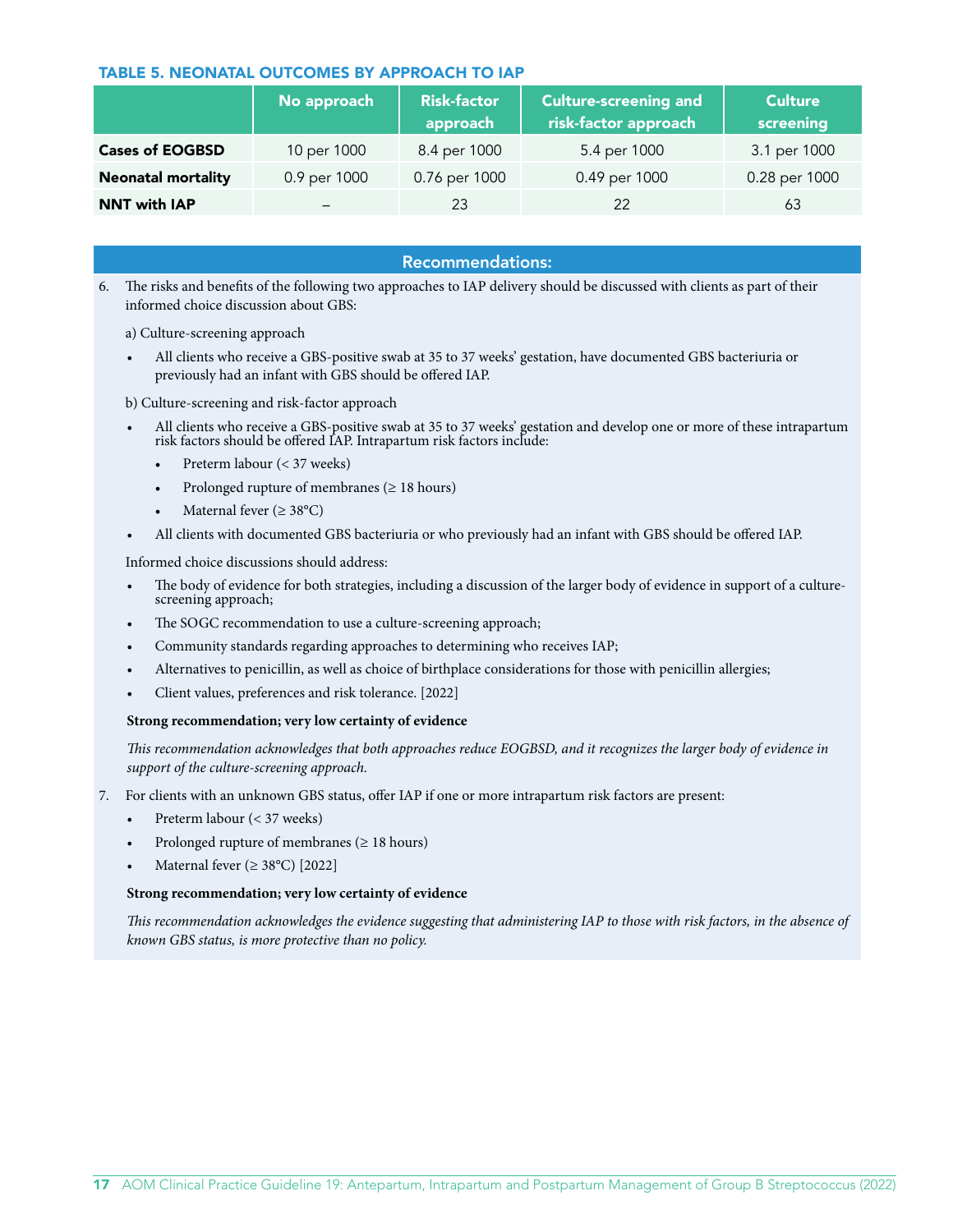### Practical considerations for administering IAP:

Current guidance from the SOGC suggests the following approach to IAP:

- 1. Penicillin G 5.0 million units IV, then 2.5 to 3.0 million units every four hours until delivery; or
- 2. If the pregnant person is allergic to penicillin but has a low risk of anaphylaxis, cefazolin 2 g IV, then 1 g every eight hours until delivery; or
- 3. If the pregnant person is allergic to penicillin and at risk of anaphylaxis: clindamycin 900 mg IV every eight hours until delivery (if isolate is susceptible to clindamycin with no inducible resistance), or vancomycin 1 g IV every 12 hours until delivery. (136)

Vancomycin hydrochloride is indicated for GBS IAP in the rare event that the birthing parent has a penicillin allergy; is at risk of anaphylaxis; and tests positive for a GBS strain that is resistant to both clindamycin and erythromycin. If vancomycin is the only IAP option, clients should be informed of the following:

- Vancomycin must be administered intravenously in a dilute solution by intermittent infusion over a period of no less than 60 minutes (at a rate of no more than 10 mg/min), by IV pump. Exaggerated hypotension, including shock, and rarely cardiac arrest, may result from rapid bolus administration of vancomycin.
- Vancomycin is irritating to tissue and causes drug fever, pain and possibly necrosis if injected intramuscularly. (139)
- Due to the controlled conditions under which vancomycin is administered, home birth is not a feasible option for GBS-positive individuals who choose IAP and whose only choice of antibiotic is vancomycin.

### Intrapartum management of PROM: induction vs. expectant management

In 2019, 9.6% of pregnant people in Ontario who experienced PROM were GBS positive. As PROM (≥ 18 hours) may increase the likelihood of EOGBSD (see Risk Factors), management of PROM in GBS-positive people raises two important questions for care providers:

- 1. When is the ideal time to start IAP?
- 2. When is the ideal time to induce labour?

We identified one RCT (*very low certainty*) that investigates induction vs. expectant management for those with PROM (with and without GBS). (140) In a secondary analysis of the TermPROM study, results show that for pregnant people with GBS ( $n = 270$ ), induction may reduce cases of neonatal infection (RR 0.31, 95% CI 0.09-1.07, p = 0.06) compared with expectant management. However, we are very uncertain of these findings for the following reasons:

- Risk of bias: This study was conducted in 1996 and has a number of methodological limitations.
- Directness: When this study was conducted, there was no standardized approach to screening for GBS or delivery of IAP, which suggests that estimates of neonatal infection in this study are likely overestimated. Decisions about when to treat birthing parents with IAP were left to clinicians' individual judgment. Furthermore, the results of GBS culture screening were not available at birth for most individuals, which means clinicians were not basing treatment decisions on known GBS status.

• Precision: The number of participants in the trial who had GBS and PROM was quite low; larger sample sizes would be required to have confidence in these estimates.

The data from the TermPROM trial also does not address different management approaches based on length of PROM.

Despite these limitations in the research evidence, many pregnant people who test positive for GBS through vaginalrectal screening and who experience PROM undergo induction of labour with oxytocin, based on the suspected association between  $PROM \geq 18$  hours and neonatal infection. In 2019, the rate of induction following PROM in GBS-positive birthing parents was 76.5% overall and 68.6% for midwifery clients.

# Intrapartum management of PROM: timing of IAP

We identified no studies that compared different timing of IAP for GBS-positive pregnant people who experience PROM. In the absence of research on this topic, midwives use a variety of approaches to ensure adequate administration of IAP for these clients. Further research is needed to understand optimal timing of IAP for those who experience PROM. For a full discussion related to management of PROM at term, see [AOM CPG No. 13:](https://www.ontariomidwives.ca/sites/default/files/2020-06/CPG-Management-of-prelabour-rupture-of-membranes-2019-PUB.pdf)  [Management of Prelabour Rupture of Membranes at Term](https://www.ontariomidwives.ca/sites/default/files/2020-06/CPG-Management-of-prelabour-rupture-of-membranes-2019-PUB.pdf).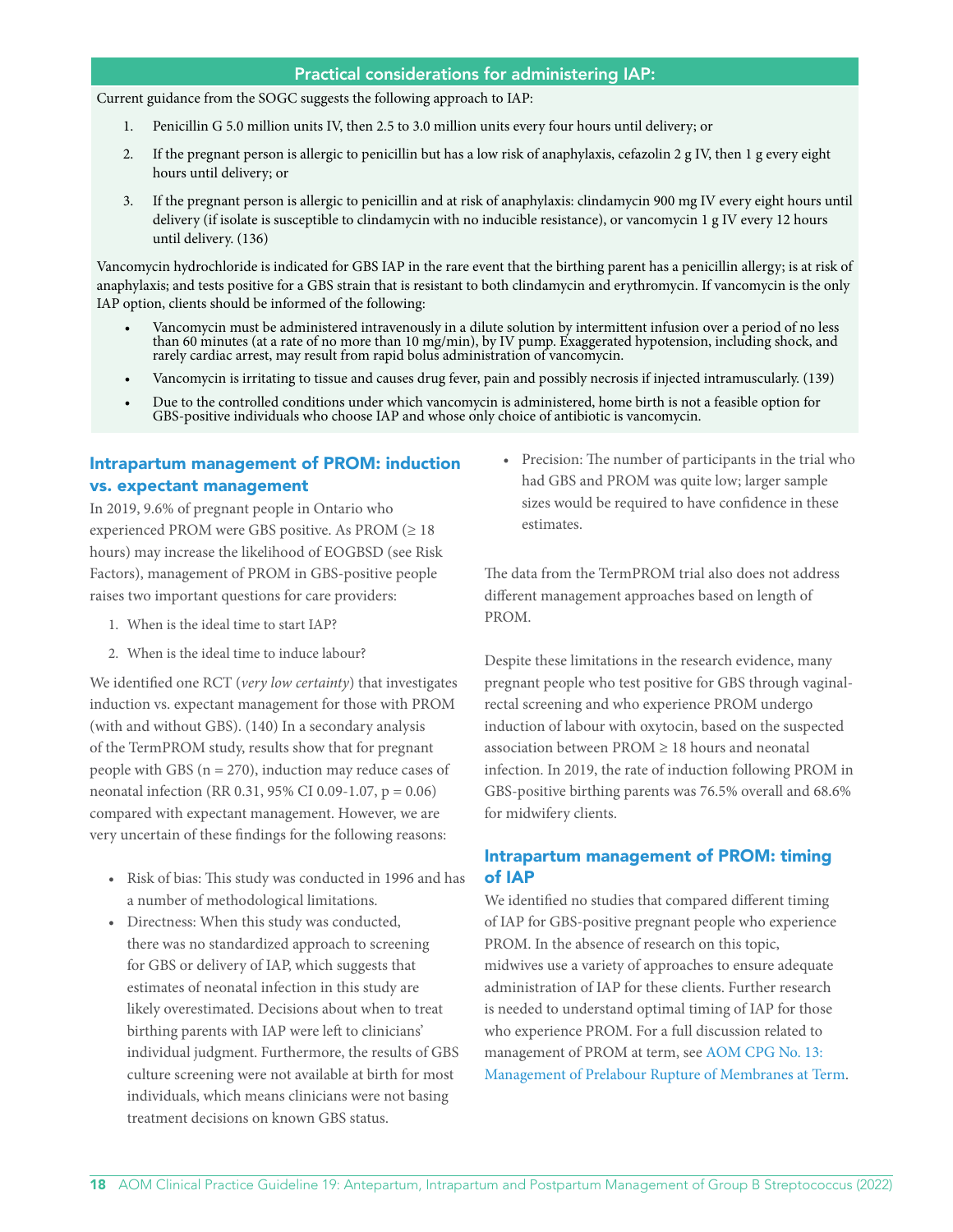### Recommendations:

8. Offer a choice between expectant management and immediate medical induction of labour to clients at term who are GBS positive, experience PROM for < 18 hours, and have no other risk factors.

Informed choice discussions should include information on:

- Research gaps regarding the most effective approach to preventing EOGBSD in infants born to GBS carriers who experience term PROM;
- Guidance from the SOGC on induction for those who experience PROM;
- Client preferences and values. [2022]

### **Strong recommendation; very low certainty of evidence**

*This recommendation recognizes the limited evidence on expectant management and induction of GBS-positive clients who experience PROM < 18 hours, and it recognizes the client as the primary decision-maker.* 

9. Recommend medical induction of labour to clients who are GBS positive with PROM ≥ 18 hours. IAP should be offered upon start of labour. [2022]

### **Strong recommendation; very low certainty of evidence**

*This recommendation recognizes the increased risk of EOGBSD for clients who experience PROM ≥ 18 hours.*

- 10. Offer GBS-positive clients with PROM who choose expectant management a range of options for IAP administration, taking into account local resource constraints:
	- a) IAP in active labour
	- b) IAP in the latent phase
	- c) IAP upon initiation of induction of labour [2022]

### **Weak recommendation; no direct evidence**

*This recommendation recognizes the lack of evidence on timing of IAP for clients who experience PROM, as well as acknowledging the client as the primary decision-maker.* 

# POSTPARTUM MANAGEMENT STRATEGIES: EOGBSD

Midwifery management of the neonate in the early postpartum period typically involves monitoring and assessment of the well newborn; identifying and providing parental education about signs of EOGBSD (sepsis); and consulting as required.

### Identifying EOGBSD

While the absolute risk of EOGBSD is low, it is a potentially disabling or fatal condition. The risk of EOGBSD in settings without IAP policies is 1.1%, and the risk in settings with 80% IAP coverage is 0.3%. (141) None of the available GBS prevention strategies will prevent all cases of EOGBSD. As current incidence patterns demonstrate, EOGBSD can occur in the presence of a negative prenatal screen, in the absence of risk factors or despite administration of IAP.

Researchers have identified numerous signs associated with neonatal sepsis. The majority are non-specific, subjectively assessed and relatively weak predictors of EOGBSD. Most research on the clinical manifestations of sepsis address severe bacterial illness generally, rather than EOGBSD specifically. (142) Signs of sepsis include:

- Respiratory distress
- Temperature instability
- **Tachycardia**
- **Seizures**
- Hypotonia
- Lethargy
- Poor peripheral perfusion
- Hypotension
- Acidosis

In the presence of unequivocal signs of illness, decisionmaking is straightforward. As the progression of EOGBSD is very rapid, any neonate with clinical signs that suggest infection should receive immediate assessment and consultation for treatment. (143)

### Assessments for EOGBSD

In general, the value and accuracy of clinical assessments for EOGBSD are difficult to evaluate. There is no clear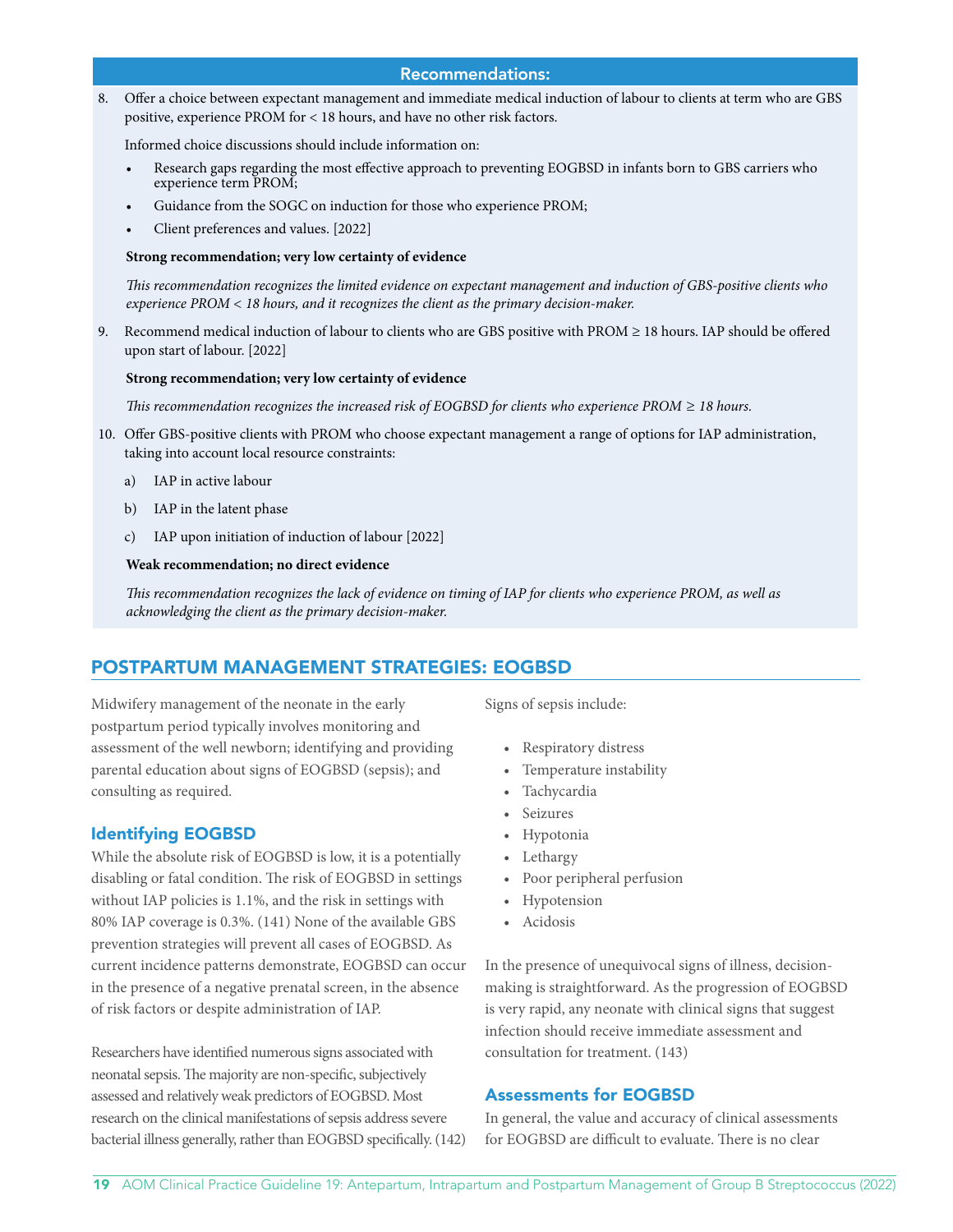distinction between EOGBSD and other early-onset infections in the clinical signs that may present, and noninfectious neonatal disorders may share similar signs. Conventional monitoring practices (e.g., assessment of vital signs or clinical signs at specified intervals) have not been evaluated for their impact on clinical outcomes.

While the observed onset of EOGBSD varies by study, method of assessment and diagnosis, studies consistently suggest that most cases occur soon after birth. According to the Canadian Pediatric Society (CPS), 95% of septic infants present within the first 24 hours of life, regardless of antibiotic exposure. (143) A recent observational study (2019) that breaks down the onset of sepsis by IAP exposure suggests that infants exposed to IAP were more likely to develop symptoms earlier (median of zero hours) compared with those who did not receive IAP (median of six hours). Additional estimates suggest that, overall, the median time for presentation of symptoms ranges from zero to four hours. (71,144,145) Canadian surveillance data indicates that the majority of cases present within the first 24 hours (85%), and 94% present within the first 48 hours. (14) The first 24 hours of life is the most critical period of assessment for EOGBSD.

### *Figure 3. Time at sepsis presentation*



### Midwifery assessments

Midwives regularly monitor and assess newborns for signs of sepsis. As community-based practitioners, midwives may conduct assessments and monitor the newborn in the home, clinic, birth centre or hospital. Midwives also respond to telephone inquiries from parents about their newborns, give advice by phone and determine the urgency and necessity of an in-person assessment of the newborn, as needed. After discussing concerns with parents, midwives use clinical judgment and consider local community factors to determine whether clinical evaluation of the newborn should occur in the clinic, home or hospital.

A midwifery evaluation to identify illness in the newborn typically includes:

- Taking a history from parents about signs observed, including behaviour, feeding, breathing and colour.
- Taking the newborn's vital signs, including:
	- Monitoring the breathing rate, as well as evaluating for signs of respiratory distress (grunting, nasal flaring, retraction of intercostal muscles or sternum, see-saw respiration)
	- Heart rate, heart sounds
	- Temperature (hypothermia, temperature instability)
- Evaluation of the newborn for:
	- Colour (evidence of pallor, mottling, cyanosis)
	- Muscle tone
	- State of consciousness (stupor, irritability)
	- Quality of movements and cry
	- Presence of reflexes
	- Feeding behaviour and patterns (poor feeding)
	- Oxygen saturation (SpO2), if monitoring is available

Midwives educate parents on how to play an active role in identifying signs of potential illness while caring for and interacting with their newborns. Midwives will instruct clients on when to contact the midwife and access urgent care if necessary.

# Other important client considerations regarding EOGBSD

It is acknowledged that neonatal sepsis is over-evaluated and over-treated. (80) The unique circumstances of EOGBSD may make some over-evaluation unavoidable. Clinical signs are varied and non-specific, the disease is rare, and the risk of mortality increases with delayed treatment. Furthermore,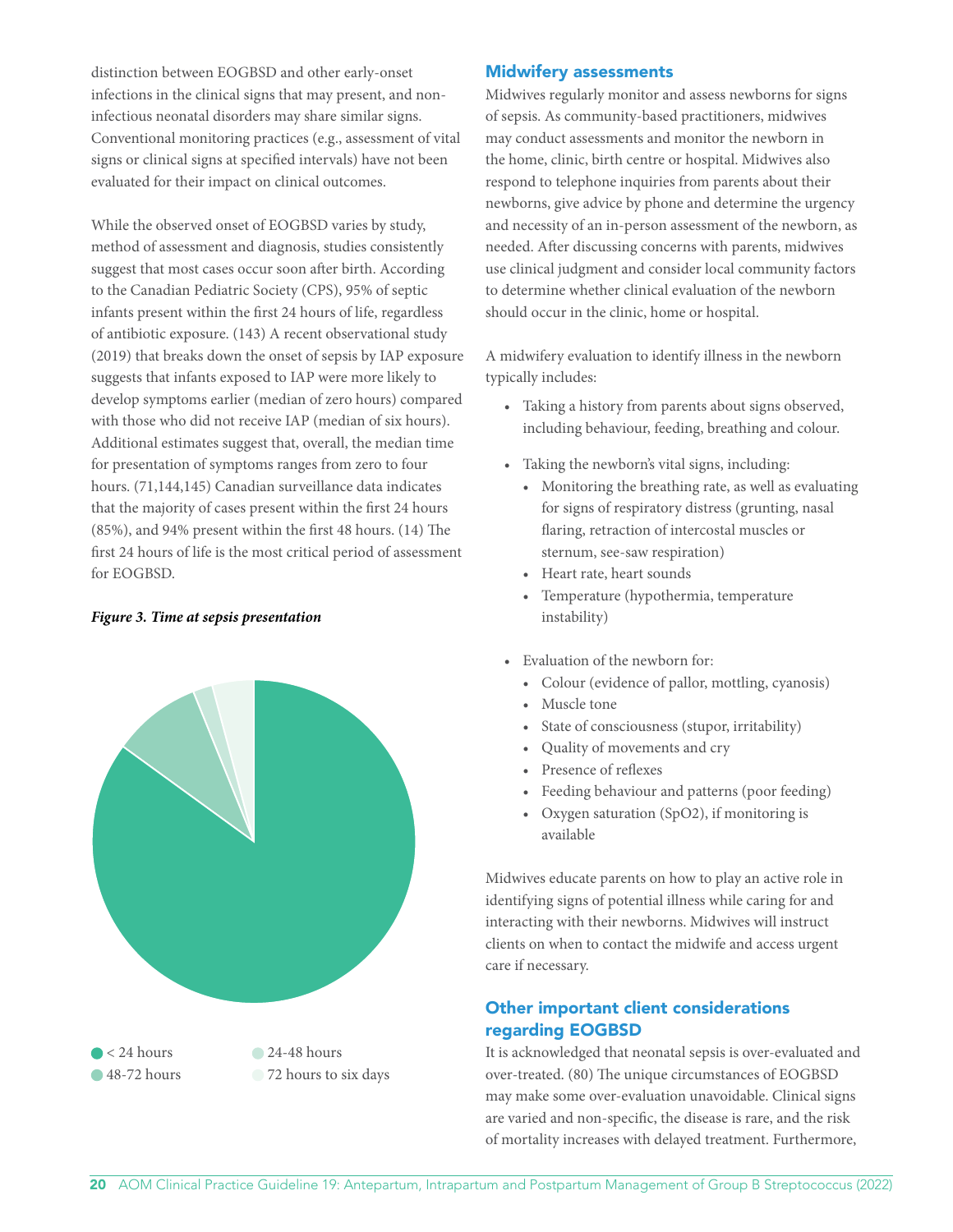since tests for sepsis (such as blood cultures) take a long time and are not definitive, clinicians may suggest treatment while results are pending or regardless of their eventual outcome.

### A note on sepsis:

In the research evidence, sepsis may refer to:

**Clinical sepsis**: Clinician-diagnosed sepsis lacking culture confirmation. Diagnosis is made based on clinical symptoms and elimination of other possible causes.

**Culture-proven invasive sepsis:** Pathogen has been isolated from a sterile site culture (blood, cerebrospinal fluid).

No research was found on the qualitative experience of neonatal sepsis evaluation. Clinical and laboratory investigations undertaken to rule out sepsis may involve blood draws, chest X-ray, lumbar puncture, NICU admission and separation of neonate from birthing parent and family. These procedures may cause the neonate pain, although that is difficult to quantify. Parents may experience anxiety while waiting for results, even though the absolute risk of infection and serious outcomes is rare. Neonates may be unnecessarily exposed to antibiotics for empirical therapy pending laboratory results.

### Good Practice Statements:

11. Midwives should discuss with all clients, regardless of prenatal GBS status:

- What to expect as normal newborn transition and behaviour in the first 24 hours;
- How to recognize signs in the newborn that may be indicative of sepsis (including breathing, temperature instability, colour and tone);
- How to contact the midwife and access urgent care when necessary. [2022]

### **Good practice statement**

*This good practice statement recognizes midwives' strengths in providing health education to clients, and it acknowledges that sepsis may occur in infants born to parents who have tested negative for GBS or received IAP.* 

- 12. If a midwife suspects EOGBSD, an assessment should be done promptly. If signs of sepsis are noted upon an in-person exam, they should arrange an immediate consult.
	- Once a consult has been initiated, the midwife should discuss with the client any hospital protocols and care plans applicable to management decisions. [2022]

### **Good practice statement**

*This good practice statement recognizes the rapid progression of sepsis, as well as midwives' ability to identify emerging complications and work interprofessionally to provide safe, excellent client care.* 

### Research gap:

Midwives may be unique among health-care providers for the extent to which they educate and engage parents to be effectively involved in monitoring their infants. There is little research available to guide midwives in preparing parents for this undertaking. Further research is required on best practices for monitoring for signs of illness in the community setting. More research is needed on the optimal methods and timing of home-based monitoring for EOGBSD by midwives and best practices for parent education.

Further research is needed to develop tools for early identification of infants at risk of EOGBSD, ideally before symptoms appear.

Studies of the efficacy of sepsis evaluation in the general population, including low-risk and/or asymptomatic neonates, are lacking. This information may be useful to inform midwifery practice.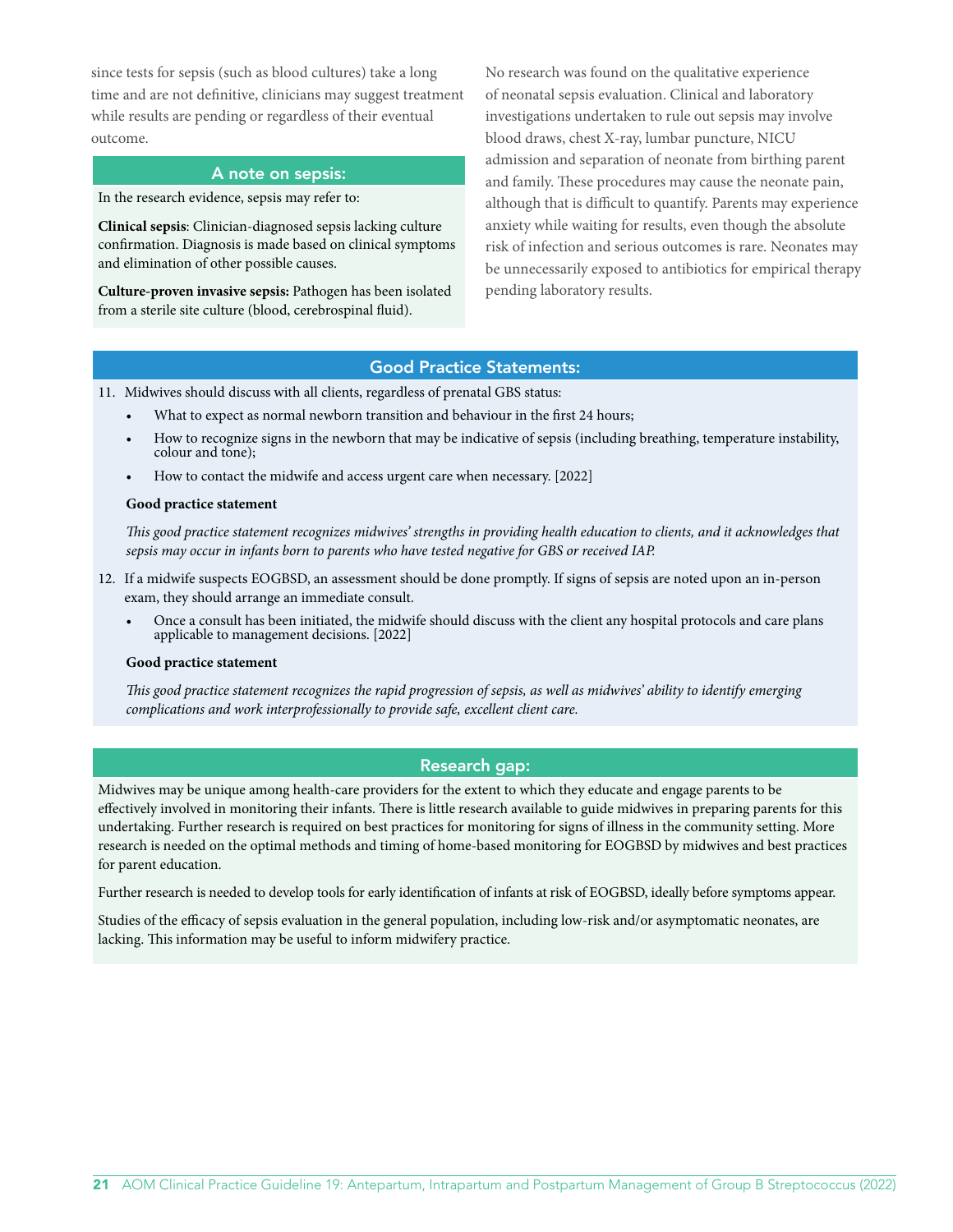# POSTPARTUM MANAGEMENT STRATEGIES: CHORIOAMNIONITIS

Researchers have noted a relatively high frequency of maternal fever and chorioamnionitis in cases where neonates develop EOGBSD despite the administration of IAP. Data from risk-factor literature suggests that chorioamnionitis may be strongly predictive of EOGBSD (RR 4.19, 95% CI 0.71-24.59). (19,57–59) Intrapartum fever (> 38°C) is also strongly predictive of EOGBSD (RR 3.62, 95% CI 1.71-7.66). (19,56,57,64)

We identified no studies that compared management strategies – expectant observation vs. routine laboratory testing, including complete blood count (CBC) and/or blood culture – for asymptomatic newborns born to GBSpositive parents who experienced chorioamnionitis.

### *Other important client considerations regarding chorioamnionitis*

A small body of research examines the use of clinical observation for neonates exposed to chorioamnionitis, although these two observational studies do not offer a direct comparison with other management strategies and the majority of birthing parents were GBS negative. Results from the studies suggest that clinical monitoring of well-appearing, asymptomatic newborns exposed to chorioamnionitis, including examination at birth and every four hours in the first 24 hours of life, maintains low rates of laboratory testing and antibiotic use, reduces separation of the parent-infant dyad and results in no adverse events. (146,147)

Some research has examined the use of CBC in neonates exposed to chorioamnionitis as a means of reducing overtreatment with antibiotics. (148,149) As the majority of EOGBSD cases are likely to present within the first 24 hours, a CBC may not be as useful for guiding treatment decisions as the prompt recognition of clinical signs of sepsis would be. If a CBC is done, it is important to note that white blood cell count (WBC), absolute neutrophil count (ANC) and IT ratio may be affected by many factors immediately after birth, such as mode of birth, birth weight and gestational age; these tests are more effective at predicting risk of infection when performed four hours after birth. (150)

Researchers are investigating the effectiveness of additional biomarkers, including serum procalcitonin, CD64 combined with procalcitonin, interleukin (IL)-35, C reactive protein, mean platelet volume, neutrophil-lymphocyte ratio and WBC for the prediction of neonatal sepsis and/or infection.

Guidance from the CPS (143) suggests the following approach:

### **Multiple risk factors for sepsis and/or**

**chorioamnionitis:** Infants should be investigated and treated using an individualized approach that includes consideration of the severity of risk factors and maternal antibiotic therapy. At minimum, infants should have close observation in hospital for at least 24 hours, with vital signs every three to four hours and reassessment before discharge. A CBC done four hours after birth may be helpful; WBC  $< 5 \times 10^9$ /L and ANC  $< 1.5 \times 10^9$ /L have the highest positive predictive value. Some infants may warrant investigation and antibiotic therapy.

### Good Practice Statement:

13. For asymptomatic newborns of clients with confirmed or suspected chorioamnionitis, midwives should:

- Offer hospital observation;
- Discuss the increased risk of EOGBSD for newborns of birthing parents with confirmed or suspected chorioamnionitis, regardless of IAP status;
- Relay CPS guidance for managing infants born to parents with confirmed or suspected chorioamnionitis;
- Consult with a pediatrician or physician if assessment or treatment is required. [2022]

### **Good practice statement**

*This good practice statement recognizes the evidence on the risks of chorioamnionitis to the neonate and the value of continuity of care, as well as midwives' ability to identify emerging complications and escalate care as the clinical picture requires.*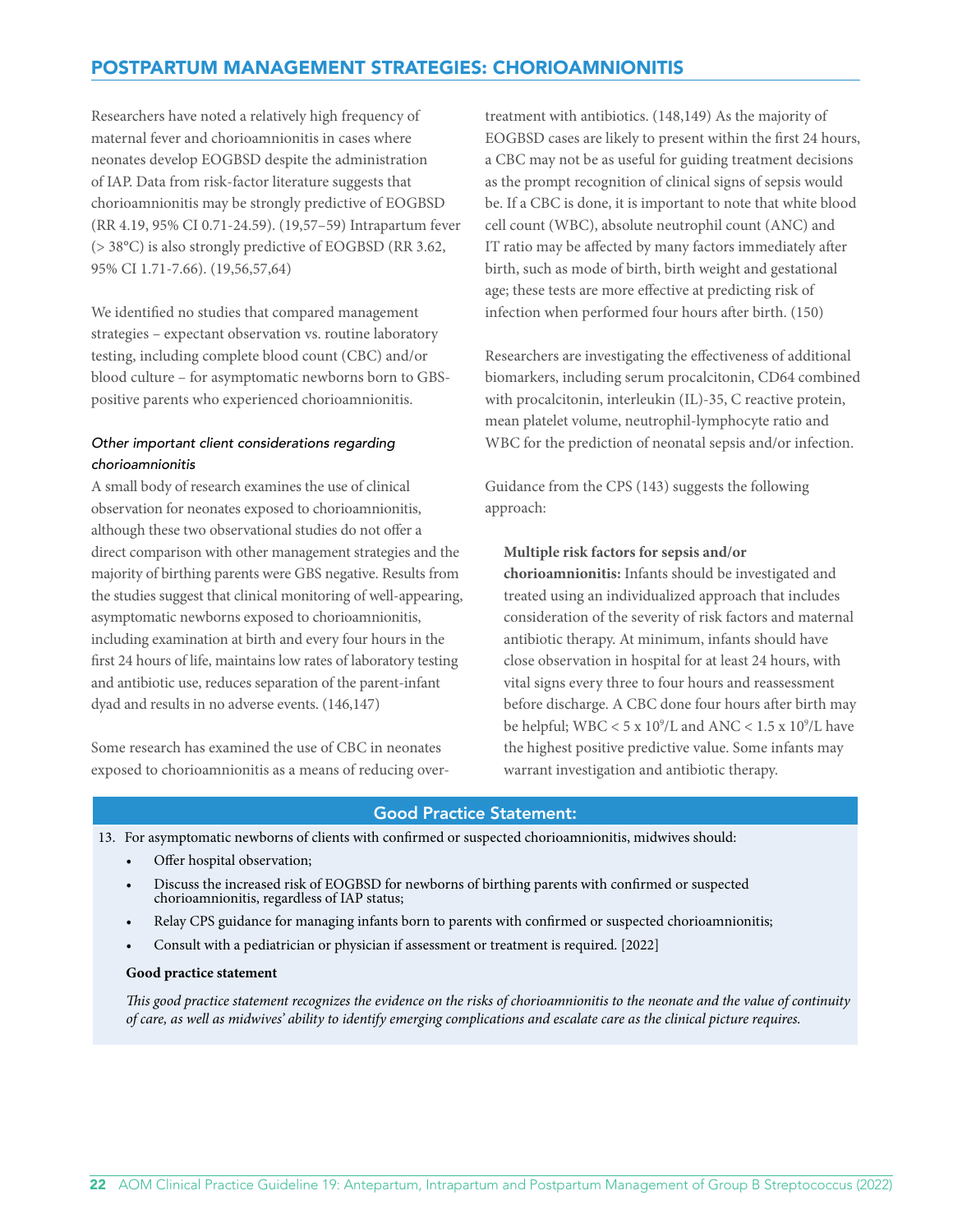# POSTPARTUM MANAGEMENT STRATEGIES: WELL-APPEARING NEONATE

In the absence of signs of illness in the newborn and the birthing or postpartum parent, decision-making around the assessment of EOGBSD is less clear. EOGBSD may be initially asymptomatic, and signs of illness may be equivocal and/or transient in infants with or without EOGBSD. Research suggests that initial asymptomatic status is a strong negative predictor of culture-proven EOGBSD: infants who appear well will most likely remain well. (151–153)

Nevertheless, as primary care providers midwives must be skilled in assessing and monitoring for signs of illness in the neonate and recommending appropriate use of diagnostic tests. Newborns who appear well may be considered at higher risk of EOGBSD due to:

- GBS status of birthing parent (positive or unknown)
- Emergence of risk factors during labour
- Partial or no delivery of IAP

### Duration of IAP and newborn assessment

Four or more hours of IAP is considered full IAP, while less than four hours is considered partial IAP. We identified three studies that investigated the effects of varying duration of IAP on neonatal outcomes. (118,154,155) Results from these studies suggest that, compared with full IAP (> four hours), partial IAP (< four hours):

- May result in increased rates of EOGBSD or EOGBS infection (RR 6.86, 95% CI 3.68-12.79, p < 0.00001) [*low certainty of evidence*,  $n = 6082$ ; three studies];
- May result in increased rates of neonatal clinical sepsis (RR 2.74, 95% CI 1.31-5.74, p = 0.008) [*low certainty of evidence*, n = 4782, one study].

One study examined the effectiveness of partial IAP in more detail, comparing the effectiveness of a duration of < two hours, two to four hours and > four hours. (118) Results suggest that the risk of EOGBSD and sepsis decreases as the duration of IAP increases; receiving IAP for < two hours poses a higher risk to newborns compared with receiving two to four hours or > four hours.

Additional studies examined the impacts of IAP duration on presence of GBS in cord blood, amniotic fluid and the vagina. In GBS-positive birthing parents, 53% had negative cultures in cord blood and amniotic fluid after two hours, and 88% had negative cultures after four hours. (156) A similar effect is seen in vaginal GBS colony counts, with a fivefold decline after two hours; and a 50-fold decline after four hours. (157) Another study found that for at-risk neonates, receiving no IAP significantly increased the risk of GBS colonization, compared with those who received even inadequate IAP (RR 16.44, 95% CI 6.63-40.79, p < 0.00001). (158)

|                 | $1AP$ > four hours | IAP two to four hours        | IAP < two hours              |
|-----------------|--------------------|------------------------------|------------------------------|
| <b>EOGBSD</b>   | Two per 1000       | 13 newborns per 1000         | 16 newborns per 1000         |
|                 |                    | (RR 5.28, 95% CI 2.61-10.68) | (RR 7.98, 95% CI 3.90-16.34) |
| <b>Neonatal</b> | Four per 1000      | 7 newborns per 1000          | 15 newborns per 1000         |
| sepsis          |                    | (RR 1.70, 95% CI 0.58-5.03)  | (RR 3.77, 95% CI 1.47-9.67)  |

### TABLE 6. RATES OF INFECTION BY IAP DURATION

### Expectant observation vs. laboratory testing

For well-appearing newborns at risk for EOGBSD, various management strategies have been proposed, including expectant observation and observation combined with laboratory testing (CBC, blood culture).

We identified very low certainty of evidence from two observational studies that examined expectant observation and serial physical examination vs. laboratory testing as management strategies for newborns at risk for EOGBSD. (144,159) Results from these studies suggest that serial physical examinations (expectant observation):

- Are similar in their ability to detect early-onset sepsis (RR 0.80, 95% CI 0.55-1.17) or severe disease (RR 0.70, 95% CI 0.27-1.85, p = 0.47) [*very low certainty of evidence*, n = 532 154, one study]; (144)
- Compared with laboratory testing, expectant management appears to reduce the rate of newborn antibiotic use (RR 0.33, 95% CI 0.14-0.76, p = 0.009), without increasing the risk of suspected sepsis (RR 0.81, 95% CI 0.14-0.76, p = 0.009) [*very low certainty of evidence*, n = 1589, one study]. (159)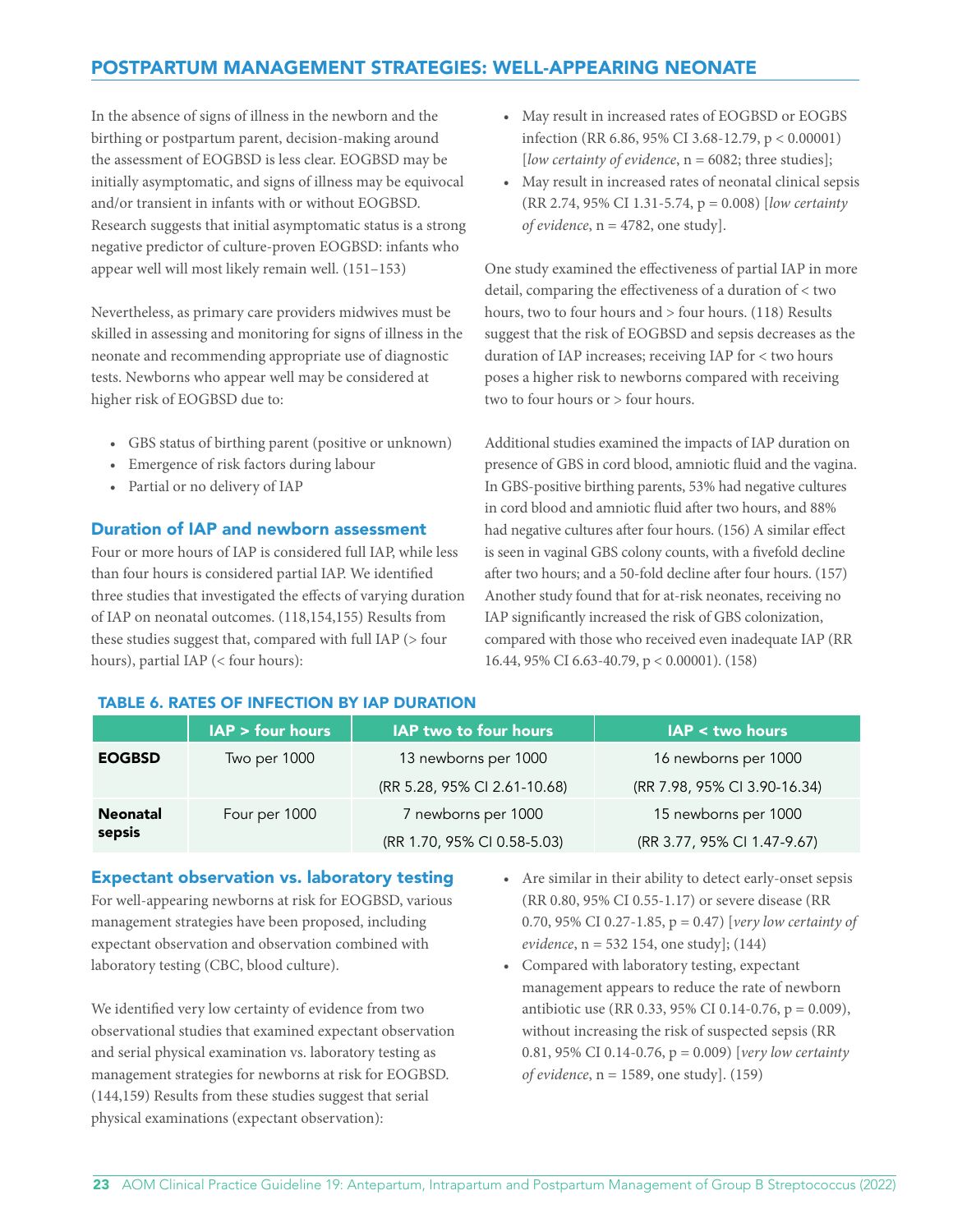### *Other important client considerations regarding management of well-appearing at-risk neonates*

The CPS (143) provides the following guidance for monitoring and assessment of well-appearing newborns ( $\geq$ 37 weeks) in the context of GBS:

- **GBS-positive birthing parent, adequate IAP, no risk factors OR GBS-negative or GBS-unknown status, with one other risk factor and adequate IAP:** Infants do not require investigation or treatment for sepsis. They may be discharged home after 24 hours if they remain well, meet other discharge criteria and if parents understand signs of sepsis and when to seek medical care. (Strong recommendation)
- **GBS-positive birthing parent, inadequate IAP, no risk factors OR GBS-negative or GBS-unknown status, with one other risk factor and inadequate IAP:** Infants should be examined at birth, observed closely in hospital with vital signs every three to four hours and reassessed before discharge home. They may be discharged home after 24 hours if they remain well and meet other discharge criteria, providing there is ready access to health care and the parents understand and are able to seek medical care if the infant develops signs of sepsis. Routine investigation or treatment is not required. (Strong recommendation)
- **Multiple risk factors for sepsis and/or chorioamnionitis:** Infants should be investigated and treated using an individualized approach that includes consideration of the severity of risk factors and maternal antibiotic therapy. At minimum, infants

should have close observation in hospital for at least 24 hours with vital signs every three to four hours and reassessment before discharge. A CBC done after 4 hours of age may be helpful;  $WBC < 5 \times 10^9/L$  and  $\text{ANC}$  < 1.5 x 10<sup>9</sup>/L have the highest positive predictive value. Some infants may warrant investigation and antibiotic therapy. (Weak recommendation)

CPS guidance differs from midwifery approaches, as it focuses on in-hospital birth, and recommendations regarding postpartum management are structured around standard discharge times. As a standard of midwifery care, early postpartum visits, along with home visits, are important components of how midwives monitor for signs of sepsis. They are skilled at providing health information to clients and empowering parents to play an active role in identifying signs of sepsis and urgently follow up. Typical models of midwifery care give clients round-the-clock access to midwives by phone or pager should concerns arise; and in-person assessment, rarely available in other models of care, can occur promptly if needed.

For those who have received adequate or inadequate IAP, the CPS is consistent with midwifery approaches suggesting that routine investigation or treatment is not required in these populations. These recommendations also acknowledge that parents are capable of monitoring newborns for signs of sepsis after discharge.

For clients with confirmed penicillin allergies who receive clindamycin or vancomycin, the CPS suggests that due to a lack of clinical trials on these approaches, they should be considered inadequate IAP when managing the neonate.

# Good Practice Statement:

- 14. When discussing management options for the well-appearing term newborn with risk factors for EOGBSD, midwives should address the following in informed choice discussions with clients:
	- CPS guidelines, as well as local hospital protocol applicable to the client's and newborn's clinical circumstances;
	- What is known about how any risk factors may increase the risks of developing EOGBSD;
	- What is known about how full, partial or no IAP may affect the risk of developing EOGBSD;
	- The client's values, preferences and risk tolerance, as well as their comfort level and ability to monitor their newborn. [2022]

### **Good practice statement**

*This good practice statement recognizes the client as the primary decision-maker.*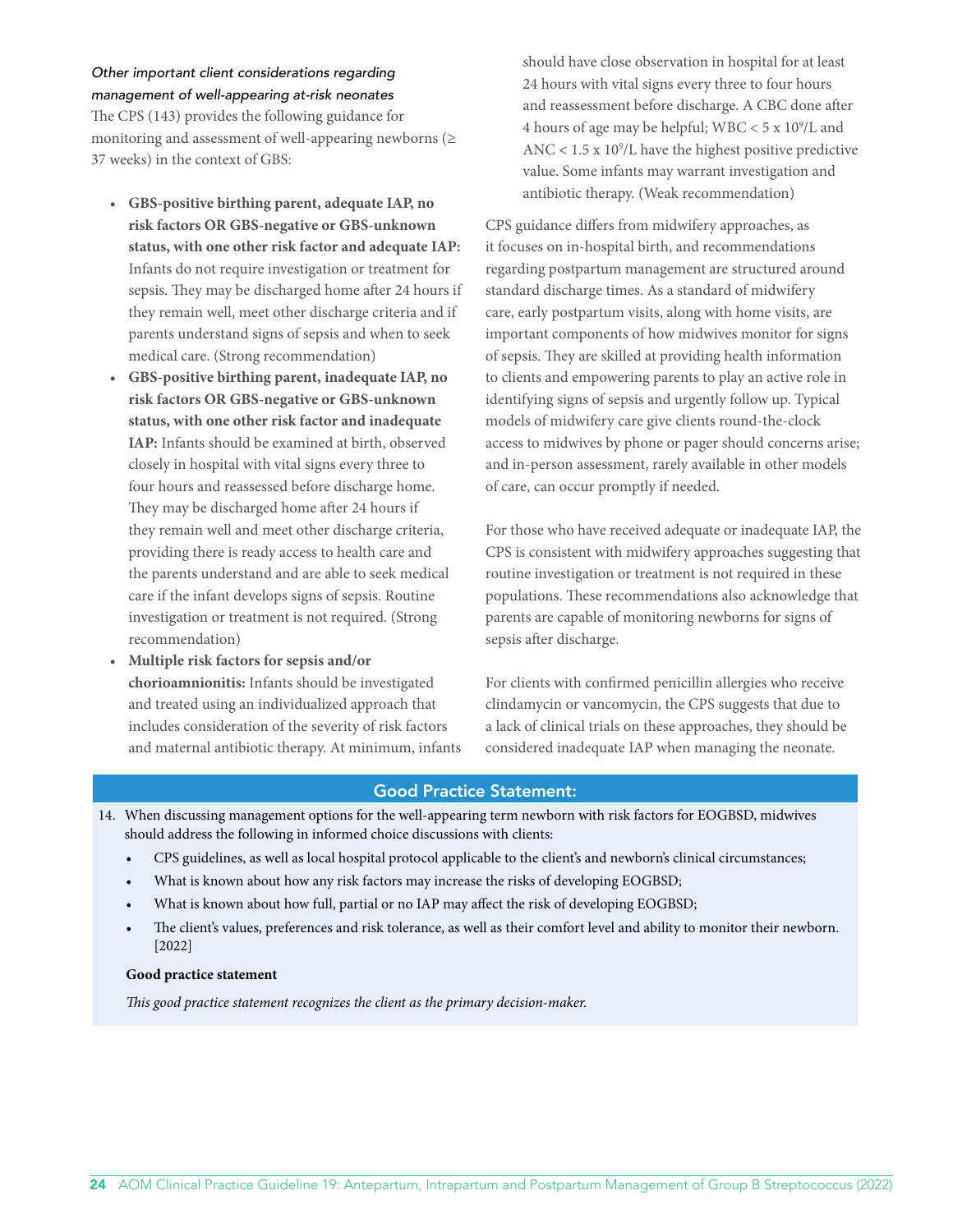### Recommendations:

### **The following recommendations refer to management of well-appearing term infants born to parents colonized with GBS:**

15. For well-appearing newborns who received IAP ≥ four hours before birth, midwives should offer home observation. [2022]

### **Strong recommendation; very low certainty of evidence**

*This recommendation recognizes the evidence that IAP is most effective when delivered ≥ four hours before birth. It also acknowledges that observation in the home setting is appropriate for this population.* 

16. For well-appearing newborns who received < four hours of IAP prior to birth (partial IAP) and had no other risk factors, midwives may offer home observation. [2022]

### **Weak recommendation; very low certainty of evidence**

*This recommendation recognizes the evidence that IAP < four hours before birth may still reduce risks to the neonate. It also acknowledges that observation in the home setting is appropriate for this population.* 

17. For well-appearing newborns of clients who received < four hours of IAP prior to birth (partial IAP) and experienced PROM ≥ 18 hours and/or fever, midwives may offer home or hospital observation. [2022]

### **Weak recommendation; very low certainty of evidence**

*This recommendation recognizes the risks to the neonate posed by multiple risks factors, while acknowledging that the presence of one or more of these factors is not necessarily strongly predictive of EOGBSD and therefore should not limit choice. This recommendation also recognizes midwives' ability to provide relevant education to parents about neonatal sepsis.* 

18. For well-appearing newborns of clients who have not received IAP but have no other risk factors, midwives may offer home or hospital observation. [2022]

### **Weak recommendation; very low certainty of evidence**

*This recommendation recognizes the evidence that the risk of EOGBSD is highest when no IAP has been given, while acknowledging that GBS status alone is associated with a low absolute risk of EOGBSD and therefore should not limit choice.*

19. For well-appearing newborns of clients who have not received IAP and who experienced PROM ≥ 18 hours and/or fever, midwives may offer hospital observation. [new 2022]

### **Weak recommendation; very low certainty of evidence**

*This recommendation recognizes the evidence that receiving no IAP, in combination with PROM ≥ 18 hours, may increase risks to the neonate.*

# POSTPARTUM MANAGEMENT STRATEGIES: NEAR-TERM NEONATE

Since some midwives will maintain primary care of the well near-term neonate (≥ 34 weeks' gestation), research relating to the incidence and etiology of EOGBSD in this population is relevant. The near-term neonate will more likely face challenges with thermoregulation, feeding difficulties and poor immunological and respiratory defence systems. (160) See Risk Factors for evidence related to the increased risk of EOGBSD in preterm populations.

One UK case review of both early-onset ( $n = 377$ ) and late-onset GBS disease (n = 191) found increased mortality rates for both early and late infection in preterm (15.2% at ≤ 33 weeks' gestation) and near-term infants (13.2% at 34 to 36 weeks' gestation) compared with term infants (6.4% at  $\geq$  37 weeks). The overall mortality rate in this study was 9.7%, and the overall incidence of EOGBSD was 0.48/1000 births. (161)

Near-term neonates are not uniformly defined in research studies. Two prospective cohort studies were found that examined the incidence of sepsis evaluation and proven sepsis in the near-term neonate. Of 1233 near-term NICU admissions from 2000 to 2004 from a single site, six (4.9/1000) had culture-proven EOGBSD. Because the signs can be subtle or may mimic other medical conditions (hypoglycemia, delayed transition, transient tachypnea of the newborn), diagnosis of EOS in the near-term neonate is challenging. This may result in many near-term neonates being evaluated for sepsis and receiving empiric antibiotics. (162)

In another prospective cohort study of 119 130 neonates < three days old born at 34 to 36 weeks' gestation, 6/1000 cases of EOS were caused by any organism. No deaths were associated with GBS. Twenty-nine percent of near-term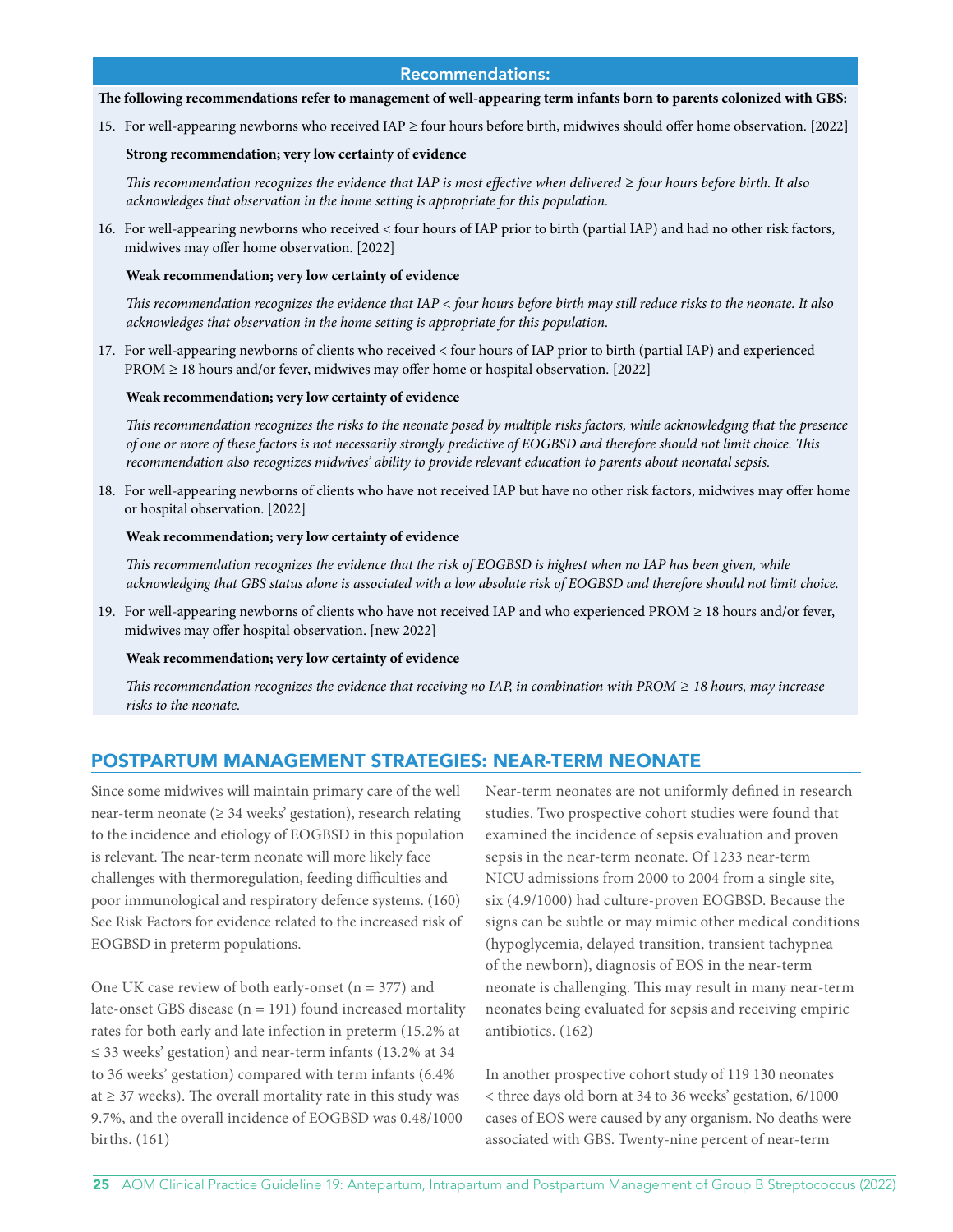neonates with EOS were exposed to IAP. The proportion of near-term neonates evaluated for sepsis in the first three days was 69%, compared with a rate of only 0.4% of confirmed cases. (163) The relatively low rate of proven EOS vs. the number of near-term neonates being evaluated for sepsis suggests a high rate of unnecessary intervention may be taking place in this population.

The CPS acknowledges that specific evidence related to the management of late-preterm or near-term infants is lacking, but it recommends that:

• If infants are stable enough to remain with their parent in a birthing parent and baby unit, they can be managed similar to infants ≥ 37 weeks' gestation, but they should be observed in hospital for at least 48 hours.

### Good Practice Statement:

### 20. For well-appearing near-term infants, midwives should:

- Discuss CPS guidance for managing well-appearing near-term neonates;
- Discuss evidence related to the increased risk of EOGBSD in preterm populations;
- Consult with a pediatrician or physician if assessment or treatment is required. [new 2022]

### **Good practice statement**

*This good practice statement recognizes midwives' ability to identify emerging complications and escalate care as the clinical picture requires.* 

# **CONCLUSION**

While the absolute risk of EOGBSD is low, it can result in significant morbidity and mortality in the neonate. Decision-making regarding prevention, screening and management will balance the risks and benefits of each approach, as well as a client's values, preferences and risk tolerance. The midwife's role is to ensure that clients are well informed of the risks and benefits of the choices they face in the course of their pregnancy, labour and postpartum care.

This CPG provides a critical overview of the evidence on GBS in pregnancy and the postpartum period. Research on effective methods to prevent transmission of GBS to the neonate is limited, although some evidence suggests that probiotics in the antepartum period may reduce GBS colonization at birth. When determining the presence of GBS, vaginal-rectal culture screening at 35 to 37 weeks' gestation is the most accurate method of predicting GBS colonization in the pregnant person at birth, and it is appropriate to provide self-sampling as an option. If GBS is present, clients may be offered two different approaches to determine when IAP is indicated.

In the postpartum period, midwives are skilled in providing health education to clients regarding signs of sepsis and risks to the neonate, identifying emerging complications and escalating care if required. For the well-appearing neonate, midwives consider the duration of IAP and the presence of additional risk factors when determining appropriate management strategies. More research is needed on the optimal methods and timing of home-based monitoring for EOGBSD by midwives and best practices for parent education.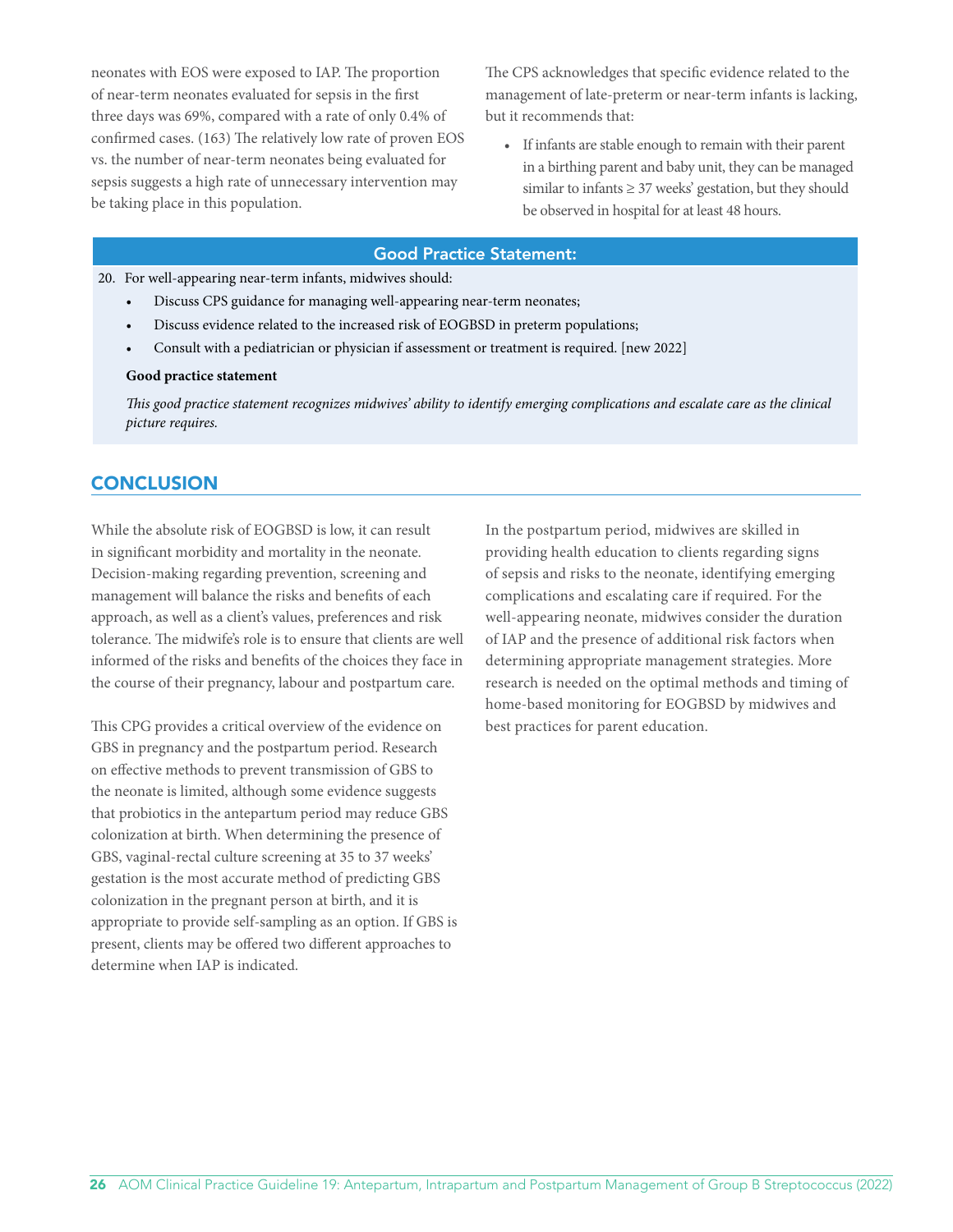# SUMMARY OF GOOD PRACTICE STATEMENTS & RECOMMENDATIONS

1. Midwives may discuss the use of probiotics in the antepartum period with clients as a means of reducing the chances of GBS colonization at birth. [new 2022]

### Weak recommendation; moderate certainty of evidence

*This recommendation recognizes the limits of the existing research on probiotics for GBS, as well as existing barriers to access.*

2. Offer all clients screening for GBS at 35 to 37 weeks' gestation, with a culture done from one swab first to the vagina then the rectum. Clients may be offered instructions on how to do the swab themselves. [2022]

### Strong recommendation; moderate certainty of evidence

*This recommendation recognizes the evidence on diagnostic accuracy of vaginal-rectal culture screening, as well as variability in client preferences, values and ability regarding self-sampling.* 

3. Offer re-screening if more than five weeks have elapsed from initial swab and the client has not yet given birth. [2022]

### Strong recommendation; moderate certainty of evidence

*This recommendation recognizes the evidence to demonstrate that the predictive ability of a swab declines after six weeks. However, there may be practical limitations due to long sampling and processing times, which warrant earlier re-swabbing.* 

4. Midwives should discuss the risks and benefits of penicillin allergy testing with clients who have an unconfirmed penicillin allergy, as early in their pregnancy as possible. [new 2022]

### Good practice statement

*This good practice statement recognizes the long-term health benefits of penicillin allergy testing and the importance of appropriate antimicrobial use, as well as potential constraints around prompt access to penicillin allergy testing.*

- 5. Request sensitivity testing for the GBS swab if:
	- the client has a confirmed penicillin allergy
	- the client reports symptoms consistent with a penicillin allergy and has not been tested to confirm an allergy. [2022]

### Good practice statement

*This good practice statement recognizes the larger body of evidence on antimicrobial susceptibility of GBS isolates.*

- 6. The risks and benefits of the following two approaches to IAP delivery should be discussed with clients as part of their informed choice discussion about GBS:
	- a) Culture-screening approach
	- All clients who receive a GBS-positive swab at 35 to 37 weeks' gestation, have documented GBS bacteriuria or previously had an infant with GBS should be offered IAP.
	- b) Culture-screening and risk-factor approach
	- All clients who receive a GBS-positive swab at 35 to 37 weeks' gestation and develop one or more of these intrapartum risk factors should be offered IAP. Intrapartum risk factors include:
	- Preterm labour (< 37 weeks)
	- Prolonged rupture of membranes  $(≥ 18 hours)$
	- Maternal fever ( $\geq 38^{\circ}$ C)
	- All clients with documented GBS bacteriuria or who previously had an infant with GBS should be offered IAP.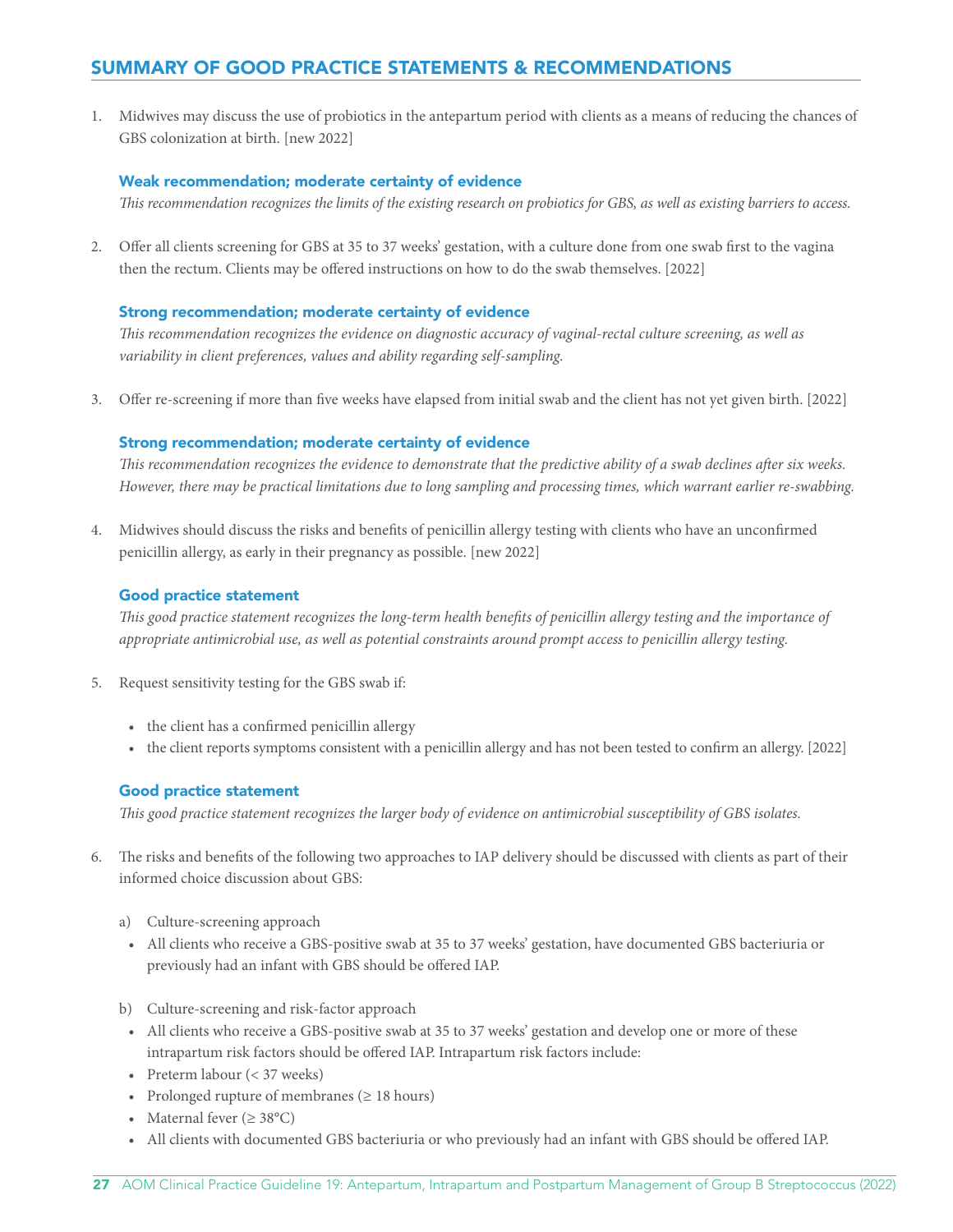Informed choice discussions should address:

- The body of evidence for both strategies, including a discussion of the larger body of evidence in support of a culture-screening approach;
- The SOGC recommendation to use a culture-screening approach;
- Community standards regarding approaches to determining who receives IAP;
- Alternatives to penicillin, as well as choice of birthplace considerations for those with penicillin allergies;
- Client values, preferences and risk tolerance. [2022]

### Strong recommendation; very low certainty of evidence

*This recommendation acknowledges that both approaches reduce EOGBSD, and it recognizes the larger body of evidence in support of the culture-screening approach.* 

- 7. For clients with an unknown GBS status, offer IAP if one or more intrapartum risk factors are present:
	- Preterm labour (< 37 weeks)
	- Prolonged rupture of membranes ( $\geq 18$  hours)
	- Maternal fever  $(\geq 38^{\circ} \text{C})$  [2022]

### Strong recommendation; very low certainty of evidence

*This recommendation acknowledges the evidence suggesting that administering IAP to those with risk factors, in the absence of known GBS status, is more protective than no policy.*

8. Offer a choice between expectant management and immediate medical induction of labour to clients at term who are GBS positive, experience PROM for < 18 hours, and have no other risk factors.

Informed choice discussions should include information on:

- Research gaps regarding the most effective approach to preventing EOGBSD in infants born to GBS carriers who experience term PROM;
- Guidance from the SOGC on induction for those who experience PROM;
- Client preferences and values. [2022]

### Strong recommendation; very low certainty of evidence

*This recommendation recognizes the limited evidence on expectant management and induction of GBS-positive clients who experience PROM < 18 hours, and it recognizes the client as the primary decision-maker.* 

9. Recommend medical induction of labour to clients who are GBS positive with PROM ≥ 18 hours. IAP should be offered upon start of labour. [2022]

### Strong recommendation; very low certainty of evidence

*This recommendation recognizes the increased risk of EOGBSD for clients who experience PROM ≥ 18 hours.*

- 10. Offer GBS-positive clients with PROM who choose expectant management a range of options for IAP administration, taking into account local resource constraints:
	- a) IAP in active labour
	- b) IAP in the latent phase
	- c) IAP upon initiation of induction of labour [2022]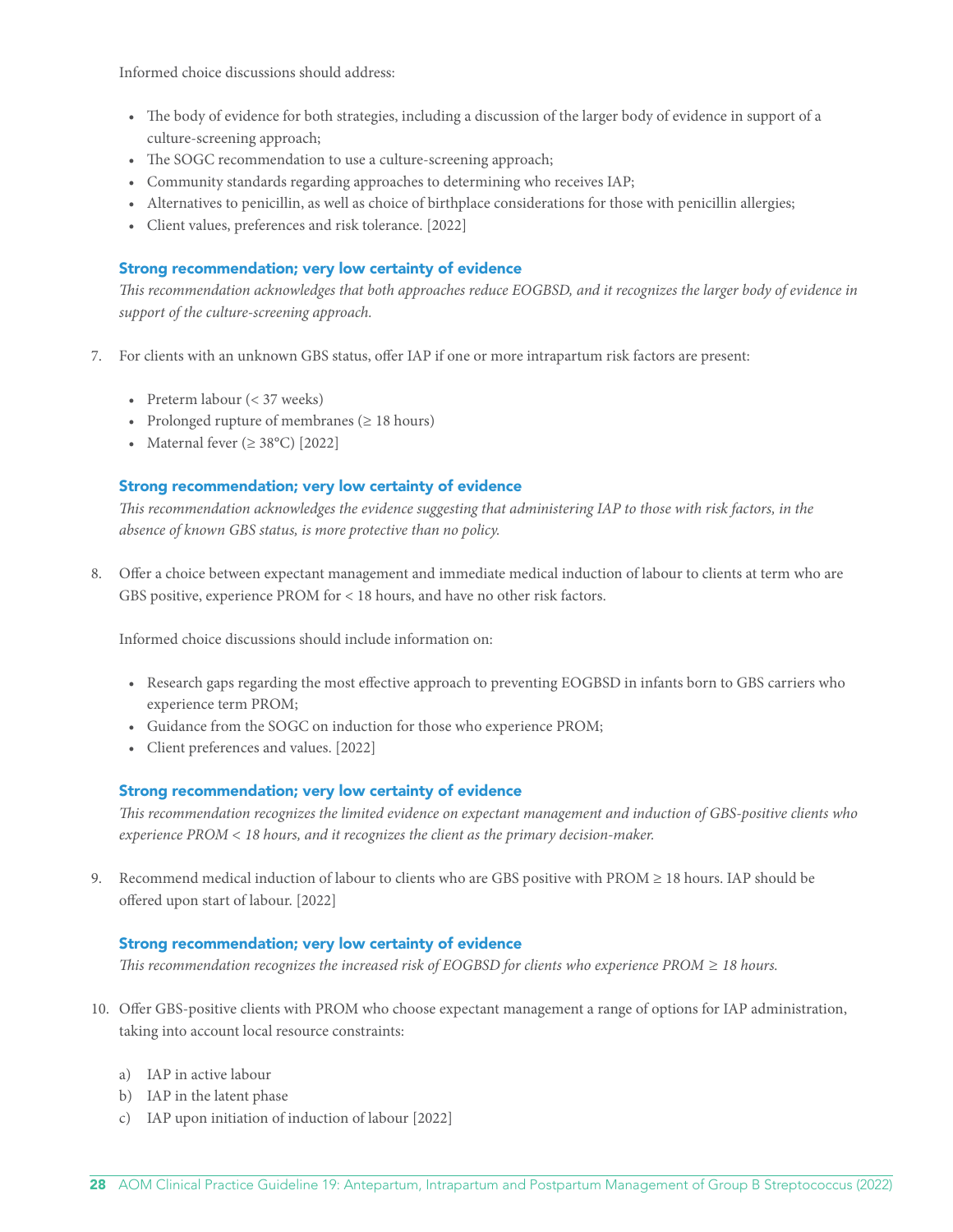### Weak recommendation; no direct evidence

*This recommendation recognizes the lack of evidence on timing of IAP for clients who experience PROM, as well as acknowledging the client as the primary decision-maker.* 

11. Midwives should discuss with all clients, regardless of prenatal GBS status:

- What to expect as normal newborn transition and behaviour in the first 24 hours;
- How to recognize signs in the newborn that may be indicative of sepsis (including breathing, temperature instability, colour and tone);
- How to contact the midwife and access urgent care when necessary. [2022]

### Good practice statement

*This good practice statement recognizes midwives' strengths in providing health education to clients, and it acknowledges that sepsis may occur in infants born to parents who have tested negative for GBS or received IAP.* 

- 12. If a midwife suspects EOGBSD, an assessment should be done promptly. If signs of sepsis are noted upon an in-person exam, they should arrange an immediate consult.
	- Once a consult has been initiated, the midwife should discuss with the client any hospital protocols and care plans applicable to management decisions. [2022]

### Good practice statement

*This good practice statement recognizes the rapid progression of sepsis, as well as midwives' ability to identify emerging complications and work interprofessionally to provide safe, excellent client care.* 

- 13. For asymptomatic newborns of clients with confirmed or suspected chorioamnionitis, midwives should:
	- Offer hospital observation;
	- Discuss the increased risk of EOGBSD for newborns of birthing parents with confirmed or suspected chorioamnionitis, regardless of IAP status;
	- Relay CPS guidance for managing infants born to parents with confirmed or suspected chorioamnionitis;
	- Consult with a pediatrician or physician if assessment or treatment is required. [2022]

### Good practice statement

*This good practice statement recognizes the evidence on the risks of chorioamnionitis to the neonate and the value of continuity of care, as well as midwives' ability to identify emerging complications and escalate care as the clinical picture requires.*

- 14. When discussing management options for the well-appearing term newborn with risk factors for EOGBSD, midwives should address the following in informed choice discussions with clients:
	- CPS guidelines, as well as local hospital protocol applicable to the client's and newborn's clinical circumstances;
	- What is known about how any risk factors may increase the risks of developing EOGBSD;
	- What is known about how full, partial or no IAP may affect the risk of developing EOGBSD;
	- The client's values, preferences and risk tolerance, as well as their comfort level and ability to monitor their newborn. [2022]

### Good practice statement

*This good practice statement recognizes the client as the primary decision-maker.*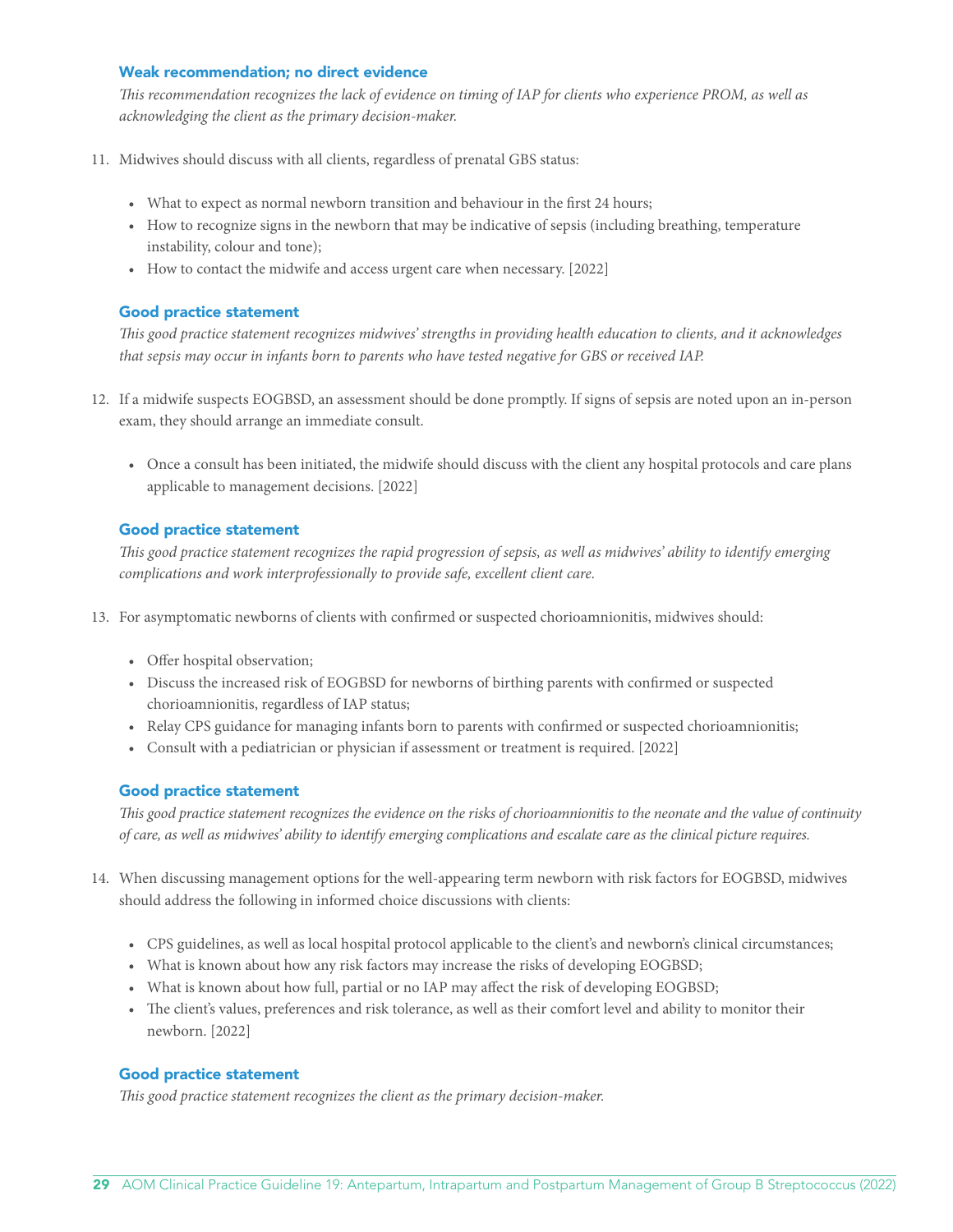### *The following recommendations refer to management of well-appearing term infants born to parents colonized with GBS:*

15. For well-appearing newborns who received  $IAP \geq$  four hours before birth, midwives should offer home observation. [2022]

### Strong recommendation; very low certainty of evidence

*This recommendation recognizes the evidence that IAP is most effective when delivered ≥ four hours before birth. It also acknowledges that observation in the home setting is appropriate for this population.* 

16. For well-appearing newborns who received < four hours of IAP prior to birth (partial IAP) and had no other risk factors, midwives may offer home observation. [2022]

### Weak recommendation; very low certainty of evidence

*This recommendation recognizes the evidence that IAP < four hours before birth may still reduce risks to the neonate. It also acknowledges that observation in the home setting is appropriate for this population.* 

17. For well-appearing newborns of clients who received < four hours of IAP prior to birth (partial IAP) and experienced  $PROM \geq 18$  hours and/or fever, midwives may offer home or hospital observation. [2022]

### Weak recommendation; very low certainty of evidence

*This recommendation recognizes the risks to the neonate posed by multiple risks factors, while acknowledging that the presence of one or more of these factors is not necessarily strongly predictive of EOGBSD and therefore should not limit choice. This recommendation also recognizes midwives' ability to provide relevant education to parents about neonatal sepsis.* 

18. For well-appearing newborns of clients who have not received IAP but have no other risk factors, midwives may offer home or hospital observation. [2022]

### Weak recommendation; very low certainty of evidence

*This recommendation recognizes the evidence that the risk of EOGBSD is highest when no IAP has been given, while* acknowledging that GBS status alone is associated with a low absolute risk of EOGBSD and therefore should not limit *choice.*

19. For well-appearing newborns of clients who have not received IAP and who experienced PROM ≥ 18 hours and/or fever, midwives may offer hospital observation. [new 2022]

### Weak recommendation; very low certainty of evidence

*This recommendation recognizes the evidence that receiving no IAP, in combination with PROM ≥ 18 hours, may increase risks to the neonate.*

- 20. For well-appearing near-term infants, midwives should:
	- Discuss CPS guidance for managing well-appearing near-term neonates;
	- Discuss evidence related to the increased risk of EOGBSD in preterm populations;
	- Consult with a pediatrician or physician if assessment or treatment is required. [new 2022]

### Good practice statement

*This good practice statement recognizes midwives' ability to identify emerging complications and escalate care as the clinical picture requires.*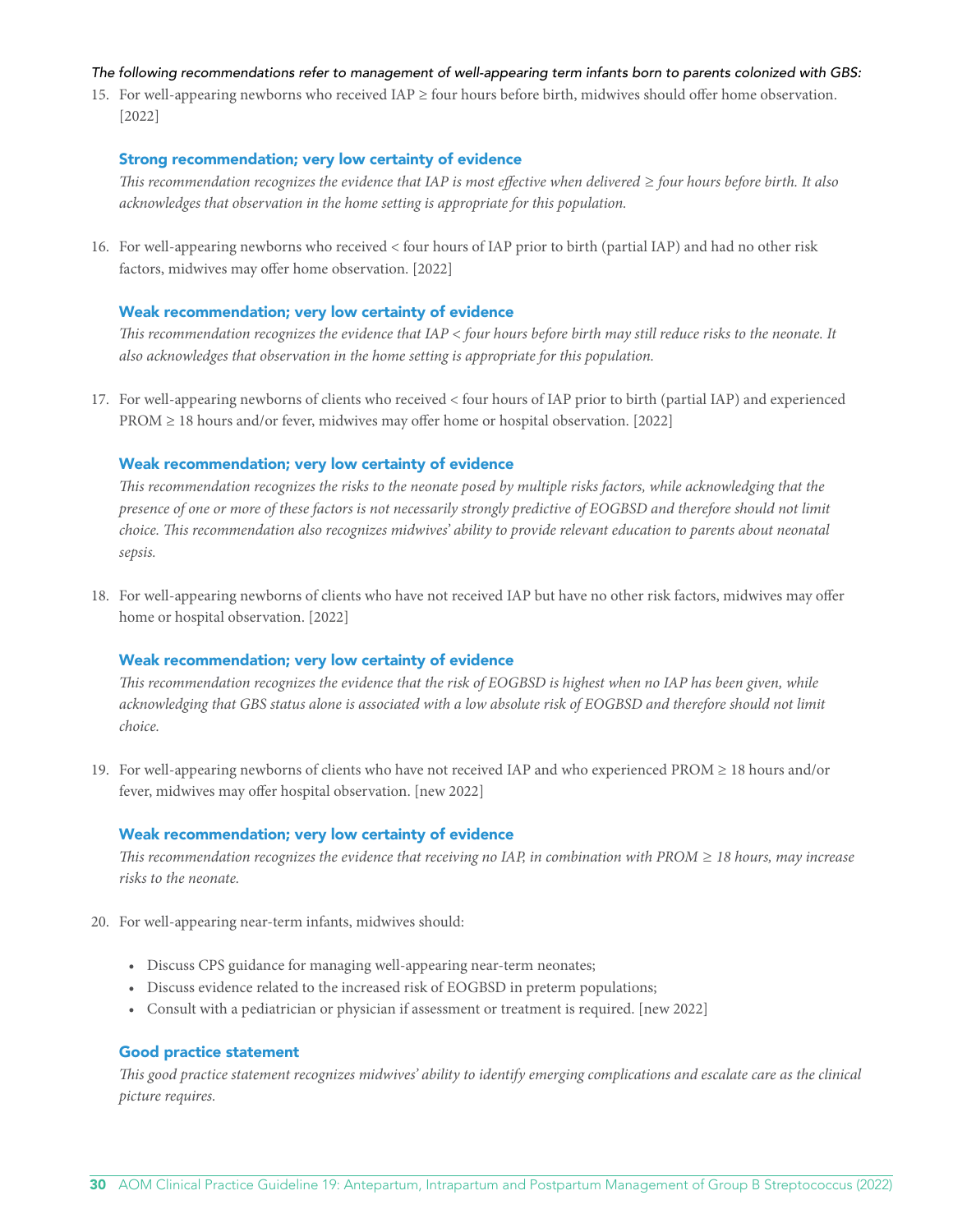# POSTPARTUM MANAGEMENT ALGORITHM



*This clinical pathway should not replace professional skill and judgment. Midwives should use their clinical judgment when interpreting and applying this clinical pathway to individual client and practice circumstances.*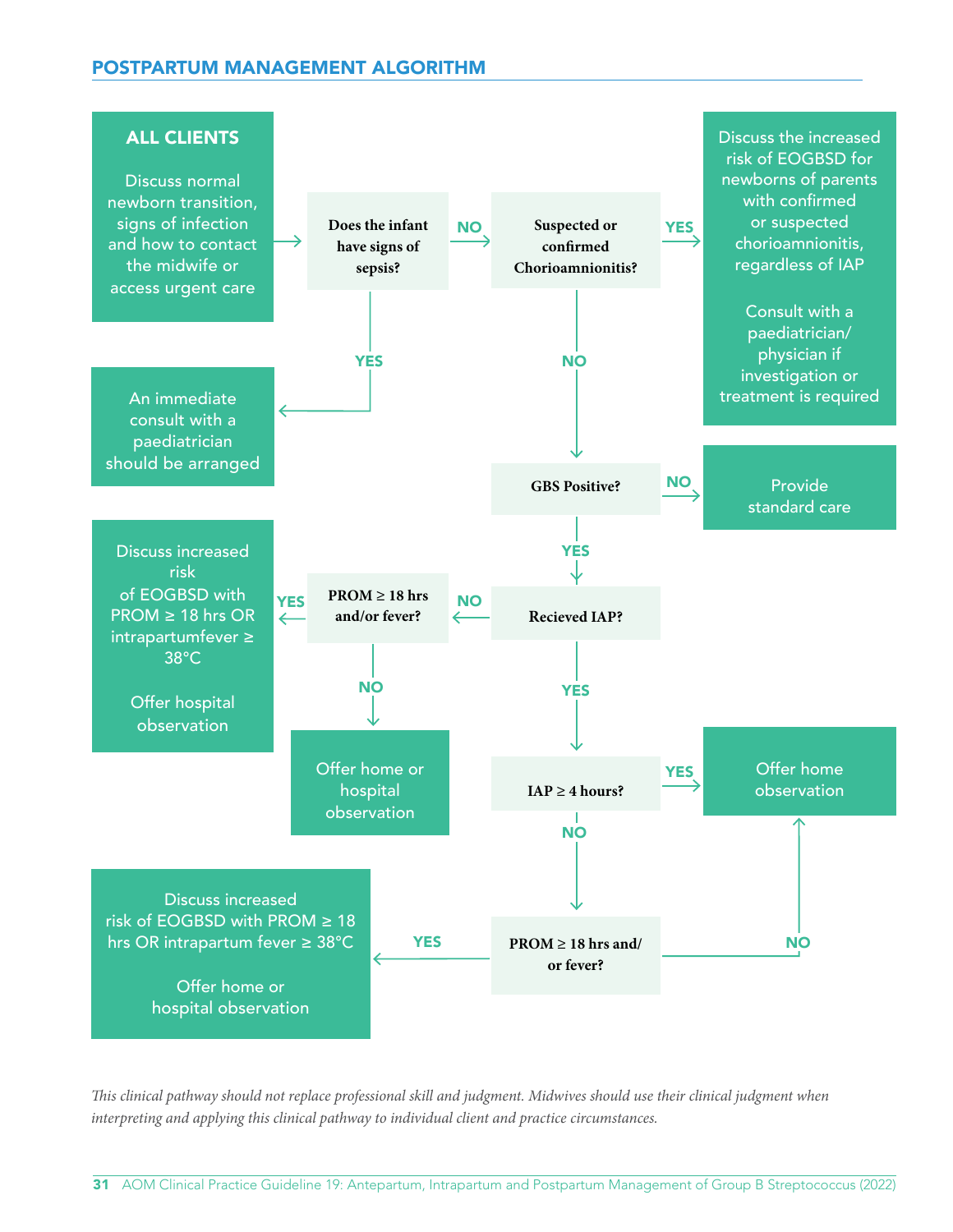# **REFERENCES**

- 1. Balshem H, Helfand M, Schünemann HJ, Oxman AD, Kunz R, Brozek J, et al. GRADE guidelines: 3. Rating the quality of evidence. Journal of clinical epidemiology [Internet]. 2011 Apr;64(4):401–6. Available from: http://www.ncbi.nlm.nih. gov/pubmed/21208779
- 2. Guyatt GH, Oxman AD, Kunz R, Falck-Ytter Y, Vist GE, Liberati A, et al. Going from evidence to recommendations. BMJ (Clinical research ed) [Internet]. 2008 May 10;336(7652):1049–51. Available from: http://www.ncbi.nlm. nih.gov/pubmed/18467413
- 3. Guyatt GH, Oxman AD, Vist GE, Kunz R, Falck-Ytter Y, Alonso-Coello P, et al. GRADE: an emerging consensus on rating quality of evidence and strength of recommendations. BMJ (Clinical research ed) [Internet]. 2008 Apr 26 [cited 2013 May 31];336(7650):924–6. Available from: http://www. pubmedcentral.nih.gov/articlerender.fcgi?artid=2335261&too l=pmcentrez&rendertype=abstract
- 4. Andrews J, Guyatt G, Oxman AD, Alderson P, Dahm P, Falck-Ytter Y, et al. GRADE guidelines: 14. Going from evidence to recommendations: the significance and presentation of recommendations. Journal of clinical epidemiology [Internet]. 2013 Jul;66(7):719–25. Available from: http://www.ncbi.nlm. nih.gov/pubmed/23312392
- 5. Andrews JC, Schünemann HJ, Oxman AD, Pottie K, Meerpohl JJ, Coello PA, et al. GRADE guidelines: 15. Going from evidence to recommendation-determinants of a recommendation's direction and strength. Journal of clinical epidemiology [Internet]. 2013 Jul;66(7):726–35. Available from: http:// www.ncbi.nlm.nih.gov/pubmed/23570745
- 6. Guyatt GH, Alonso-Coello P, Schünemann HJ, Djulbegovic B, Nothacker M, Lange S, et al. Guideline panels should seldom make good practice statements: guidance from the GRADE Working Group. Journal of clinical epidemiology [Internet]. 2016 Dec;80:3–7. Available from: http://www.ncbi.nlm.nih. gov/pubmed/27452192
- 7. Schrag SJ, Zywicki S, Farley MM, Reingold AL, Harrison LH, Lefkowitz LB, et al. Group B Streptococcal Disease in the Era of Intrapartum Antibiotic Prophylaxis. The New England journal of medicine [Internet]. 2000 Jan 6;342(1):15–20. Available from: http://www.nejm.org/doi/abs/10.1056/ NEJM200001063420103
- 8. Society of Obstetricians and Gynaecologists of Canada. Pregnancy Info [Internet]. 2021. Available from: https://www. pregnancyinfo.ca/your-pregnancy/routine-tests/group-bstreptococcus-screening/
- 9. Better Outcomes Registry and Network (BORN) Ontario. Group B Streptococcus Screening Results.
- 10. Schrag S, Gorwitz R, Fultz-Butts K, Schuchat A. Prevention of perinatal group B streptococcal disease. Revised guidelines from CDC. MMWR Recommendations and reports : Morbidity and mortality weekly report Recommendations and

reports [Internet]. 2002 Aug 16;51(RR-11):1–22. Available from: http://www.ncbi.nlm.nih.gov/pubmed/12211284

- 11. Schrag SJ, Zell ER, Lynfield R, Roome A, Arnold KE, Craig AS, et al. A population-based comparison of strategies to prevent early-onset group B streptococcal disease in neonates. The New England journal of medicine [Internet]. 2002 Jul 25;347(4):233–9. Available from: http://www.ncbi.nlm.nih. gov/pubmed/12140298
- 12. Phares CR, Lynfield R, Farley MM, Mohle-Boetani J, Harrison LH, Petit S, et al. Epidemiology of invasive group B streptococcal disease in the United States, 1999-2005. JAMA [Internet]. 2008 May 7;299(17):2056–65. Available from: http:// www.ncbi.nlm.nih.gov/pubmed/18460666
- 13. Hamada S, Vearncombe M, McGeer A, Shah PS. Neonatal group B streptococcal disease: incidence, presentation, and mortality. The journal of maternal-fetal & neonatal medicine : the official journal of the European Association of Perinatal Medicine, the Federation of Asia and Oceania Perinatal Societies, the International Society of Perinatal Obstetricians [Internet]. 2008 Jan;21(1):53–7. Available from: http://www. ncbi.nlm.nih.gov/pubmed/18175244
- 14. Sgro M, Kobylianskii A, Yudin MH, Tran D, Diamandakos J, Sgro J, et al. Population-based study of early-onset neonatal sepsis in Canada. Paediatrics & Child Health [Internet]. 2019 Apr 13 [cited 2019 Apr 22];24(2):e66–73. Available from: https://academic.oup.com/pch/article/24/2/e66/4983126
- 15. Public Health Ontario. Group B Streptococcal Disease, Neonatal (Group B strep) [Internet]. 2021. Available from: https:// www.publichealthontario.ca/en/diseases-and-conditions/ infectious-diseases/respiratory-diseases/group-b-strep
- 16. Baker CJ, Edwards MS. Group B streptococcal infections. In: Remington JS, Klein J, editors. Infectious diseases of the fetus and newborn infant. WB Saunders; 1995. p. 980.
- 17. Spaetgens R, DeBella K, Ma D, Robertson S, Mucenski M, Davies HD. Perinatal antibiotic usage and changes in colonization and resistance rates of group B streptococcus and other pathogens. Obstetrics and gynecology [Internet]. 2002 Sep;100(3):525–33. Available from: http://www.ncbi.nlm.nih. gov/pubmed/12220773
- 18. Turrentine MA, Colicchia LC, Hirsch E, Cheng P-J, Tam T, Ramsey PS, et al. Efficiency of Screening for the Recurrence of Antenatal Group B Streptococcus Colonization in a Subsequent Pregnancy: A Systematic Review and Meta-analysis with Independent Patient Data. American journal of perinatology [Internet]. 2016 Apr;33(5):510–7. Available from: http://www.ncbi.nlm.nih.gov/pubmed/26683604
- 19. Zhu Y, Huang J, Lin X-Z, Chen C. Group B Streptococcus Colonization in Late Pregnancy and Invasive Infection in Neonates in China: A Population-Based 3-Year Study. Neonatology [Internet]. 2019;115(4):301–9. Available from: http:// www.ncbi.nlm.nih.gov/pubmed/30808831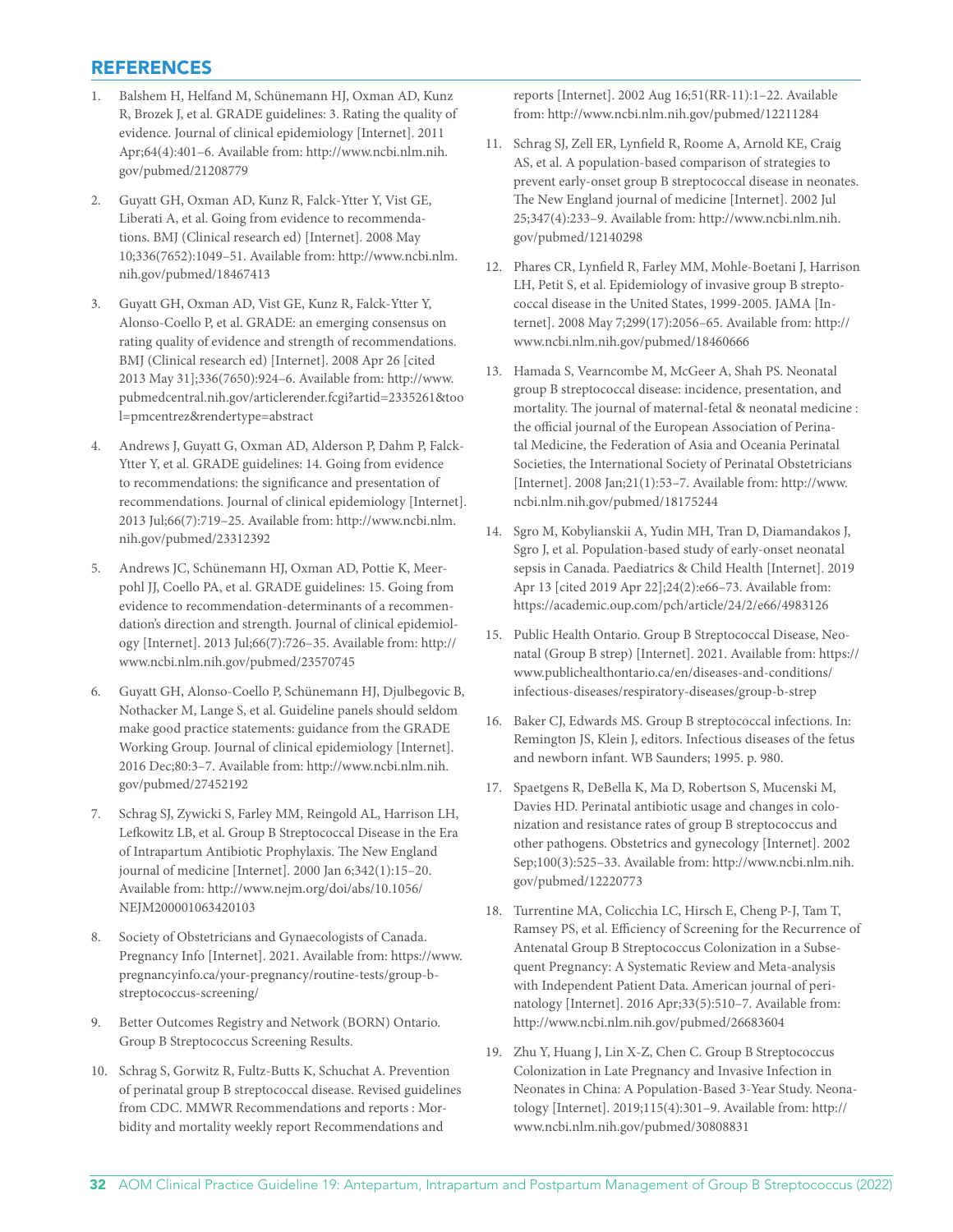- 20. Khalil MR, Uldbjerg N, Møller JK, Thorsen PB. Group B streptococci cultured in urine during pregnancy associated with preterm delivery: a selection problem? The journal of maternal-fetal & neonatal medicine : the official journal of the European Association of Perinatal Medicine, the Federation of Asia and Oceania Perinatal Societies, the International Society of Perinatal Obstetricians [Internet]. 2019 Oct;32(19):3176–84. Available from: http://www.ncbi.nlm. nih.gov/pubmed/29595087
- 21. Furfaro LL, Nathan EA, Chang BJ, Payne MS. Group B streptococcus prevalence, serotype distribution and colonization dynamics in Western Australian pregnant women. Journal of medical microbiology [Internet]. 2019 May;68(5):728–40. Available from: http://www.ncbi.nlm.nih. gov/pubmed/31013212
- 22. Alvareza MD, Subramaniam A, Tang Y, Edwards RK. Obesity as an independent risk factor for group B streptococcal colonization. The journal of maternal-fetal & neonatal medicine : the official journal of the European Association of Perinatal Medicine, the Federation of Asia and Oceania Perinatal Societies, the International Society of Perinatal Obstetricians [Internet]. 2017 Dec;30(23):2876–9. Available from: http:// www.ncbi.nlm.nih.gov/pubmed/27997266
- 23. Venkatesh KK, Vladutiu CJ, Strauss RA, Thorp JM, Stringer JSA, Stamilio DM, et al. Association Between Maternal Obesity and Group B Streptococcus Colonization in a National U.S. Cohort. Journal of women's health (2002) [Internet]. 2020;29(12):1507–12. Available from: http://www.ncbi.nlm. nih.gov/pubmed/32364822
- 24. Manzanares S, Zamorano M, Naveiro-Fuentes M, Pineda A, Rodríguez-Granger J, Puertas A. Maternal obesity and the risk of group B streptococcal colonisation in pregnant women. Journal of obstetrics and gynaecology : the journal of the Institute of Obstetrics and Gynaecology [Internet]. 2019 Jul;39(5):628–32. Available from: http://www.ncbi.nlm.nih. gov/pubmed/30932731
- 25. Namugongo A, Bazira J, Fajardot Y, Joseph N. Group B Streptococcus Colonization among Pregnant Women Attending Antenatal Care at Tertiary Hospital in Rural Southwestern Uganda. International journal of microbiology [Internet]. 2016;2016:3816184. Available from: http://www.ncbi.nlm.nih. gov/pubmed/27313620
- 26. Gopal Rao G, Hiles S, Bassett P, Lamagni T. Differential rates of group B streptococcus (GBS) colonisation in pregnant women in a racially diverse area of London, UK: a cross-sectional study. BJOG : an international journal of obstetrics and gynaecology [Internet]. 2019 Oct;126(11):1347–53. Available from: http://www.ncbi.nlm.nih.gov/pubmed/30734508
- 27. Capraro GA, Lala S, Khaled K, Gosciniak E, Saadat B, Alvarez SM, et al. Association of sexually-transmitted infection and African-American race with Streptococcus agalactiae colonization in pregnancy. Antimicrobial resistance and infection control [Internet]. 2020;9(1):174. Available from: http://www. ncbi.nlm.nih.gov/pubmed/33148312
- 28. Kleweis SM, Cahill AG, Odibo AO, Tuuli MG. Maternal Obesity and Rectovaginal Group B Streptococcus Colonization at Term. Infectious diseases in obstetrics and gynecology [Internet]. 2015;2015:586767. Available from: http://www. ncbi.nlm.nih.gov/pubmed/26300620
- 29. Ji Y, Zhao C, Ma X-X, Peppelenbosch MP, Ma Z, Pan Q. Outcome of a screening program for the prevention of neonatal early-onset group B Streptococcus infection: a populationbased cohort study in Inner Mongolia, China. Journal of medical microbiology [Internet]. 2019 May;68(5):803–11. Available from: http://www.ncbi.nlm.nih.gov/pubmed/30994439
- 30. Chen J, Fu J, Du W, Liu X, Rongkavilit C, Huang X, et al. Group B streptococcal colonization in mothers and infants in western China: prevalences and risk factors. BMC infectious diseases [Internet]. 2018;18(1):291. Available from: http:// www.ncbi.nlm.nih.gov/pubmed/29970020
- 31. Moraleda C, Benmessaoud R, Esteban J, López Y, Alami H, Barkat A, et al. Prevalence, antimicrobial resistance and serotype distribution of group B streptococcus isolated among pregnant women and newborns in Rabat, Morocco. Journal of medical microbiology [Internet]. 2018 May;67(5):652–61. Available from: http://www.ncbi.nlm.nih. gov/pubmed/29543148
- 32. Colicchia LC, Lauderdale DS, Du H, Adams M, Hirsch E. Recurrence of group B streptococcus colonization in successive pregnancies. Journal of perinatology : official journal of the California Perinatal Association [Internet]. 2015 Mar;35(3):173–6. Available from: http://www.ncbi.nlm.nih. gov/pubmed/25321646
- 33. Kim EJ, Oh KY, Kim MY, Seo YS, Shin J-H, Song YR, et al. Risk factors for group B streptococcus colonization among pregnant women in Korea. Epidemiology and health [Internet]. 2011;33:e2011010. Available from: http://www.ncbi.nlm. nih.gov/pubmed/22111030
- 34. Rick A-M, Aguilar A, Cortes R, Gordillo R, Melgar M, Samayoa-Reyes G, et al. Group B Streptococci Colonization in Pregnant Guatemalan Women: Prevalence, Risk Factors, and Vaginal Microbiome. Open forum infectious diseases [Internet]. 2017;4(1):ofx020. Available from: http://www.ncbi. nlm.nih.gov/pubmed/28480290
- 35. Mitima KT, Ntamako S, Birindwa AM, Mukanire N, Kivukuto JM, Tsongo K, et al. Prevalence of colonization by Streptococcus agalactiae among pregnant women in Bukavu, Democratic Republic of the Congo. Journal of infection in developing countries [Internet]. 2014 Sep 12;8(9):1195–200. Available from: http://www.ncbi.nlm.nih.gov/pubmed/25212085
- 36. Mengist HM, Zewdie O, Belew A, Dabsu R. Prevalence and drug susceptibility pattern of group B Streptococci (GBS) among pregnant women attending antenatal care (ANC) in Nekemte Referral Hospital (NRH), Nekemte, Ethiopia. BMC research notes [Internet]. 2017 Aug 10;10(1):388. Available from: http://www.ncbi.nlm.nih.gov/pubmed/28797286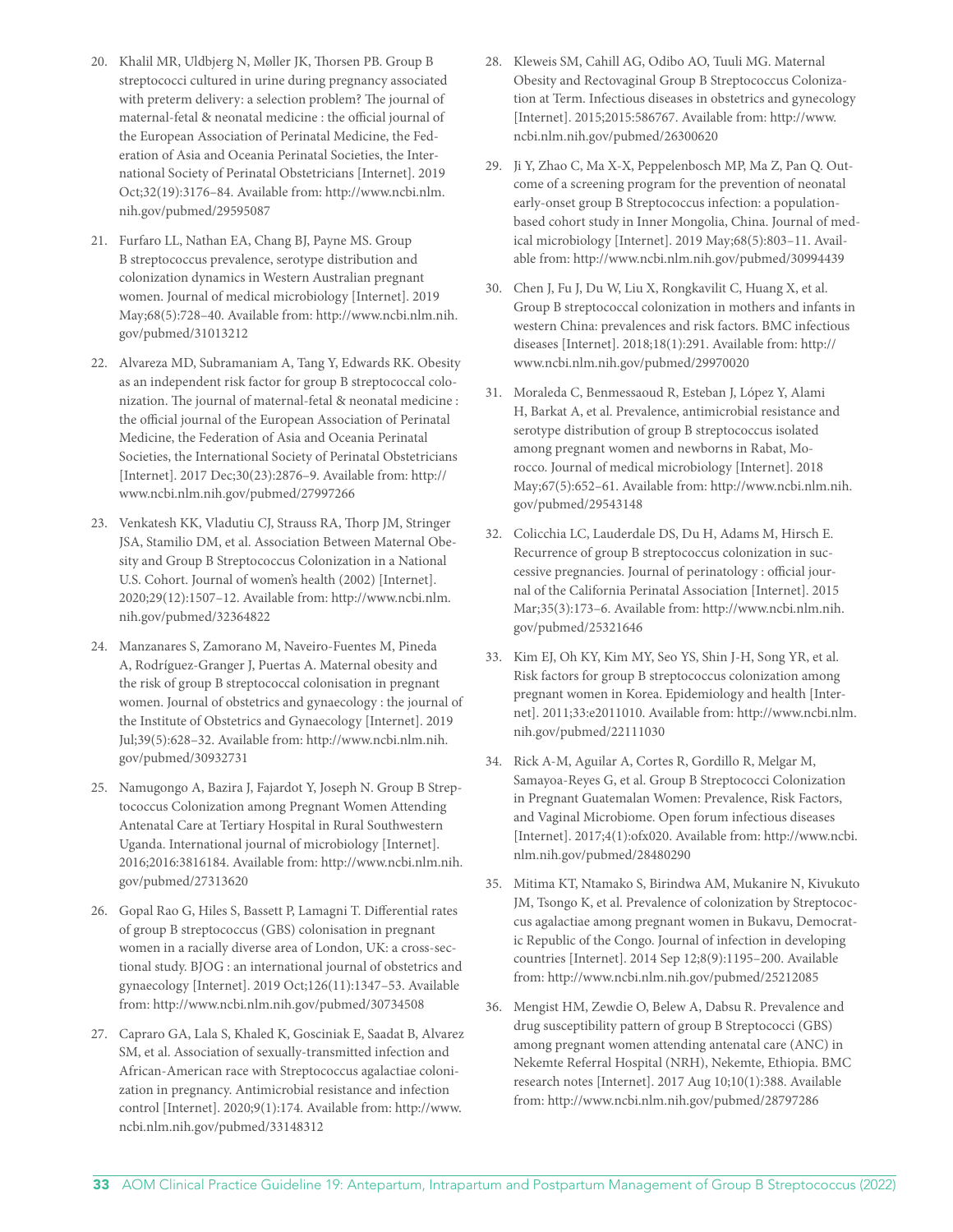- 37. Madrid L, Maculuve SA, Vilajeliu A, Sáez E, Massora S, Cossa A, et al. Maternal Carriage of Group B Streptococcus and Escherichia coli in a District Hospital in Mozambique. The Pediatric infectious disease journal [Internet]. 2018;37(11):1145–53. Available from: http://www.ncbi.nlm. nih.gov/pubmed/30312265
- 38. Khan MA, Faiz A, Ashshi AM. Maternal colonization of group B streptococcus: prevalence, associated factors and antimicrobial resistance. Annals of Saudi medicine [Internet]. 35(6):423–7. Available from: http://www.ncbi.nlm.nih.gov/ pubmed/26657224
- 39. Joachim A, Matee MI, Massawe FA, Lyamuya EF. Maternal and neonatal colonisation of group B streptococcus at Muhimbili National Hospital in Dar es Salaam, Tanzania: prevalence, risk factors and antimicrobial resistance. BMC public health [Internet]. 2009 Dec 1;9:437. Available from: http://www.ncbi.nlm.nih.gov/pubmed/19948075
- 40. Chen Z, Wen G, Cao X, Li S, Wang X, Yao Z, et al. Group B streptococcus colonisation and associated risk factors among pregnant women: A hospital-based study and implications for primary care. International journal of clinical practice [Internet]. 2019 May;73(5):e13276. Available from: http://www. ncbi.nlm.nih.gov/pubmed/30273994
- 41. Chan GJ, Modak JK, Mahmud AA, Baqui AH, Black RE, Saha SK. Maternal and neonatal colonization in Bangladesh: prevalences, etiologies and risk factors. Journal of perinatology : official journal of the California Perinatal Association [Internet]. 2013 Dec;33(12):971–6. Available from: http:// www.ncbi.nlm.nih.gov/pubmed/23989196
- 42. Assefa S, Desta K, Lema T. Group B streptococci vaginal colonization and drug susceptibility pattern among pregnant women attending in selected public antenatal care centers in Addis Ababa, Ethiopia. BMC pregnancy and childbirth [Internet]. 2018 May 4;18(1):135. Available from: http://www.ncbi. nlm.nih.gov/pubmed/29728084
- 43. Alfouzan W, Gaddar N, Dhar R, Rabaan AA. A study of group B streptococcus in pregnant women in Lebanon: prevalence, risk factors, vaginal flora and antimicrobial susceptibility. Le infezioni in medicina [Internet]. 2021 Mar 1;29(1):85–93. Available from: http://www.ncbi.nlm.nih.gov/ pubmed/33664177
- 44. Akkaneesermsaeng W, Petpichetchian C, Yingkachorn M, Sasithorn S. Prevalence and risk factors of group B Streptococcus colonisation in intrapartum women: a cross-sectional study. Journal of obstetrics and gynaecology : the journal of the Institute of Obstetrics and Gynaecology [Internet]. 2019 Nov;39(8):1093–7. Available from: http://www.ncbi.nlm.nih. gov/pubmed/31195907
- 45. Gizachew M, Tiruneh M, Moges F, Adefris M, Tigabu Z, Tessema B. Streptococcus agalactiae from Ethiopian pregnant women; prevalence, associated factors and antimicrobial resistance: alarming for prophylaxis. Annals of clinical microbiology and antimicrobials [Internet]. 2019 Jan 19;18(1):3. Available from: http://www.ncbi.nlm.nih.gov/pubmed/30660188
- 46. Botelho ACN, Oliveira JG, Damasco AP, Santos KTB, Ferreira AFM, Rocha GT, et al. Streptococcus agalactiae carriage among pregnant women living in Rio de Janeiro, Brazil, over a period of eight years. PloS one [Internet]. 2018;13(5):e0196925. Available from: http://www.ncbi.nlm. nih.gov/pubmed/29750801
- 47. Darabi R, Tadi S, Mohit M, Sadeghi E, Hatamizadeh G, Kardeh B, et al. The prevalence and risk factors of group B streptococcus colonization in Iranian pregnant women. Electronic physician [Internet]. 2017 May;9(5):4399–404. Available from: http://www.ncbi.nlm.nih.gov/pubmed/28713513
- 48. Madrid L, Maculuve SA, Vilajeliu A, Sáez E, Massora S, Cossa A, et al. Maternal Carriage of Group B Streptococcus and Escherichia coli in a District Hospital in Mozambique. The Pediatric infectious disease journal [Internet]. 2018;37(11):1145–53. Available from: http://www.ncbi.nlm. nih.gov/pubmed/30312265
- 49. Moraleda C, Benmessaoud R, Esteban J, López Y, Alami H, Barkat A, et al. Prevalence, antimicrobial resistance and serotype distribution of group B streptococcus isolated among pregnant women and newborns in Rabat, Morocco. Journal of medical microbiology [Internet]. 2018 May;67(5):652–61. Available from: http://www.ncbi.nlm.nih. gov/pubmed/29543148
- 50. Daniels JP, Gray J, Pattison HM, Gray R, Hills RK, Khan KS, et al. Intrapartum tests for group B streptococcus: accuracy and acceptability of screening. BJOG : an international journal of obstetrics and gynaecology [Internet]. 2011 Jan;118(2):257–65. Available from: http://www.ncbi.nlm.nih. gov/pubmed/21040389
- 51. Puopolo KM, Madoff LC, Eichenwald EC. Early-onset group B streptococcal disease in the era of maternal screening. Pediatrics [Internet]. 2005 May [cited 2013 Sep 12];115(5):1240–6. Available from: http://www.ncbi.nlm.nih. gov/pubmed/15867030
- 52. Adair CE, Kowalsky L, Quon H, Ma D, Mcgeer A, Robertson S, et al. Risk factors for early-onset group B streptococcal disease in neonates: a population-based case control study. CMAJ : Canadian Medical Association journal = journal de l'Association medicale canadienne. 2003;169(3):198–204.
- 53. Carroll A, Eogan M, Monteith C, Foran A, Drew RJ. Casecontrol study of neonatal group B streptococcal disease risk factors in a Dublin maternity hospital over a 13-year period. International journal of gynaecology and obstetrics: the official organ of the International Federation of Gynaecology and Obstetrics [Internet]. 2016 Oct;135(1):117–8. Available from: http://www.ncbi.nlm.nih.gov/pubmed/27392804
- 54. Cho C-Y, Tang Y-H, Chen Y-H, Wang S-Y, Yang Y-H, Wang T-H, et al. Group B Streptococcal infection in neonates and colonization in pregnant women: An epidemiological retrospective analysis. Journal of microbiology, immunology, and infection = Wei mian yu gan ran za zhi [Internet]. 2019 Apr;52(2):265–72. Available from: http://www.ncbi.nlm.nih. gov/pubmed/28882582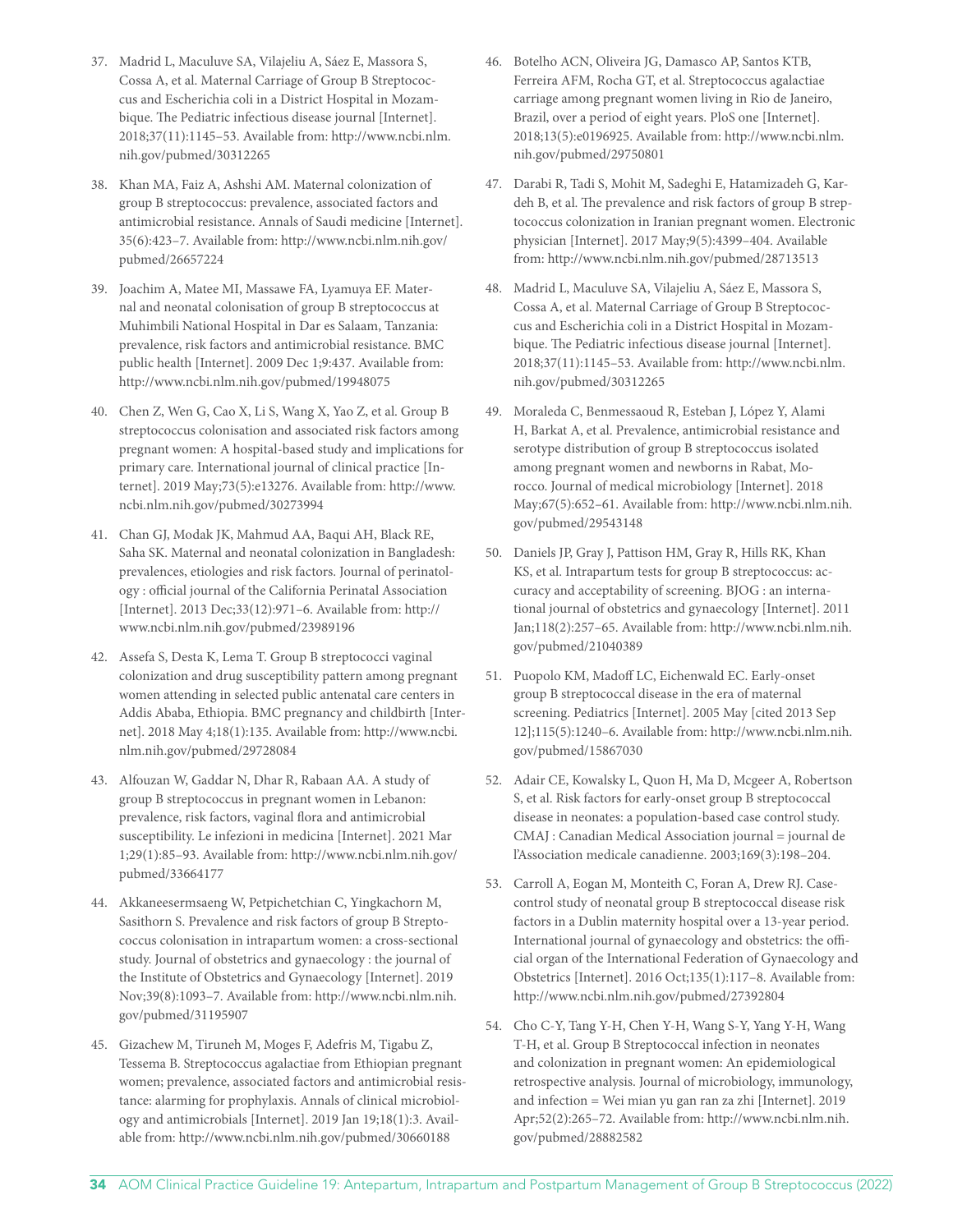- 55. Ying Q, Wang S, Lou X, Ding J, Ding J. Burden and risk factors of invasive group B Streptococcus disease among neonates in a Chinese maternity hospital. BMC infectious diseases [Internet]. 2019 Feb 6;19(1):123. Available from: http:// www.ncbi.nlm.nih.gov/pubmed/30727961
- 56. Berardi A, Spada C, Creti R, Ambretti S, Chiarabini R, Barozzi A, et al. Risk factors for group B streptococcus earlyonset disease: an Italian, area-based, case-control study. The journal of maternal-fetal & neonatal medicine : the official journal of the European Association of Perinatal Medicine, the Federation of Asia and Oceania Perinatal Societies, the International Society of Perinatal Obstetricians [Internet]. 2020 Jul;33(14):2480–6. Available from: http://www.ncbi.nlm. nih.gov/pubmed/31170843
- 57. Santhanam S, Arun S, Rebekah G, Ponmudi NJ, Chandran J, Jose R, et al. Perinatal Risk Factors for Neonatal Early-onset Group B Streptococcal Sepsis after Initiation of Risk-based Maternal Intrapartum Antibiotic Prophylaxis-A Case Control Study. Journal of tropical pediatrics [Internet]. 2018 Aug 1;64(4):312–6. Available from: http://www.ncbi.nlm.nih.gov/ pubmed/29036682
- 58. Stafford IA, Stewart RD, Sheffield JS, Wendel GD, Sanchez PJ, McIntire DD, et al. Efficacy of maternal and neonatal chemoprophylaxis for early-onset group B streptococcal disease. Obstetrics and gynecology [Internet]. 2012 Jul;120(1):123–9. Available from: http://www.ncbi.nlm.nih. gov/pubmed/22914400
- 59. Tudela CM, Stewart RD, Roberts SW, Wendel GD, Stafford IA, McIntire DD, et al. Intrapartum evidence of early-onset group B streptococcus. Obstetrics and gynecology [Internet]. 2012 Mar;119(3):626–9. Available from: http://www.ncbi.nlm.nih. gov/pubmed/22353962
- 60. Petrova A, Demissie K, Rhoads GG, Smulian JC, Marcella S, Ananth C v. Association of maternal fever during labor with neonatal and infant morbidity and mortality. Obstetrics and gynecology [Internet]. 2001 Jul;98(1):20–7. Available from: http://www.ncbi.nlm.nih.gov/pubmed/11430951
- 61. Lieberman E, Lang JM, Frigoletto F, Richardson DK, Ringer SA, Cohen A. Epidural analgesia, intrapartum fever, and neonatal sepsis evaluation. Pediatrics [Internet]. 1997 Mar;99(3):415–9. Available from: http://www.ncbi.nlm.nih. gov/pubmed/9041298
- 62. Greenwell EA, Wyshak G, Ringer SA, Johnson LC, Rivkin MJ, Lieberman E. Intrapartum temperature elevation, epidural use, and adverse outcome in term infants. Pediatrics [Internet]. 2012 Feb;129(2):e447-54. Available from: http://www. ncbi.nlm.nih.gov/pubmed/22291120
- 63. Agakidis C, Agakidou E, Philip Thomas S, Murthy P, John Lloyd D. Labor epidural analgesia is independent risk factor for neonatal pyrexia. The journal of maternal-fetal & neonatal medicine : the official journal of the European Association of Perinatal Medicine, the Federation of Asia and Oceania Perinatal Societies, the International Society of Perinatal Obstetricians [Internet]. 2011 Sep;24(9):1128–32. Available from:

http://www.ncbi.nlm.nih.gov/pubmed/21247230

- 64. Ireland S, Larkins S, Kandasamy Y. Group B streptococcal infection in the first 90 days of life in North Queensland. The Australian & New Zealand journal of obstetrics & gynaecology [Internet]. 2014 Apr;54(2):146–51. Available from: http:// www.ncbi.nlm.nih.gov/pubmed/24359598
- 65. Benitz WE, Gould JB, Druzin ML. Risk factors for earlyonset group B streptococcal sepsis: estimation of odds ratios by critical literature review. Pediatrics [Internet]. 1999 Jun;103(6):e77. Available from: http://www.ncbi.nlm.nih.gov/ pubmed/10353974
- 66. Lin FY, Brenner RA, Johnson YR, Azimi PH, Philips JB, Regan JA, et al. The effectiveness of risk-based intrapartum chemoprophylaxis for the prevention of early-onset neonatal group B streptococcal disease. American journal of obstetrics and gynecology [Internet]. 2001 May;184(6):1204–10. Available from: http://www.ncbi.nlm.nih.gov/pubmed/11349189
- 67. Velaphi S, Siegel JD, Wendel GD, Cushion N, Eid WM, Sánchez PJ. Early-onset group B streptococcal infection after a combined maternal and neonatal group B streptococcal chemoprophylaxis strategy. Pediatrics [Internet]. 2003 Mar 1 [cited 2013 Sep 12];111(3):541–7. Available from: http://pediatrics.aappublications.org/cgi/doi/10.1542/peds.111.3.541
- 68. Puopolo KM, Draper D, Wi S, Newman TB, Zupancic J, Lieberman E, et al. Estimating the probability of neonatal earlyonset infection on the basis of maternal risk factors. Pediatrics [Internet]. 2011 Nov;128(5):e1155-63. Available from: http:// www.ncbi.nlm.nih.gov/pubmed/22025590
- 69. Heath PT, Balfour GF, Tighe H, Verlander NQ, Lamagni TL, Efstratiou A, et al. Group B streptococcal disease in infants: a case control study. Archives of disease in childhood [Internet]. 2009 Sep;94(9):674–80. Available from: http://www.ncbi. nlm.nih.gov/pubmed/19457879
- 70. Verani JR, McGee L, Schrag SJ, Division of Bacterial Diseases, National Center for Immunization and Respiratory Diseases C for DC and P (CDC). Prevention of perinatal group B streptococcal disease--revised guidelines from CDC, 2010. MMWR Recommendations and reports : Morbidity and mortality weekly report Recommendations and reports / Centers for Disease Control [Internet]. 2010 Nov 19 [cited 2014 Jul 29];59(RR-10):1–36. Available from: http://www.ncbi.nlm.nih. gov/pubmed/21088663
- 71. Bromberger P, Lawrence JM, Braun D, Saunders B, Contreras R, Petitti DB. The influence of intrapartum antibiotics on the clinical spectrum of early-onset group B streptococcal infection in term infants. Pediatrics. 2000;106(2 Pt 1):244–50.
- 72. Stoll BJ, Hansen NI, Sánchez PJ, Faix RG, Poindexter BB, van Meurs KP, et al. Early onset neonatal sepsis: the burden of group B Streptococcal and E. coli disease continues. Pediatrics [Internet]. 2011 May [cited 2013 Sep 9];127(5):817–26. Available from: http://www.pubmedcentral.nih.gov/articlerender.fc gi?artid=3081183&tool=pmcentrez&rendertype=abstract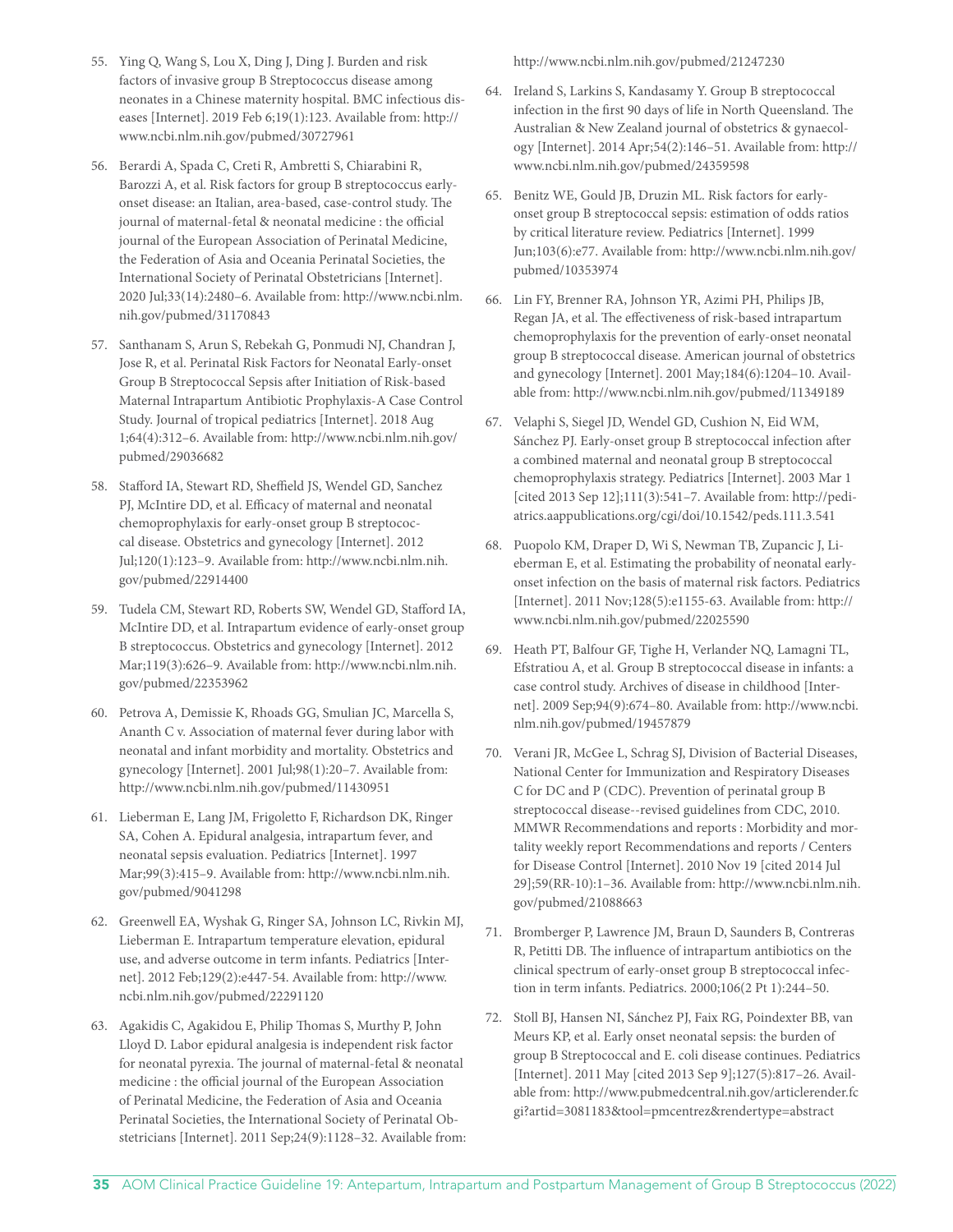- 73. Pulver LS, Hopfenbeck MM, Young PC, Stoddard GJ, Korgenski K, Daly J, et al. Continued early onset group B streptococcal infections in the era of intrapartum prophylaxis. Journal of perinatology : official journal of the California Perinatal Association [Internet]. 2009 Jan;29(1):20–5. Available from: http://www.ncbi.nlm.nih.gov/pubmed/18704032
- 74. Parente V, Clark RH, Ku L, Fennell C, Johnson M, Morris E, et al. Risk factors for group B streptococcal disease in neonates of mothers with negative antenatal testing. Journal of perinatology : official journal of the California Perinatal Association [Internet]. 2017;37(2):157–61. Available from: http://www. ncbi.nlm.nih.gov/pubmed/27853322
- 75. Spiel MH, Hacker MR, Haviland MJ, Mulla B, Roberts E, Dodge LE, et al. Racial disparities in intrapartum group B Streptococcus colonization: a higher incidence of conversion in African American women. Journal of perinatology : official journal of the California Perinatal Association [Internet]. 2019;39(3):433–8. Available from: http://www.ncbi.nlm.nih. gov/pubmed/30635596
- 76. Farr A, Sustr V, Kiss H, Rosicky I, Graf A, Makristathis A, et al. Oral probiotics to reduce vaginal group B streptococcal colonization in late pregnancy. Scientific reports [Internet]. 2020;10(1):19745. Available from: http://www.ncbi.nlm.nih. gov/pubmed/33184437
- 77. Reid G, Kirjaivanen P. Taking probiotics during pregnancy. Are they useful therapy for mothers and newborns? Canadian family physician Medecin de famille canadien [Internet]. 2005 Nov;51(11):1477–9. Available from: http://www.ncbi.nlm.nih. gov/pubmed/16353828
- 78. Olsen P, Williamson M, Traynor V, Georgiou C. The impact of oral probiotics on vaginal Group B Streptococcal colonisation rates in pregnant women: A pilot randomised control study. Women and birth : journal of the Australian College of Midwives [Internet]. 2018 Feb;31(1):31–7. Available from: http:// www.ncbi.nlm.nih.gov/pubmed/28668229
- 79. Ho M, Chang Y-Y, Chang W-C, Lin H-C, Wang M-H, Lin W-C, et al. Oral Lactobacillus rhamnosus GR-1 and Lactobacillus reuteri RC-14 to reduce Group B Streptococcus colonization in pregnant women: A randomized controlled trial. Taiwanese journal of obstetrics & gynecology [Internet]. 2016 Aug;55(4):515–8. Available from: http://www.ncbi.nlm. nih.gov/pubmed/27590374
- 80. Sharpe M, Shah V, Freire-Lizama T, Cates EC, McGrath K, David I, et al. Effectiveness of oral intake of Lactobacillus rhamnosus GR-1 and Lactobacillus reuteri RC-14 on Group B Streptococcus colonization during pregnancy: a midwiferyled double-blind randomized controlled pilot trial. The journal of maternal-fetal & neonatal medicine : the official journal of the European Association of Perinatal Medicine, the Federation of Asia and Oceania Perinatal Societies, the International Society of Perinatal Obstetricians [Internet]. 2019 Aug 13;1–8. Available from: http://www.ncbi.nlm.nih. gov/pubmed/31362572
- 81. Martín V, Cárdenas N, Ocaña S, Marín M, Arroyo R, Beltrán D, et al. Rectal and Vaginal Eradication of Streptococcus agalactiae (GBS) in Pregnant Women by Using Lactobacillus salivarius CECT 9145, A Target-specific Probiotic Strain. Nutrients [Internet]. 2019 Apr 10;11(4). Available from: http:// www.ncbi.nlm.nih.gov/pubmed/30974819
- 82. Di Pierro F, Parolari A, Brundu B, Nigro R. Positive clinical outcomes derived from using a proprietary mixture of selected strains during pregnancy. Acta bio-medica : Atenei Parmensis [Internet]. 2016;87(3):259–65. Available from: http://www.ncbi.nlm.nih.gov/pubmed/28112691
- 83. Hanson L, Vandevusse L, Duster M, Warrack S, Safdar N. Feasibility of oral prenatal probiotics against maternal group B Streptococcus vaginal and rectal colonization. Journal of obstetric, gynecologic, and neonatal nursing : JOGNN [Internet]. 2014;43(3):294–304. Available from: http://www.ncbi. nlm.nih.gov/pubmed/24754328
- 84. Virranniemi M, Raudaskoski T, Haapsamo M, Kauppila J, Renko M, Peltola J, et al. The effect of screening-to-labor interval on the sensitivity of late-pregnancy culture in the prediction of group B streptococcus colonization at labor: A prospective multicenter cohort study. Acta obstetricia et gynecologica Scandinavica [Internet]. 2019;98(4):494–9. Available from: http://www.ncbi.nlm.nih.gov/pubmed/30578547
- 85. Khalil MR, Uldbjerg N, Thorsen PB, Møller JK. Intrapartum PCR assay versus antepartum culture for assessment of vaginal carriage of group B streptococci in a Danish cohort at birth. PloS one [Internet]. 2017;12(7):e0180262. Available from: http://www.ncbi.nlm.nih.gov/pubmed/28678829
- 86. Young BC, Dodge LE, Gupta M, Rhee JS, Hacker MR. Evaluation of a rapid, real-time intrapartum group B streptococcus assay. American journal of obstetrics and gynecology [Internet]. 2011 Oct;205(4):372.e1-6. Available from: http://www. ncbi.nlm.nih.gov/pubmed/21864820
- 87. Zietek M, Jaroszewicz-Trzaska J, Szczuko M, Mantiuk R, Celewicz Z. Intrapartum PCR assay is a fast and efficient screening method for Group B Streptococcus detection in pregnancy. Ginekologia polska [Internet]. 91(9):549–53. Available from: http://www.ncbi.nlm.nih.gov/pubmed/33030736
- 88. Kunze M, Zumstein K, Markfeld-Erol F, Elling R, Lander F, Prömpeler H, et al. Comparison of pre- and intrapartum screening of group B streptococci and adherence to screening guidelines: a cohort study. European journal of pediatrics [Internet]. 2015 Jun;174(6):827–35. Available from: http:// www.ncbi.nlm.nih.gov/pubmed/25922140
- 89. Szymusik I, Kosinska-Kaczynska K, Krolik A, Skurnowicz M, Pietrzak B, Wielgos M. The usefulness of the universal culturebased screening and the efficacy of intrapartum prophylaxis of group B Streptococcus infection. The journal of maternal-fetal & neonatal medicine : the official journal of the European Association of Perinatal Medicine, the Federation of Asia and Oceania Perinatal Societies, the International Society of Perinatal Obstetricians [Internet]. 2014 Jun;27(9):968–70. Available from: http://www.ncbi.nlm.nih.gov/pubmed/24047083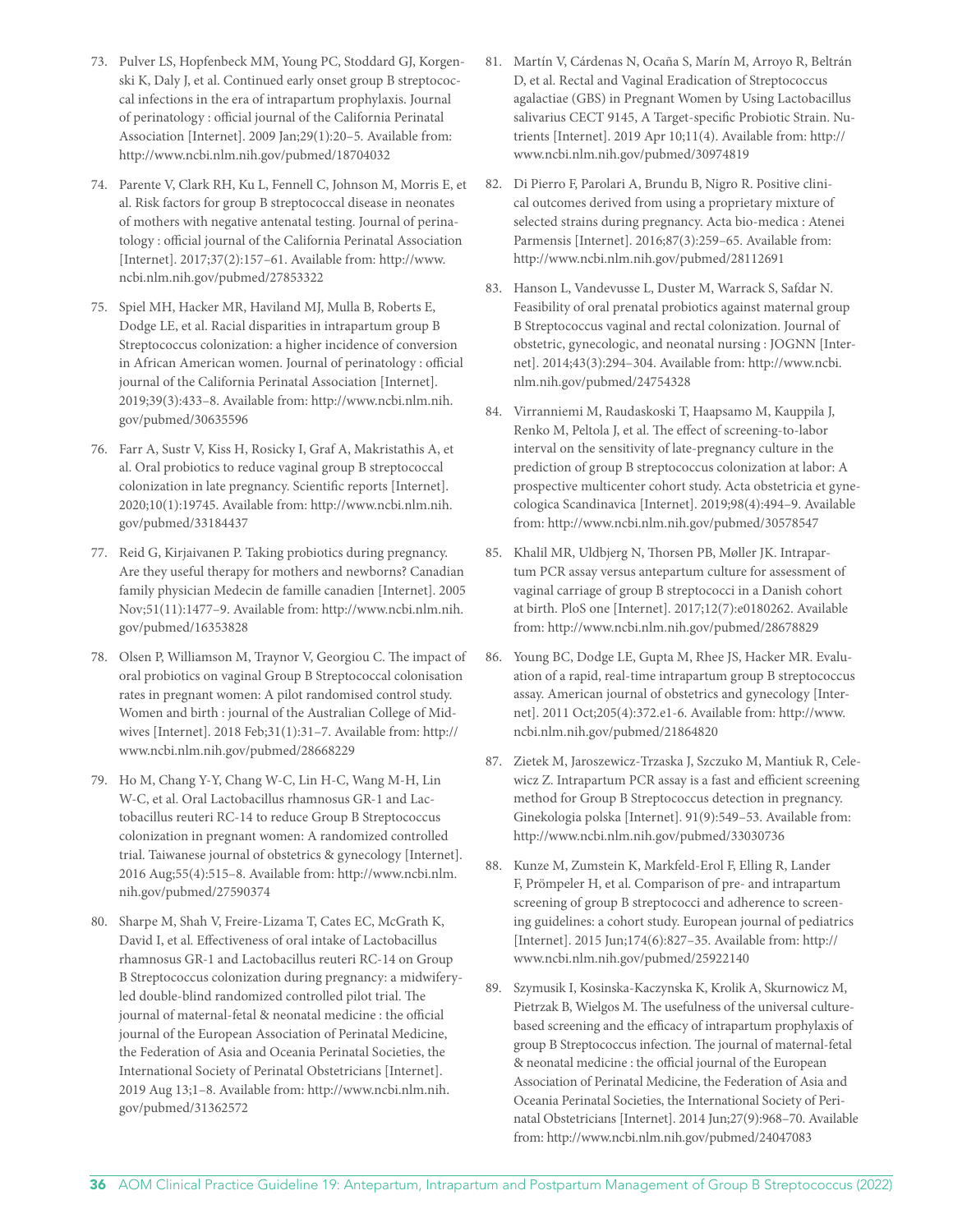- 90. de Tejada BM, Pfister RE, Renzi G, François P, Irion O, Boulvain M, et al. Intrapartum Group B streptococcus detection by rapid polymerase chain reaction assay for the prevention of neonatal sepsis. Clinical microbiology and infection : the official publication of the European Society of Clinical Microbiology and Infectious Diseases [Internet]. 2011 Dec;17(12):1786–91. Available from: http://www.ncbi.nlm. nih.gov/pubmed/20860701
- 91. el Helali N, Habibi F, Azria E, Giovangrandi Y, Autret F, Durand-Zaleski I, et al. Point-of-Care Intrapartum Group B Streptococcus Molecular Screening: Effectiveness and Costs. Obstetrics and gynecology [Internet]. 2019;133(2):276–81. Available from: http://www.ncbi.nlm.nih. gov/pubmed/30633130
- 92. Yancey MK, Schuchat A, Brown LK, Ventura VL, Markenson GR. The accuracy of late antenatal screening cultures in predicting genital group B streptococcal colonization at delivery. Obstetrics and gynecology [Internet]. 1996 Nov;88(5):811–5. Available from: http://www.ncbi.nlm.nih. gov/pubmed/8885919
- 93. Khalil MR, Uldbjerg N, Thorsen PB, Møller JK. Risk-based approach versus culture-based screening for identification of group B streptococci among women in labor. International journal of gynaecology and obstetrics: the official organ of the International Federation of Gynaecology and Obstetrics [Internet]. 2019 Feb;144(2):187–91. Available from: http:// www.ncbi.nlm.nih.gov/pubmed/28645088
- 94. Towers C v, Rumney PJ, Asrat T, Preslicka C, Ghamsary MG, Nageotte MP. The accuracy of late third-trimester antenatal screening for group B streptococcus in predicting colonization at delivery. American journal of perinatology [Internet]. 2010 Nov;27(10):785–90. Available from: http://www.ncbi. nlm.nih.gov/pubmed/20458663
- 95. Lin F-YC, Weisman LE, Azimi P, Young AE, Chang K, Cielo M, et al. Assessment of intrapartum antibiotic prophylaxis for the prevention of early-onset group B Streptococcal disease. The Pediatric infectious disease journal [Internet]. 2011 Sep;30(9):759–63. Available from: http://ovidsp.ovid.com/ ovidweb.cgi?T=JS&PAGE=reference&D=ovftl&NEWS=N& AN=00006454-201109000-00009
- 96. Akobeng AK. Understanding diagnostic tests 1: sensitivity, specificity and predictive values. Acta paediatrica (Oslo, Norway : 1992) [Internet]. 2007 Mar;96(3):338–41. Available from: http://www.ncbi.nlm.nih.gov/pubmed/17407452
- 97. Johansen NR, Kjærbye-Thygesen A, Jønsson S, Westh H, Nilas L, Rørbye C. Prevalence and treatment of group B streptococcus colonization based on risk factors versus intrapartum culture screening. European journal of obstetrics, gynecology, and reproductive biology [Internet]. 2019 Sep;240:178–81. Available from: http://www.ncbi.nlm.nih. gov/pubmed/31301553
- 98. Khalil MR, Uldbjerg N, Thorsen PB, Henriksen B, Møller JK. Risk-based screening combined with a PCR-based test for group B streptococci diminishes the use of antibiot-

ics in laboring women. European journal of obstetrics, gynecology, and reproductive biology [Internet]. 2017 Aug;215:188–92. Available from: http://www.ncbi.nlm.nih. gov/pubmed/28645088

- 99. Hicks P, Diaz-Perez MJ. Patient self-collection of group B streptococcal specimens during pregnancy. Journal of the American Board of Family Medicine : JABFM [Internet]. 2009;22(2):136–40. Available from: http://www.jabfm.org/cgi/ content/abstract/22/2/136
- 100. Molnar P, Biringer A, McGeer A, McIsaac W. Can pregnant women obtain their own specimens for group B streptococcus? A comparison of maternal versus physician screening. The Mount Sinai GBS Screening Group. Family practice [Internet]. 1997 Oct;14(5):403–6. Available from: http://www. ncbi.nlm.nih.gov/pubmed/9472376
- 101. Mercer BM, Taylor MC, Fricke JL, Baselski VS, Sibai BM. The accuracy and patient preference for self-collected group B Streptococcus cultures. American journal of obstetrics and gynecology [Internet]. 1995 Oct;173(4):1325–8. Available from: http://www.ncbi.nlm.nih.gov/pubmed/7485347
- 102. Arya A, Cryan B, O'Sullivan K, Greene R a, Higgins JR. Selfcollected versus health professional-collected genital swabs to identify the prevalence of group B streptococcus: a comparison of patient preference and efficacy. European journal of obstetrics, gynecology, and reproductive biology [Internet]. 2008 Jul [cited 2013 Jul 24];139(1):43–5. Available from: http://www.ncbi.nlm.nih.gov/pubmed/18255214
- 103. Seto MTY, Ko JKY, Cheung KW, To KKW, Hui PW, Lao TT, et al. The Accuracy of Self-Screening of Group B Streptococcus in Pregnant Women-A Randomized Crossover Study. Journal of obstetrics and gynaecology Canada : JOGC = Journal d'obstetrique et gynecologie du Canada : JOGC [Internet]. 2019 Jun;41(6):792–7. Available from: http://www.ncbi.nlm. nih.gov/pubmed/30393060
- 104. Ko JKY, Yung SSF, Seto MTY, Lee CP. A questionnaire study on the acceptability of self-sampling versus screening by clinicians for Group B Streptococcus. Journal of the Chinese Medical Association : JCMA [Internet]. 2016 Feb;79(2):83–7. Available from: http://www.ncbi.nlm.nih.gov/ pubmed/26384618
- 105. Sharpe M, Dennis K, Cates EC, Kehler S, McGrath K. Deconstructing Dissonance: Ontario Midwifery Clients Speak about Their Experiences of Testing Group B Streptococcus-Positive. Canadian Journal of Midwifery Research & Practice [Internet]. 2015;14(2):18–33. Available from: http://myaccess.library. utoronto.ca/login?url=http://search.ebscohost.com/login.aspx? direct=true&db=rzh&AN=122432303&site=ehost-live
- 106. Kolkman DGE, Fleuren MAH, Wouters MGAJ, de Groot CJM, Rijnders MEB. Barriers and facilitators related to the uptake of four strategies to prevent neonatal early-onset group B haemolytic streptococcus disease: a qualitative study. BMC pregnancy and childbirth [Internet]. 2017 May 9;17(1):139. Available from: http://www.ncbi.nlm.nih.gov/ pubmed/28486938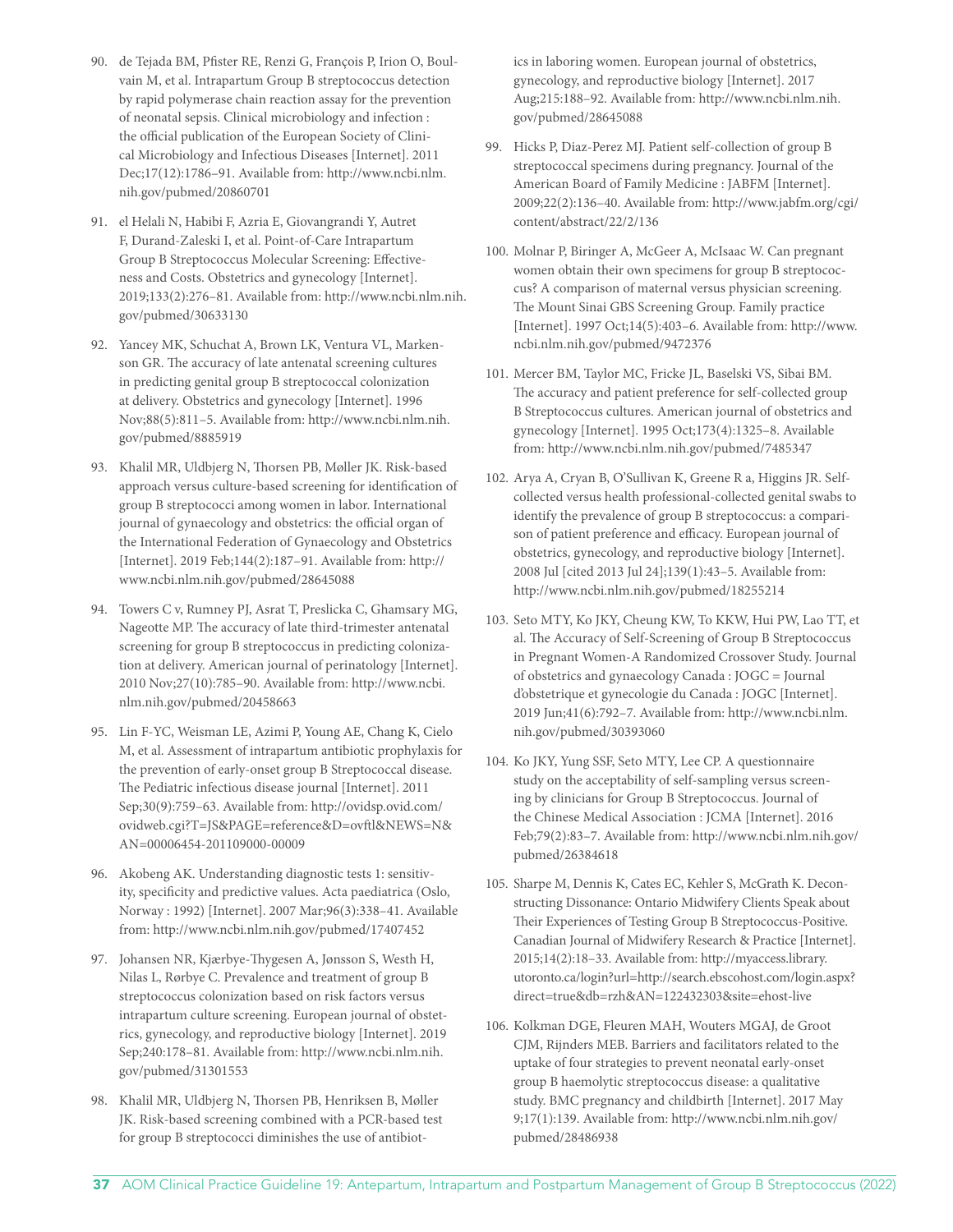- 107. Darbyshire P, Collins C, McDonald HM, Hiller JE. Taking antenatal group B Streptococcus seriously: women's experiences of screening and perceptions of risk. Birth (Berkeley, Calif) [Internet]. 2003 Jun;30(2):116–23. Available from: http:// www.ncbi.nlm.nih.gov/pubmed/12752169
- 108. Cheng PJ, Shaw SW, Lin PY, Huang SY, Soong YK. Maternal anxiety about prenatal screening for group B streptococcus disease and impact of positive colonization results. European journal of obstetrics, gynecology, and reproductive biology [Internet]. 2006;128(1–2):29–33. Available from: http://www. ncbi.nlm.nih.gov/pubmed/16513247
- 109. de Mello DS, Tsunechiro MA, Mendelski CA, Pierre SA, Silva AR, Padoveze MC. Group B Streptococcus: compliance with the information in prenatal card records and knowledge of pregnant women. American journal of infection control [Internet]. 2015 Apr 1;43(4):400–1. Available from: http://www. ncbi.nlm.nih.gov/pubmed/25702842
- 110. Patten S, Vollman AR, Manning SD, Mucenski M, Vidakovich J, Davies HD. Vaccination for Group B Streptococcus during pregnancy: attitudes and concerns of women and health care providers. Social science & medicine (1982) [Internet]. 2006 Jul;63(2):347–58. Available from: http://resolver.scholarsportal.info/resolve/02779536/v63i0002/347\_vfgbsdowahcp
- 111. Valkenburg-van den Berg AW, Houtman-Roelofsen RL, Oostvogel PM, Dekker FW, Dörr PJ, Sprij AJ. Timing of group B streptococcus screening in pregnancy: a systematic review. Gynecologic and obstetric investigation [Internet]. 2010;69(3):174–83. Available from: http://www.ncbi.nlm.nih. gov/pubmed/20016190
- 112. Rosa-Fraile M, Camacho-Muñoz E, Rodríguez-Granger J, Liébana-Martos C. Specimen storage in transport medium and detection of group B streptococci by culture. Journal of clinical microbiology [Internet]. 2005 Feb;43(2):928– 30. Available from: http://www.ncbi.nlm.nih.gov/ pubmed/15695709
- 113. Feuerschuette OHM, Silveira SK, Cancelier ACL, da Silva RM, Trevisol DJ, Pereira JR. Diagnostic yield of real-time polymerase chain reaction in the diagnosis of intrapartum maternal rectovaginal colonization by group B Streptococcus: a systematic review with meta-analysis. Diagnostic microbiology and infectious disease [Internet]. 2018 Jun;91(2):99–104. Available from: http://www.ncbi.nlm.nih. gov/pubmed/29454653
- 114. Wolfson AR, Mancini CM, Banerji A, Fu X, Bryant AS, Phadke NA, et al. Penicillin Allergy Assessment in Pregnancy: Safety and Impact on Antibiotic Use. The journal of allergy and clinical immunology In practice [Internet]. 2021;9(3):1338–46. Available from: http://www.ncbi.nlm.nih. gov/pubmed/33212237
- 115. CDC. Evaluation and Diagnosis of Penicillin Allergy for Healthcare Professionals. [Internet]. 2017. Available from: https://www.cdc.gov/antibiotic-use/clinicians/penicillin-allergy.html
- 116. Macy E. Penicillin skin testing in pregnant women with a history of penicillin allergy and group B streptococcus colonization. Annals of allergy, asthma & immunology : official publication of the American College of Allergy, Asthma, & Immunology [Internet]. 2006 Aug;97(2):164–8. Available from: http://www.ncbi.nlm.nih.gov/pubmed/16937745
- 117. Desai SH, Kaplan MS, Chen Q, Macy EM. Morbidity in Pregnant Women Associated with Unverified Penicillin Allergies, Antibiotic Use, and Group B Streptococcus Infections. The Permanente journal [Internet]. 2017;21:16–080. Available from: http://www.ncbi.nlm.nih.gov/pubmed/28333608
- 118. Fairlie T, Zell ER, Schrag S. Effectiveness of intrapartum antibiotic prophylaxis for prevention of early-onset group B streptococcal disease. Obstetrics and gynecology [Internet]. 2013 Mar;121(3):570–7. Available from: http://www.ncbi.nlm. nih.gov/pubmed/23635620
- 119. Huang J, Li S, Li L, Wang X, Yao Z, Ye X. Alarming regional differences in prevalence and antimicrobial susceptibility of group B streptococci in pregnant women: A systematic review and meta-analysis. Journal of global antimicrobial resistance [Internet]. 2016 Dec;7:169–77. Available from: http://www. ncbi.nlm.nih.gov/pubmed/27837713
- 120. Sherman K, Whitehead S, Blondel-Hill E, Wagner K, Cheeptham N. Penicillin susceptibility and macrolide-lincosamidestreptogramin B resistance in group B Streptococcus isolates from a Canadian hospital. The Canadian journal of infectious diseases & medical microbiology = Journal canadien des maladies infectieuses et de la microbiologie medicale [Internet]. 2012;23(4):196–8. Available from: http://www.ncbi.nlm. nih.gov/pubmed/24294274
- 121. Church D, Carson J, Gregson D. Point prevalence study of antibiotic susceptibility of genital group B streptococcus isolated from near-term pregnant women in Calgary, Alberta. The Canadian journal of infectious diseases & medical microbiology = Journal canadien des maladies infectieuses et de la microbiologie medicale [Internet]. 2012;23(3):121–4. Available from: http://www.ncbi.nlm.nih.gov/pubmed/23997778
- 122. Teatero S, Ferrieri P, Martin I, Demczuk W, McGeer A, Fittipaldi N. Serotype Distribution, Population Structure, and Antimicrobial Resistance of Group B Streptococcus Strains Recovered from Colonized Pregnant Women. Journal of clinical microbiology [Internet]. 2017;55(2):412–22. Available from: http://www.ncbi.nlm.nih.gov/pubmed/27852675
- 123. Li S, Huang J, Chen Z, Guo D, Yao Z, Ye X. Antibiotic Prevention for Maternal Group B Streptococcal Colonization on Neonatal GBS-Related Adverse Outcomes: A Meta-Analysis. Frontiers in microbiology [Internet]. 2017;8:374. Available from: http://www.ncbi.nlm.nih.gov/pubmed/28367139
- 124. Ohlsson A, Shah VS. Intrapartum antibiotics for known maternal Group B streptococcal colonization. The Cochrane database of systematic reviews [Internet]. 2014 Jun 10;(6):CD007467. Available from: http://www.ncbi.nlm.nih. gov/pubmed/24915629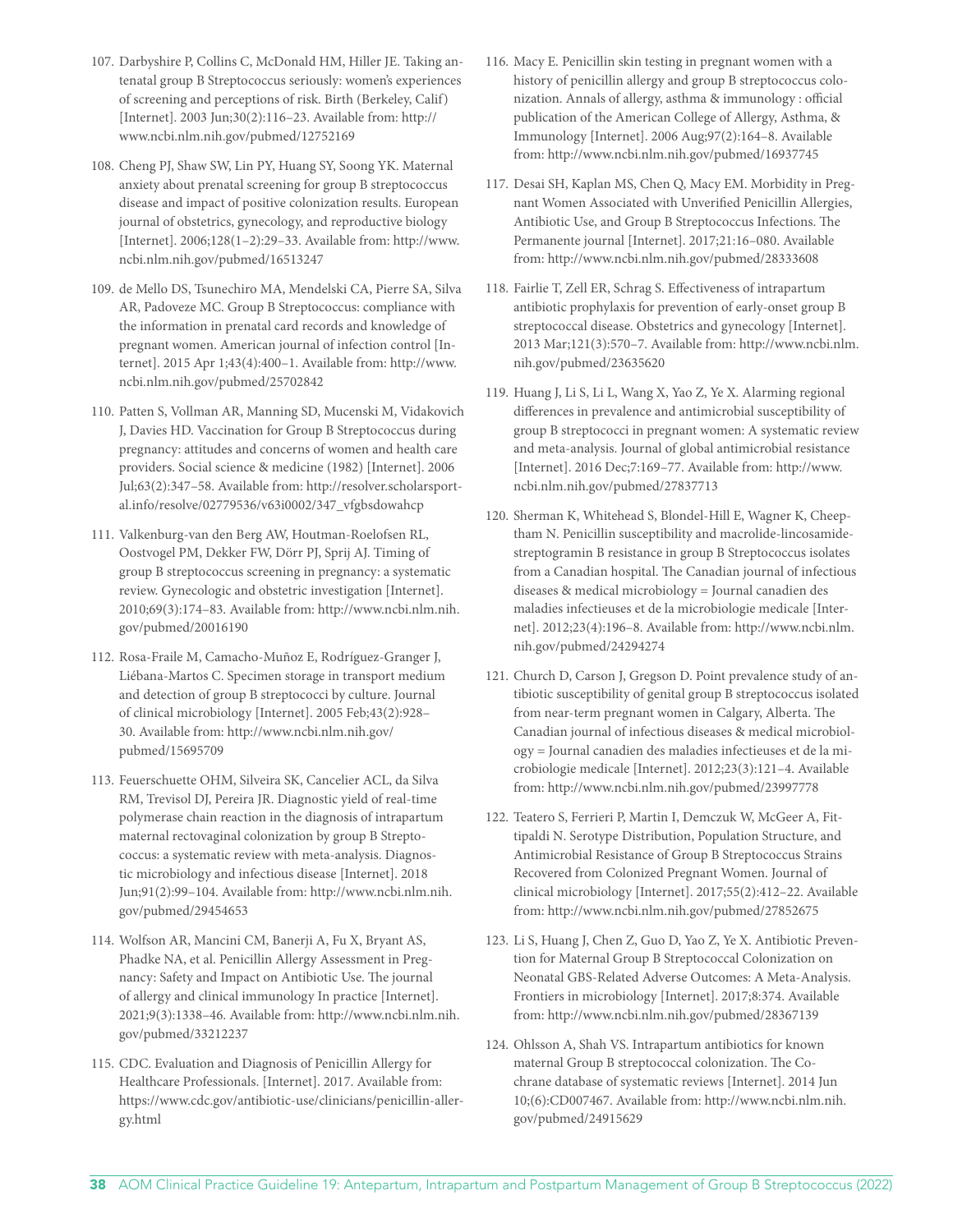- 125. Ohlsson A, Shah VS. Intrapartum antibiotics for known maternal Group B streptococcal colonization. The Cochrane database of systematic reviews [Internet]. 2014 Jan 8 [cited 2014 Sep 18];6(3):CD007467. Available from: http://www. ncbi.nlm.nih.gov/pubmed/24915629
- 126. Boyer KM, Gotoff SP. Prevention of early-onset neonatal group B streptococcal disease with selective intrapartum chemoprophylaxis. The New England journal of medicine [Internet]. 1986 Jun 26;314(26):1665–9. Available from: http:// www.ncbi.nlm.nih.gov/pubmed/3520319
- 127. Zimmermann P, Curtis N. Effect of intrapartum antibiotics on the intestinal microbiota of infants: a systematic review. Archives of disease in childhood Fetal and neonatal edition [Internet]. 2020 Mar;105(2):201–8. Available from: http:// www.ncbi.nlm.nih.gov/pubmed/31296695
- 128. Seedat F, Stinton C, Patterson J, Geppert J, Tan B, Robinson ER, et al. Adverse events in women and children who have received intrapartum antibiotic prophylaxis treatment: a systematic review. BMC pregnancy and childbirth [Internet]. 2017 Jul 26;17(1):247. Available from: http://www.ncbi.nlm. nih.gov/pubmed/28747160
- 129. McCall SJ, Bonnet M-P, Äyräs O, Vandenberghe G, Gissler M, Zhang W-H, et al. Anaphylaxis in pregnancy: a populationbased multinational European study. Anaesthesia [Internet]. 2020;75(11):1469–75. Available from: http://www.ncbi.nlm. nih.gov/pubmed/32463487
- 130. Dinsmoor MJ, Viloria R, Lief L, Elder S. Use of intrapartum antibiotics and the incidence of postnatal maternal and neonatal yeast infections. Obstetrics and gynecology [Internet]. 2005 Jul;106(1):19–22. Available from: http://www.ncbi.nlm. nih.gov/pubmed/15994612
- 131. May SM, Hartz MF, Joshi AY, Park MA. Intrapartum antibiotic exposure for group B Streptococcus treatment did not increase penicillin allergy in children. Annals of allergy, asthma & immunology : official publication of the American College of Allergy, Asthma, & Immunology [Internet]. 2016 Feb;116(2):134–8. Available from: http://www.ncbi.nlm.nih. gov/pubmed/26815706
- 132. Wohl DL, Curry WJ, Mauger D, Miller J, Tyrie K. Intrapartum antibiotics and childhood atopic dermatitis. Journal of the American Board of Family Medicine : JABFM [Internet]. 28(1):82–9. Available from: http://www.ncbi.nlm.nih.gov/ pubmed/25567826
- 133. Choosing Wisely Canada. Using Antibiotics Wisely. 2021; Available from: https://choosingwiselycanada.org/campaign/ antibiotics/
- 134. Hasperhoven GF, Al-Nasiry S, Bekker V, Villamor E, Kramer B. Universal screening versus risk-based protocols for antibiotic prophylaxis during childbirth to prevent early-onset group B streptococcal disease: a systematic review and metaanalysis. BJOG : an international journal of obstetrics and gynaecology [Internet]. 2020;127(6):680–91. Available from: http://www.ncbi.nlm.nih.gov/pubmed/31913562
- 135. Renner RM, Renner A, Schmid S, Hoesli I, Nars P, Holzgreve W, et al. Efficacy of a strategy to prevent neonatal early-onset group B streptococcal (GBS) sepsis. Journal of perinatal medicine [Internet]. 2006;34(1):32–8. Available from: http://www. ncbi.nlm.nih.gov/pubmed/16489884
- 136. Money D, Allen VM. No. 298-The Prevention of Early-Onset Neonatal Group B Streptococcal Disease. Journal of obstetrics and gynaecology Canada : JOGC = Journal d'obstetrique et gynecologie du Canada : JOGC [Internet]. 2018;40(8):e665–74. Available from: http://www.ncbi.nlm.nih. gov/pubmed/30103891
- 137. Niles PM, Stoll K, Wang JJ, Black S, Vedam S. "I fought my entire way": Experiences of declining maternity care services in British Columbia. PloS one [Internet]. 2021;16(6):e0252645. Available from: http://www.ncbi.nlm. nih.gov/pubmed/34086795
- 138. Vedam S, Stoll K, McRae DN, Korchinski M, Velasquez R, Wang J, et al. Patient-led decision making: Measuring autonomy and respect in Canadian maternity care. Patient education and counseling [Internet]. 2019;102(3):586–94. Available from: http://www.ncbi.nlm.nih.gov/pubmed/30448044
- 139. Canadian Pharmacists Association. Compendium of Pharmaceuticals and Specialties. Ottawa: Canadian Pharmacists Association; 2019.
- 140. Hannah ME, Ohlsson A, Wang EE, Matlow A, Foster GA, Willan AR, et al. Maternal colonization with group B Streptococcus and prelabor rupture of membranes at term: the role of induction of labor. TermPROM Study Group. American journal of obstetrics and gynecology [Internet]. 1997 Oct;177(4):780–5. Available from: http://www.ncbi.nlm.nih.gov/pubmed/9369819
- 141. Russell NJ, Seale AC, O'Sullivan C, le Doare K, Heath PT, Lawn JE, et al. Risk of Early-Onset Neonatal Group B Streptococcal Disease With Maternal Colonization Worldwide: Systematic Review and Meta-analyses. Clinical infectious diseases : an official publication of the Infectious Diseases Society of America [Internet]. 2017 Nov 6;65(suppl\_2):S152–9. Available from: http://www.ncbi.nlm.nih.gov/pubmed/29117325
- 142. Newton O, English M. Young infant sepsis: aetiology, antibiotic susceptibility and clinical signs. Vol. 101, Transactions of the Royal Society of Tropical Medicine and Hygiene. 2007. p. 959–66.
- 143. Jefferies AL. Management of term infants at increased risk for early-onset bacterial sepsis. Paediatrics & Child Health [Internet]. 2017 Jul 1;22(4):223–8. Available from: https://academic. oup.com/pch/article/22/4/223/3868378
- 144. Berardi A, Spada C, Reggiani MLB, Creti R, Baroni L, Capretti MG, et al. Group B Streptococcus early-onset disease and observation of well-appearing newborns. PloS one [Internet]. 2019;14(3):e0212784. Available from: http://www.ncbi.nlm. nih.gov/pubmed/30893310
- 145. Berardi A, Fornaciari S, Rossi C, Patianna V, Bacchi Reggiani ML, Ferrari F, et al. Safety of physical examination alone for managing well-appearing neonates ≥ 35 weeks' gestation at risk for early-onset sepsis. The journal of maternal-fetal &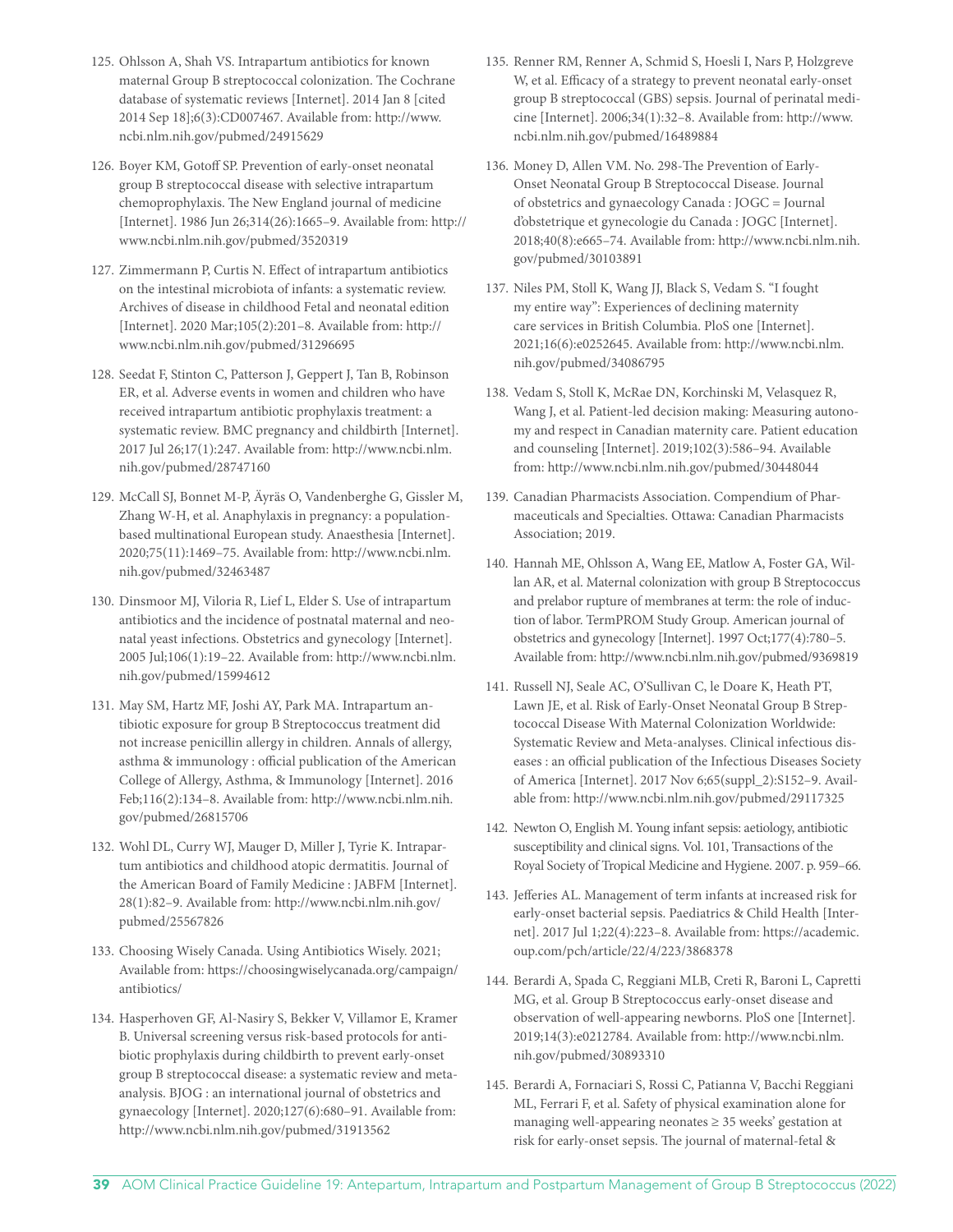neonatal medicine : the official journal of the European Association of Perinatal Medicine, the Federation of Asia and Oceania Perinatal Societies, the International Society of Perinatal Obstetricians [Internet]. 2015 Jul;28(10):1123–7. Available from: http://www.ncbi.nlm.nih.gov/pubmed/25034325

- 146. Joshi NS, Gupta A, Allan JM, Cohen RS, Aby JL, Kim JL, et al. Management of Chorioamnionitis-Exposed Infants in the Newborn Nursery Using a Clinical Examination-Based Approach. Hospital pediatrics [Internet]. 2019;9(4):227– 33. Available from: http://www.ncbi.nlm.nih.gov/ pubmed/30833294
- 147. Joshi NS, Gupta A, Allan JM, Cohen RS, Aby JL, Weldon B, et al. Clinical Monitoring of Well-Appearing Infants Born to Mothers With Chorioamnionitis. Pediatrics [Internet]. 2018;141(4). Available from: http://www.ncbi.nlm.nih.gov/ pubmed/29599112
- 148. Chiruvolu A, Petrey B, Stanzo KC, Daoud Y. An Institutional Approach to the Management of Asymptomatic Chorioamnionitis-Exposed Infants Born ≥35 Weeks Gestation. Pediatric quality & safety [Internet]. 4(6):e238. Available from: http:// www.ncbi.nlm.nih.gov/pubmed/32010864
- 149. Sahni M, Franco-Fuenmayor ME, Shattuck K. Management of Late Preterm and Term Neonates exposed to maternal Chorioamnionitis. BMC pediatrics [Internet]. 2019;19(1):282. Available from: http://www.ncbi.nlm.nih.gov/ pubmed/31409304
- 150. Newman TB, Puopolo KM, Wi S, Draper D, Escobar GJ. Interpreting complete blood counts soon after birth in newborns at risk for sepsis. Pediatrics [Internet]. 2010 Nov [cited 2013 Sep 9];126(5):903–9. Available from: http://www. pubmedcentral.nih.gov/articlerender.fcgi?artid=3197862&too l=pmcentrez&rendertype=abstract
- 151. Barrington KJK, Canadian Paediatric Society, Fetus and Newborn Committee. Management of the infant at increased risk for sepsis. Paediatrics & child health [Internet]. 2007 Dec;12(10):893–905. Available from: http://www.pubmedcentral.nih.gov/articlerender.fcgi?artid=2532578&tool=pmcentre z&rendertype=abstract
- 152. Mukhopadhyay S, Eichenwald EC, Puopolo KM. Neonatal early-onset sepsis evaluations among well-appearing infants: projected impact of changes in CDC GBS guidelines. Journal of Perinatology. 2012.
- 153. Escobar GJ, Li DK, Armstrong M a, Gardner MN, Folck BF, Verdi JE, et al. Neonatal sepsis workups in infants >/=2000 grams at birth: A population-based study. Pediatrics [Internet]. 2000 Aug;106(2 Pt 1):256–63. Available from: http:// www.ncbi.nlm.nih.gov/pubmed/10920148
- 154. Kojima K, Tanaka R, Nakajima K, Kurihara N, Oba MS, Yamashita Y, et al. Predicting outcomes of neonates born to GBS-positive women who received inadequate intrapartum antimicrobial prophylaxis. The Turkish journal of pediatrics [Internet]. 56(3):238–42. Available from: http://www.ncbi. nlm.nih.gov/pubmed/25341594
- 155. Turrentine MA, Greisinger AJ, Brown KS, Wehmanen OA, Mouzoon ME. Duration of intrapartum antibiotics for group B streptococcus on the diagnosis of clinical neonatal sepsis. Infectious diseases in obstetrics and gynecology [Internet]. 2013;2013:525878. Available from: http://www.ncbi.nlm.nih. gov/pubmed/23606801
- 156. Scasso S, Laufer J, Rodriguez G, Alonso JG, Sosa CG. Vaginal group B streptococcus status during intrapartum antibiotic prophylaxis. International journal of gynaecology and obstetrics: the official organ of the International Federation of Gynaecology and Obstetrics [Internet]. 2015 Apr;129(1):9–12. Available from: http://www.ncbi.nlm.nih. gov/pubmed/25577036
- 157. McNanley AR, Glantz JC, Hardy DJ, Vicino D. The effect of intrapartum penicillin on vaginal group B streptococcus colony counts. American journal of obstetrics and gynecology [Internet]. 2007 Dec;197(6):583.e1-4. Available from: http:// www.ncbi.nlm.nih.gov/pubmed/18060942
- 158. Berardi A, Rossi C, Biasini A, Minniti S, Venturelli C, Ferrari F, et al. Efficacy of intrapartum chemoprophylaxis less than 4 hours duration. The journal of maternal-fetal & neonatal medicine : the official journal of the European Association of Perinatal Medicine, the Federation of Asia and Oceania Perinatal Societies, the International Society of Perinatal Obstetricians [Internet]. 2011 Apr [cited 2013 Sep 12];24(4):619–25. Available from: http://www.ncbi.nlm.nih. gov/pubmed/20828241
- 159. Cantoni L, Ronfani L, da Riol R, Demarini S, Perinatal Study Group of the Region Friuli-Venezia Giulia. Physical examination instead of laboratory tests for most infants born to mothers colonized with group B Streptococcus: support for the Centers for Disease Control and Prevention's 2010 recommendations. The Journal of pediatrics [Internet]. 2013 Aug;163(2):568–73. Available from: http://www.ncbi.nlm.nih. gov/pubmed/23477995
- 160. Whyte R. Safe discharge of the late preterm infant. Paediatrics & child health [Internet]. 2010 Dec;15(10):655–66. Available from: http://www.ncbi.nlm.nih.gov/pubmed/22364676
- 161. Heath PT, Balfour G, Weisner AM, Efstratiou A, Lamagni TL, Tighe H, et al. Group B streptococcal disease in UK and Irish infants younger than 90 days. Lancet (London, England) [Internet]. 2004 Jan 24;363(9405):292–4. Available from: http:// www.ncbi.nlm.nih.gov/pubmed/14751704
- 162. Jordan JA, Durso MB, Butchko AR, Jones JG, Brozanski BS. Evaluating the near-term infant for early onset sepsis: progress and challenges to consider with 16S rDNA polymerase chain reaction testing. The Journal of molecular diagnostics : JMD [Internet]. 2006 Jul;8(3):357–63. Available from: http:// www.ncbi.nlm.nih.gov/pubmed/16825509
- 163. Cohen-Wolkowiez M, Moran C, Benjamin DK, Cotten CM, Clark RH, Benjamin DK, et al. Early and late onset sepsis in late preterm infants. The Pediatric infectious disease journal [Internet]. 2009 Dec;28(12):1052–6. Available from: http:// www.ncbi.nlm.nih.gov/pubmed/19953725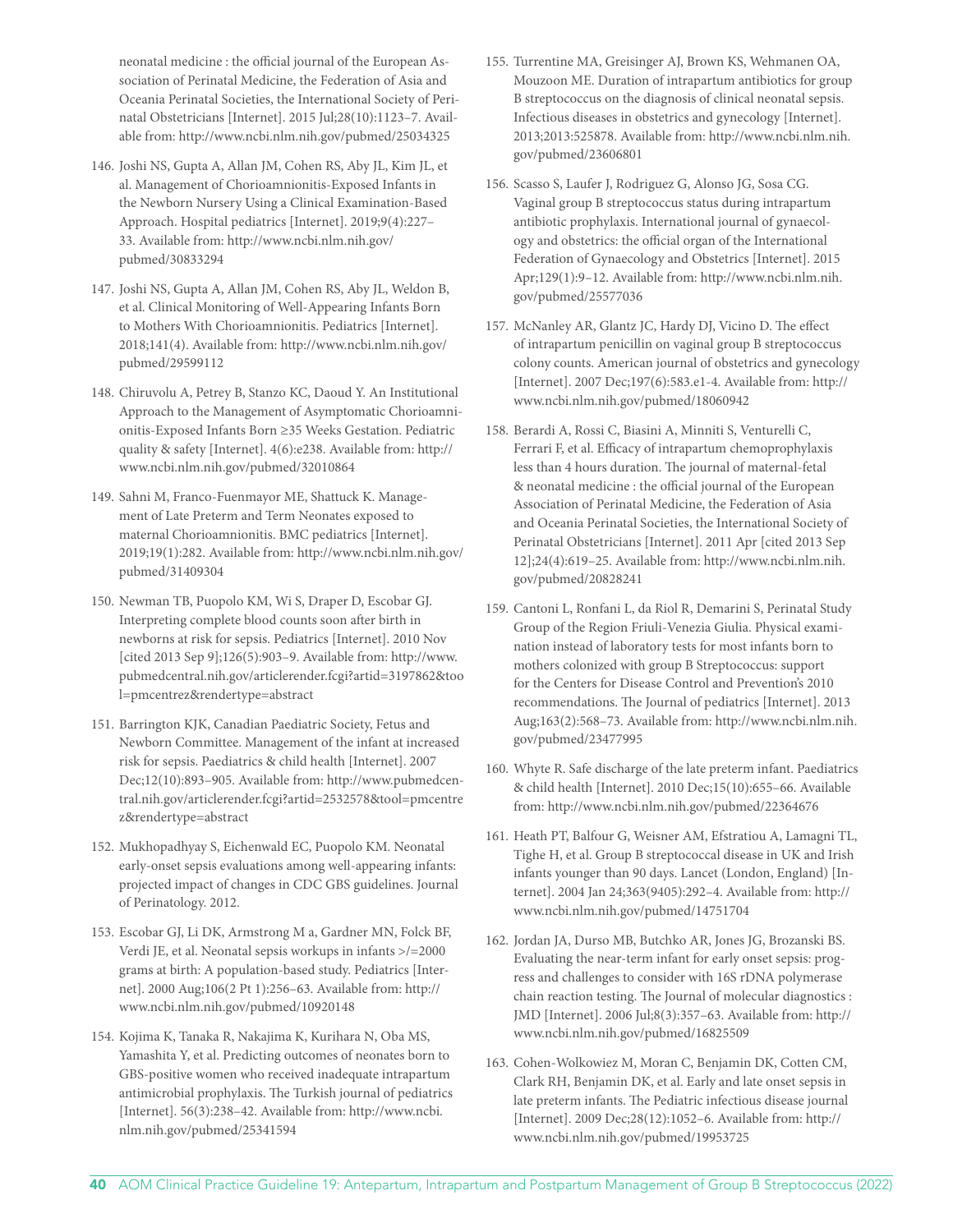# APPENDIX

| Table 1: Updated 2022 Recommendations, Good Practice Statements and Explanation of Changes                                                                                                                                                                                                                                            |                                                                                                                                                                                                                                                                                                                                                                                                                                                                                                                                         |                                                                                                                                                                                                                                                                                                                                                                                            |  |
|---------------------------------------------------------------------------------------------------------------------------------------------------------------------------------------------------------------------------------------------------------------------------------------------------------------------------------------|-----------------------------------------------------------------------------------------------------------------------------------------------------------------------------------------------------------------------------------------------------------------------------------------------------------------------------------------------------------------------------------------------------------------------------------------------------------------------------------------------------------------------------------------|--------------------------------------------------------------------------------------------------------------------------------------------------------------------------------------------------------------------------------------------------------------------------------------------------------------------------------------------------------------------------------------------|--|
| <b>Original Recommendation</b><br>[2010 or 2014]                                                                                                                                                                                                                                                                                      | <b>Updated Recommendation [2022]</b>                                                                                                                                                                                                                                                                                                                                                                                                                                                                                                    | <b>Explanation of Change(s)</b>                                                                                                                                                                                                                                                                                                                                                            |  |
|                                                                                                                                                                                                                                                                                                                                       | CPG #11: GROUP B STREPTOCOCCUS: PREVENTION AND MANAGEMENT IN LABOUR (2010)                                                                                                                                                                                                                                                                                                                                                                                                                                                              |                                                                                                                                                                                                                                                                                                                                                                                            |  |
|                                                                                                                                                                                                                                                                                                                                       | <b>Antepartum Prevention of GBS Colonization</b>                                                                                                                                                                                                                                                                                                                                                                                                                                                                                        |                                                                                                                                                                                                                                                                                                                                                                                            |  |
| None.                                                                                                                                                                                                                                                                                                                                 | 1. Midwives may discuss the use<br>of probiotics in the antepartum<br>period with clients as a means<br>of reducing the chances of GBS<br>colonization at birth. [new 2022]<br>Weak recommendation; moderate<br>certainty of evidence<br>This recommendation recognizes<br>the limits of the existing research<br>on probiotics for GBS, as well as<br>existing barriers to access.                                                                                                                                                     | Publication of seven studies (5 RCTs)<br>on impacts of probiotics on GBS<br>colonization at birth since last CPG.<br>RCT evidence shows prenatal<br>$\bullet$<br>probiotics likely reduce GBS<br>colonization close to delivery<br>(from 35 weeks) in the birthing<br>parent and likey have no side<br>effects<br>Evidence does not cover effects<br>of probiotics on neonatal<br>outcomes |  |
|                                                                                                                                                                                                                                                                                                                                       | <b>Vaginal-Rectal Culture Screening for GBS</b>                                                                                                                                                                                                                                                                                                                                                                                                                                                                                         |                                                                                                                                                                                                                                                                                                                                                                                            |  |
| Offer all women screening for<br>1.<br>group B streptococcus at 35<br>to 37 weeks' gestation with a<br>culture done from one swab first<br>to the vagina then to the rectal<br>area (through the anal sphincter).<br>It is appropriate to offer women<br>instructions on how to swab<br>themselves for self-collection.<br>$[II-2-A]$ | Offer all clients screening<br>2.<br>for GBS at 35 to 37 weeks'<br>gestation, with a culture done<br>from one swab first to the<br>vagina then the rectum. Clients<br>may be offered instructions on<br>how to do the swab themselves.<br>[2022]<br><b>Strong recommendation;</b><br>moderate certainty of evidence<br>This recommendation recognizes<br>the evidence on diagnostic accuracy<br>of vaginal-rectal culture screening,<br>as well as variability in client<br>preferences, values and ability<br>regarding self-sampling. | Language changes only; no change<br>required to recommendation.                                                                                                                                                                                                                                                                                                                            |  |
| 2.<br>Offer re-screening to all women<br>$if > 5$ weeks has elapsed from<br>initial swab and the woman<br>remains undelivered. [II-2-A]                                                                                                                                                                                               | Offer re-screening if more than<br>З.<br>5 weeks have elapsed from<br>initial swab and the client has<br>not yet given birth. [2022]<br><b>Strong recommendation;</b><br>moderate certainty of evidence<br>This recommendation recognizes<br>the evidence to demonstrate<br>that the predictive ability of a<br>swab declines after six weeks.<br>However, there may be practical<br>limitations due to long sampling<br>and processing times, which warrant<br>earlier re-screening.                                                   | Language changes only; no change<br>required to recommendation.                                                                                                                                                                                                                                                                                                                            |  |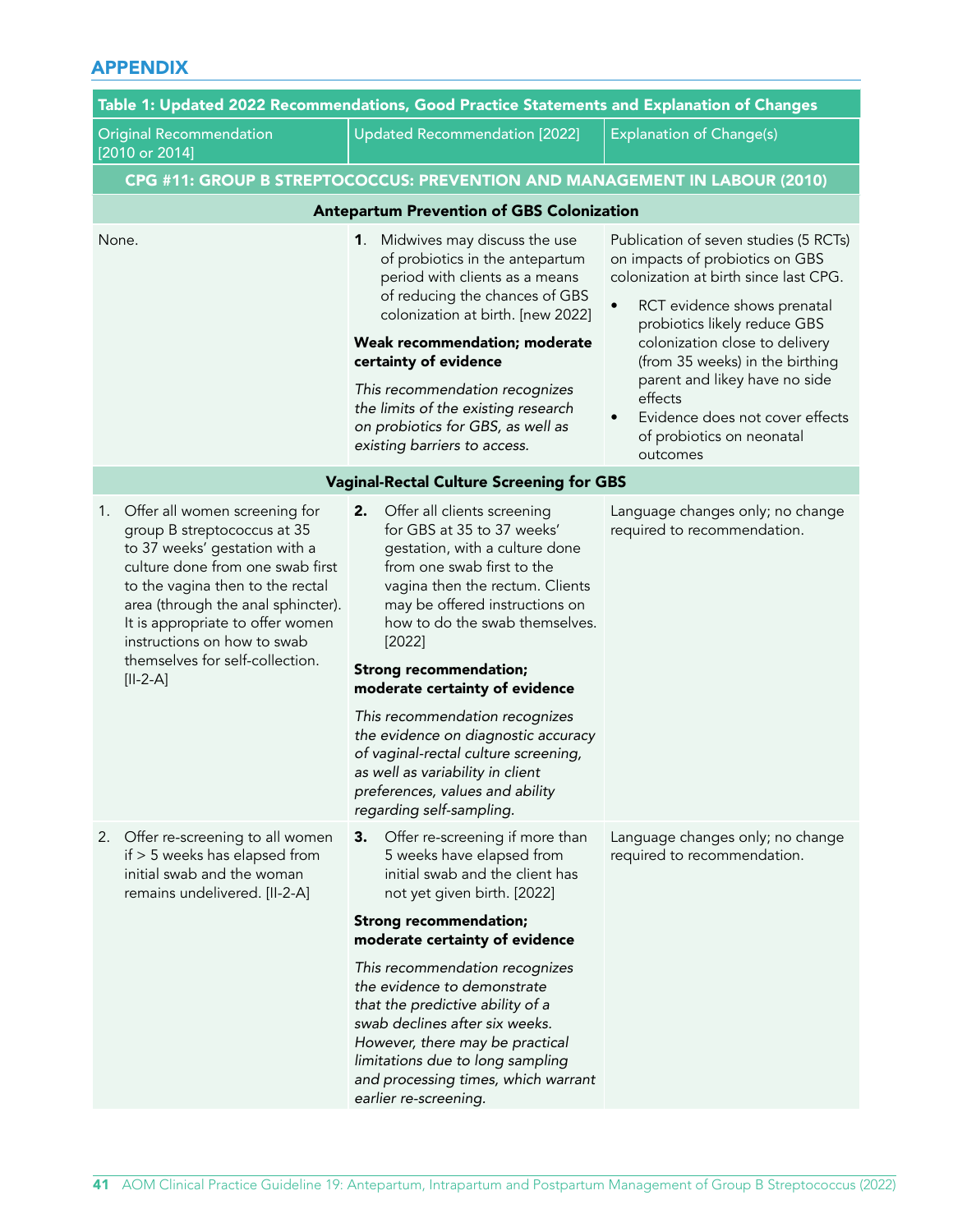| <b>Original Recommendation</b><br>[2010 or 2014] |                                                                                                                                                 |                              | <b>Updated Recommendation [2022]</b>                                                                                                                                                                                                                                                                                                                                                                                                                                                                   | <b>Explanation of Change(s)</b>                                                                                                                                                                                                                                                                                                                                                                                                                                   |  |
|--------------------------------------------------|-------------------------------------------------------------------------------------------------------------------------------------------------|------------------------------|--------------------------------------------------------------------------------------------------------------------------------------------------------------------------------------------------------------------------------------------------------------------------------------------------------------------------------------------------------------------------------------------------------------------------------------------------------------------------------------------------------|-------------------------------------------------------------------------------------------------------------------------------------------------------------------------------------------------------------------------------------------------------------------------------------------------------------------------------------------------------------------------------------------------------------------------------------------------------------------|--|
|                                                  | Antepartum Management of Clients with Penicillin Allergies                                                                                      |                              |                                                                                                                                                                                                                                                                                                                                                                                                                                                                                                        |                                                                                                                                                                                                                                                                                                                                                                                                                                                                   |  |
| None                                             |                                                                                                                                                 | 4.                           | Midwives should discuss the risks<br>and benefits of penicillin allergy<br>testing with clients who have an<br>unconfirmed penicillin allergy,<br>as early in their pregnancy as<br>possible. [new 2022]<br>Good practice statement<br>This good practice statement<br>recognizes the long-term health<br>benefits of penicillin allergy testing<br>and the importance of appropriate<br>antimicrobial use, as well as<br>potential constraints around prompt<br>access to penicillin allergy testing. | Following GRADE methodology, this<br>information has been included as a<br>Good Practice Statement.<br>Good practice statements in this<br>CPG represent guidance that the<br>WG deemed important but that<br>were not appropriate for formal<br>ratings of certainty of evidence.<br>Good practice statements are made<br>when the Committee is confident<br>that the action has net benefit<br>to the client and that sensible<br>alternatives do not exist.    |  |
| 3.                                               | Request sensitivity testing for<br>the GBS swab if the woman has<br>reported a penicillin allergy. [II-<br>$2-A$ ]                              | 5.<br>$\bullet$<br>$\bullet$ | Request sensitivity testing for<br>the GBS swab if:<br>Client has a confirmed penicillin<br>allergy.<br>Client reports symptoms<br>consistent with a penicillin<br>allergy and has not been tested<br>to confirm an allergy. [2022]<br>Good practice statement<br>This good practice statement<br>recognizes the larger body<br>of evidence on antimicrobial<br>susceptibility of GBS isolates.                                                                                                        | Following GRADE methodology, this<br>recommendation is now considered<br>as a Good Practice Statement.<br>Good practice statements in this<br>CPG represent guidance that the<br>WG deemed important but that<br>were not appropriate for formal<br>ratings of certainty of evidence.<br>Good practice statements are made<br>when the Committee is confident<br>that the action has net benefit<br>to the client and that sensible<br>alternatives do not exist. |  |
| <b>Intrapartum Management Strategies</b>         |                                                                                                                                                 |                              |                                                                                                                                                                                                                                                                                                                                                                                                                                                                                                        |                                                                                                                                                                                                                                                                                                                                                                                                                                                                   |  |
|                                                  | 4. The following EOGBSD<br>prevention strategies should<br>be offered to women as part of<br>their informed choice discussion<br>regarding GBS: |                              | <b>6.</b> The risks and benefits of the<br>following two approaches to IAP<br>delivery should be discussed<br>with clients as part of their<br>informed choice discussion<br>about GBS:                                                                                                                                                                                                                                                                                                                | Language changes only; no change<br>required to recommendation.<br>Recommendations related to those<br>with unknown GBS status have been<br>separated and are covered now in<br>recommendation #7.                                                                                                                                                                                                                                                                |  |
| a)                                               | Universal screening strategy<br>Offer intrapartum antibiotic GBS<br>prophylaxis to:                                                             | a)                           | Culture-screening approach                                                                                                                                                                                                                                                                                                                                                                                                                                                                             |                                                                                                                                                                                                                                                                                                                                                                                                                                                                   |  |
| i.                                               | Any women positive by GBS<br>culture screening done at 35 to<br>37 weeks;                                                                       | $\bullet$                    | All clients who receive a GBS-<br>positive swab at 35 to 37 weeks'<br>gestation, have documented<br>GBS bacteriuria or previously                                                                                                                                                                                                                                                                                                                                                                      |                                                                                                                                                                                                                                                                                                                                                                                                                                                                   |  |
| ii.                                              | Any women with an infant<br>previously infected with GBS,<br>regardless of GBS status in<br>current pregnancy;                                  | b)                           | had an infant with GBS should<br>be offered IAP.<br>Culture-screening and risk-factor<br>approach                                                                                                                                                                                                                                                                                                                                                                                                      |                                                                                                                                                                                                                                                                                                                                                                                                                                                                   |  |
|                                                  | iii. Any women with documented<br>GBS bacteriuria (regardless of<br>level of colony-forming units per<br>mL) in this pregnancy;                 | $\bullet$                    | All clients who receive a GBS-<br>positive swab at 35 to 37 weeks'<br>gestation and develop one or<br>more of these intrapartum risk<br>factors should be offered IAP.<br>Intrapartum risk factors include:                                                                                                                                                                                                                                                                                            |                                                                                                                                                                                                                                                                                                                                                                                                                                                                   |  |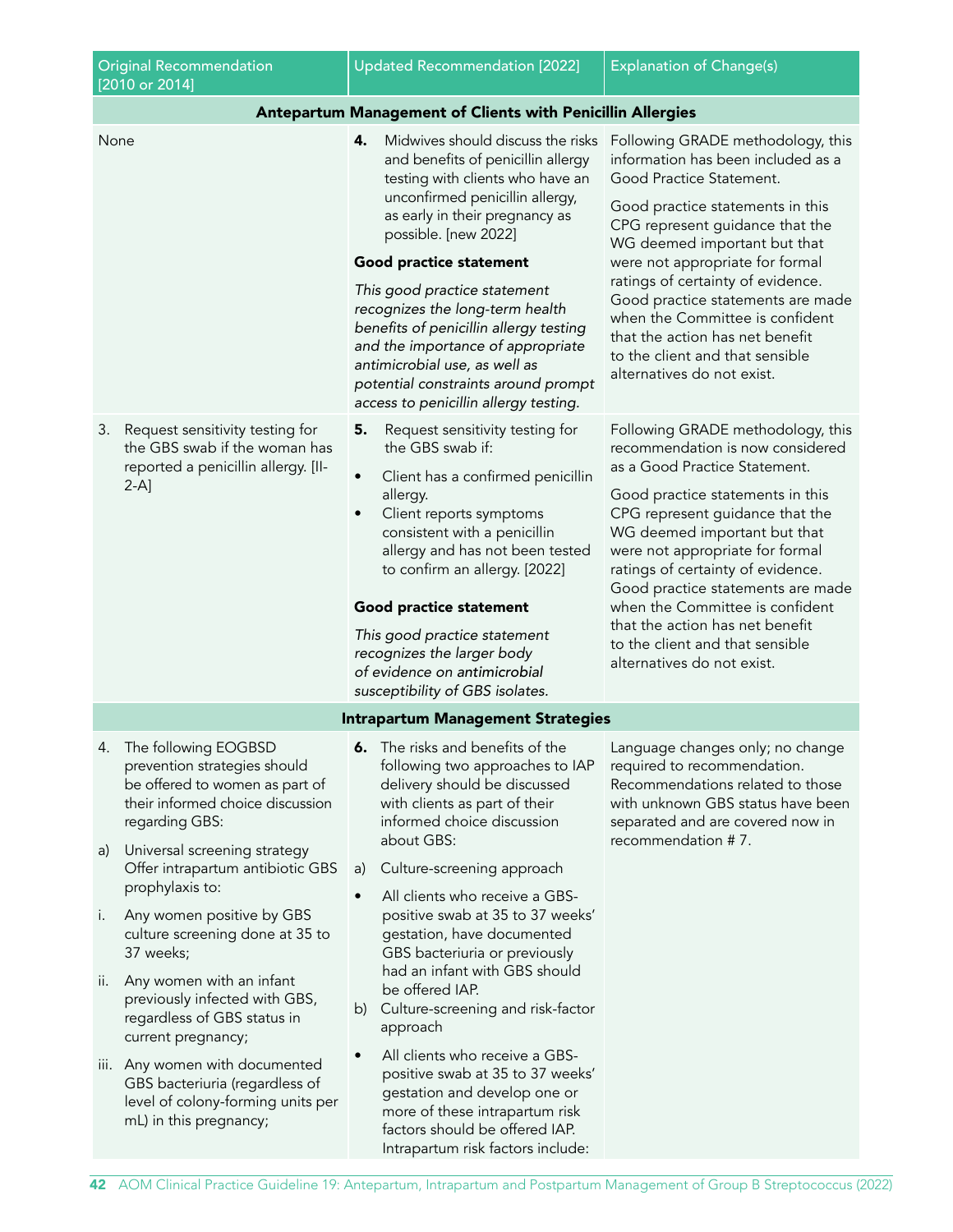| <b>Original Recommendation</b><br>[2010 or 2014]                                                                                                                                                                                                                                                                                                                                                                                                                                                                                                                                                                                                                                                                                                                                                                                                                                                                                                                                                                                                                                                                                                                                                                                                                  | <b>Updated Recommendation [2022]</b>                                                                                                                                                                                                                                                                                                                                                                                                                                                                                                                                                                                                                                                                                                                                                                                                                                                                                                                                                                                                                                                                                                 | <b>Explanation of Change(s)</b>                                                                                         |
|-------------------------------------------------------------------------------------------------------------------------------------------------------------------------------------------------------------------------------------------------------------------------------------------------------------------------------------------------------------------------------------------------------------------------------------------------------------------------------------------------------------------------------------------------------------------------------------------------------------------------------------------------------------------------------------------------------------------------------------------------------------------------------------------------------------------------------------------------------------------------------------------------------------------------------------------------------------------------------------------------------------------------------------------------------------------------------------------------------------------------------------------------------------------------------------------------------------------------------------------------------------------|--------------------------------------------------------------------------------------------------------------------------------------------------------------------------------------------------------------------------------------------------------------------------------------------------------------------------------------------------------------------------------------------------------------------------------------------------------------------------------------------------------------------------------------------------------------------------------------------------------------------------------------------------------------------------------------------------------------------------------------------------------------------------------------------------------------------------------------------------------------------------------------------------------------------------------------------------------------------------------------------------------------------------------------------------------------------------------------------------------------------------------------|-------------------------------------------------------------------------------------------------------------------------|
| iv. Any GBS unknown women<br>with the following risk factors:<br>preterm labour ( < 37 weeks'<br>gestation); prolonged rupture of<br>membranes ( $>$ 18 h); maternal<br>fever (temperature $\geq 38^{\circ}C$ )<br>Women should be informed that this<br>is the current strategy endorsed by<br>the SOGC and the CDC. [II-2-B]<br>Screening with risk factors<br>b)<br>strategy: Offer intrapartum<br>antibiotic GBS prophylaxis to:<br>All women positive by GBS culture<br>i.<br>screening done at 35 to 37 weeks<br>and who also develop one or more<br>of the following risk factors:<br>Preterm labour ( < 37 weeks'<br>$\bullet$<br>gestation)<br>Prolonged rupture of<br>membranes ( $\geq$ 18 h)<br>Maternal fever (temperature $\geq 38^{\circ}$ C)<br>Any women with an infant<br>ΙΙ.<br>previously infected with GBS,<br>regardless of GBS status in current<br>pregnancy;<br>iii. Any women with documented<br>GBS bacteriuria (regardless<br>of level of cfu/mL) in this<br>pregnancy.<br>Women should be informed that<br>there is limited research upon which<br>to compare the relative efficacy<br>of this approach to a screening<br>strategy, nor are there well-designed<br>RCTs that compare this approach<br>against no treatment. [II-3-C] | Preterm labour (< 37 weeks)<br>Prolonged rupture of<br>$\bullet$<br>membranes ( $\geq$ 18 hours)<br>Maternal fever ( $\geq 38^{\circ}$ C)<br>$\bullet$<br>All clients with documented GBS<br>٠<br>bacteriuria or who previously<br>had an infant with GBS should<br>be offered IAP.<br>Informed choice discussions should<br>address:<br>The body of evidence for both<br>strategies, including a discussion<br>of the larger body of evidence<br>in support of a culture-screening<br>approach;<br>The SOGC recommendation<br>$\bullet$<br>to use a culture-screening<br>approach;<br>Community standards regarding<br>$\bullet$<br>approaches to determining who<br>receives IAP;<br>Alternatives to penicillin, as<br>well as choice of birthplace<br>considerations for those with<br>penicillin allergies;<br>Client values, preferences and<br>$\bullet$<br>risk tolerance. [2022]<br>Strong recommendation; very low<br>certainty of evidence<br>This recommendation acknowledges<br>that both approaches reduce<br>EOGBSD, and it recognizes the<br>larger body of evidence in support<br>of the culture-screening approach. |                                                                                                                         |
| 5. Women who decline antenatal<br>GBS cultures are considered GBS<br>unknown and those who develop<br>risk factors intrapartum should be<br>offered IAP [II-2-B]. Women may<br>find it helpful to know the statistics<br>included in Tables 1, 2 and 3 and<br>Summary of Prevalence, Incidence<br>and Neonatal Complications<br>associated with GBS to guide their<br>decision-making regarding the<br>prevention of EOGBSD.                                                                                                                                                                                                                                                                                                                                                                                                                                                                                                                                                                                                                                                                                                                                                                                                                                      | For clients with an unknown GBS<br>7.<br>status, offer IAP if one or more<br>intrapartum risk factors are present:<br>Preterm labour (< 37 weeks)<br>Prolonged rupture of<br>$\bullet$<br>membranes ( $\geq$ 18 hours)<br>Maternal fever ( $\geq 38^{\circ}$ C) [2022]<br>$\bullet$<br>Strong recommendation; very low<br>certainty of evidence<br>This recommendation acknowledges<br>the evidence suggesting that<br>administering IAP to those with risk<br>factors, in the absence of known<br>GBS status, is more protective than<br>no policy.                                                                                                                                                                                                                                                                                                                                                                                                                                                                                                                                                                                 | Language changes only; no change<br>required to recommendation. Parts<br>of original Recommendation 4<br>included here. |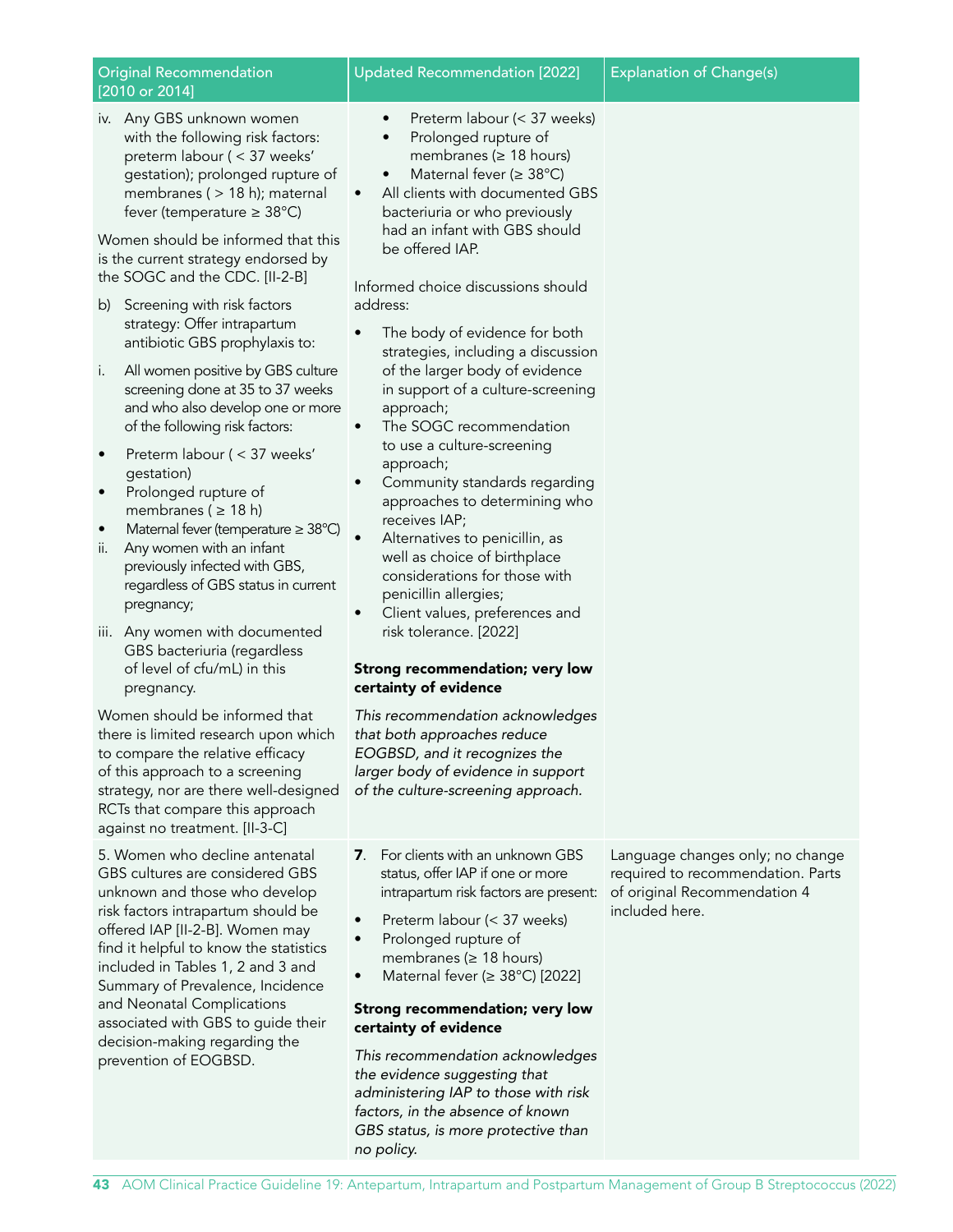### Intrapartum Management of Prelabour Rupture of Membranes (PROM): Induction vs. Expectant Management

- 6. Women should be informed of the research gaps regarding the most effective approach to preventing EOGBSD in infants born to GBS carriers who experience term PROM.
- 7. Offer a choice between expectant management and immediate induction of labour with oxytocin to women with a positive GBS swab result at term who experience PROM for < 18 hours, and have no other risk factors [III-B].
- 8. Offer a choice between expectant management and immediate medical induction of labour to clients at term who are GBS positive, experience PROM for < 18 hours, and have no other risk factors.

Informed choice discussions should include information on:

- Research gaps regarding the most effective approach to preventing EOGBSD in infants born to GBS carriers who experience term PROM;
- Guidance from the SOGC on induction for those who experience PROM;
- Client preferences and values. [2022]

### Strong recommendation; very low certainty of evidence

*This recommendation recognizes the limited evidence on expectant management and induction of GBS-positive clients who experience PROM < 18 hours, and it recognizes the client as the primary decisionmaker.* 

- 8. Recommend induction of labour with oxytocin to women who are GBS positive with PROM ≥ 18 hours [III-B]. IAP should be offered upon commencement of induction of labour.
- 9. Recommend medical induction of labour to clients who are GBS positive with PROM ≥ 18 hours. IAP should be offered upon start of labour. [2022]

### Strong recommendation; very low certainty of evidence

*This recommendation recognizes the increased risk of EOGBSD for clients who experience PROM*  ≥ *18 hours.*

Language changes only; no change required to recommendation.

Language changes only; no change required to recommendation.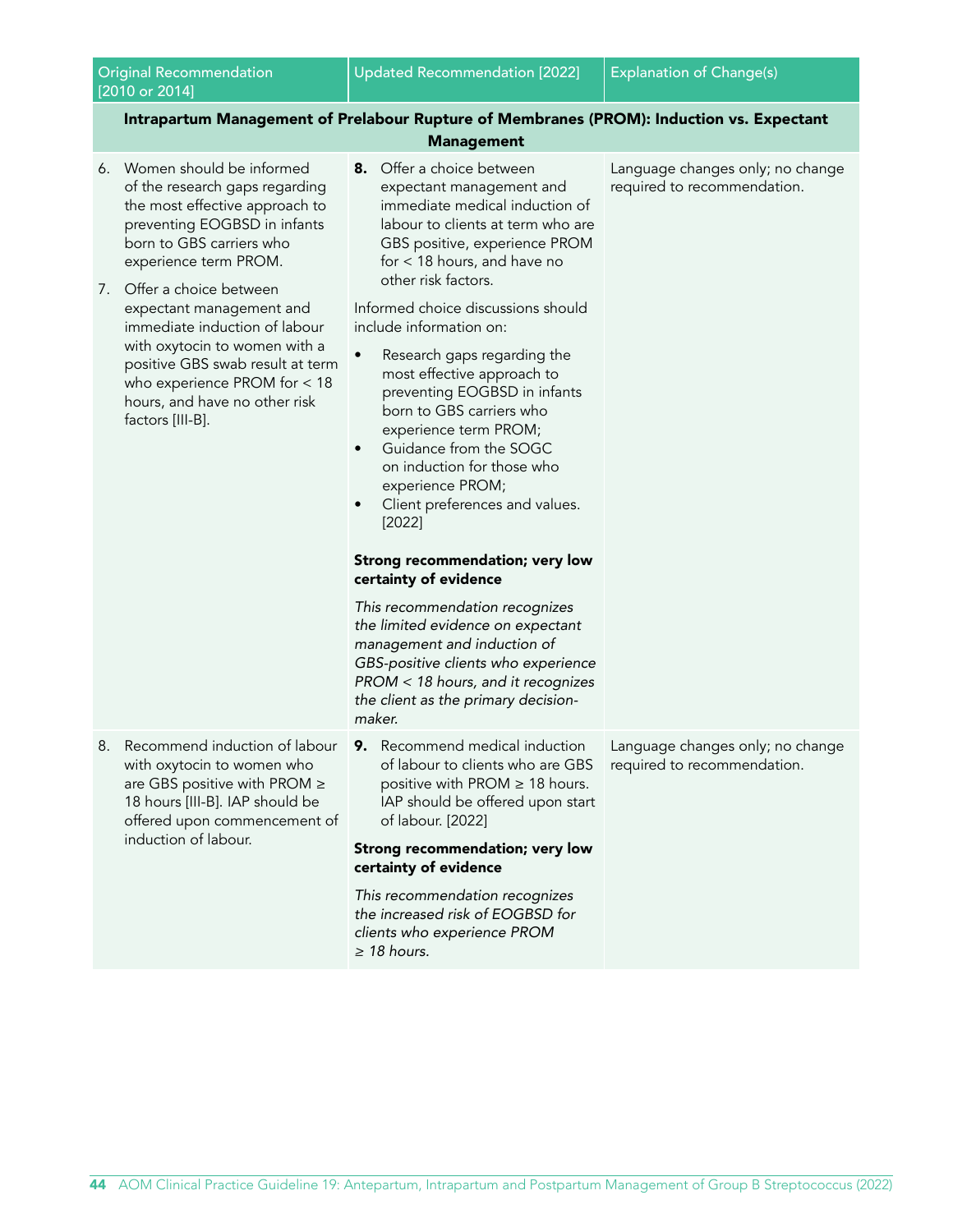| <b>Original Recommendation</b><br>[2010 or 2014]                                                                                                                                 |                                                                                                                                                     | Updated Recommendation [2022]                                                                                                                                                             | <b>Explanation of Change(s)</b>                                 |
|----------------------------------------------------------------------------------------------------------------------------------------------------------------------------------|-----------------------------------------------------------------------------------------------------------------------------------------------------|-------------------------------------------------------------------------------------------------------------------------------------------------------------------------------------------|-----------------------------------------------------------------|
| 9.                                                                                                                                                                               | Offer GBS positive women with<br>PROM choosing expectant<br>management a range of options<br>for prophylactic antibiotic<br>administration [III-B]: | <b>10.</b> Offer GBS-positive clients with<br>PROM who choose expectant<br>management a range of options<br>for IAP administration, taking<br>into account local resource<br>constraints: | Language changes only; no change<br>required to recommendation. |
|                                                                                                                                                                                  | a. IAP in active labour [II-2-B]                                                                                                                    |                                                                                                                                                                                           |                                                                 |
|                                                                                                                                                                                  | b. IAP in the latent phase [III-C]                                                                                                                  | IAP in active labour<br>٠<br>IAP in the latent phase<br>$\bullet$                                                                                                                         |                                                                 |
| C.                                                                                                                                                                               | IAP upon the initiation of<br>induction of labour [III-B]                                                                                           | IAP upon initiation of induction<br>$\bullet$<br>of labour [2022]                                                                                                                         |                                                                 |
| Please note: recommendations 6 to<br>9 differ from those of the SOGC and<br>ACOG. Rigorous information sharing<br>with women to assist them in making<br>decisions is essential. |                                                                                                                                                     | Weak recommendation; no direct<br>evidence                                                                                                                                                |                                                                 |
|                                                                                                                                                                                  |                                                                                                                                                     | This recommendation recognizes<br>the lack of evidence on timing of<br>IAP for clients who experience                                                                                     |                                                                 |

## CPG #16: GROUP B STREPTOCOCCUS: POSTPARTUM MANAGEMENT OF THE NEONATE (2014)

*PROM, as well as acknowledging the client as the primary decision-*

*maker.*

## Postpartum Management Strategies: EOGBSD

- 1. Midwives should review with all clients, regardless of prenatal GBS status:
- a. What to expect as normal newborn transition and behaviour in the first 24 hours;
- b. How to recognize signs in the newborn that may be indicative of sepsis (including breathing, temperature instability, colour and tone);
- c. How to contact the midwife and access urgent care when necessary.

### Strong recommendation; low quality evidence

*This recommendation recognizes that while colonization is an important risk factor for EOGBSD, sepsis may also occur in infants born to who have tested negative for GBS; it also recognizes the strengths of continuity of care and values the midwife's ability and opportunity to provide health education to parents and families.*

- 11. Midwives should discuss with all clients, regardless of prenatal GBS status:
- What to expect as normal newborn transition and behaviour in the first 24 hours;
- How to recognize signs in the newborn that may be indicative of sepsis (including breathing, temperature instability, colour and tone);
- How to contact the midwife and access urgent care when necessary. [2022]

### Good practice statement

*This good practice statement recognizes midwives' strengths in providing health education to clients, and it acknowledges that sepsis may occur in infants born to parents who have tested negative for GBS or received IAP.* 

Following GRADE methodology, this recommendation is now considered as a Good Practice Statement.

Good practice statements in this CPG represent guidance that the WG deemed important but that were not appropriate for formal ratings of certainty of evidence. Good practice statements are made when the Committee is confident that the action has net benefit to the client and that sensible alternatives do not exist.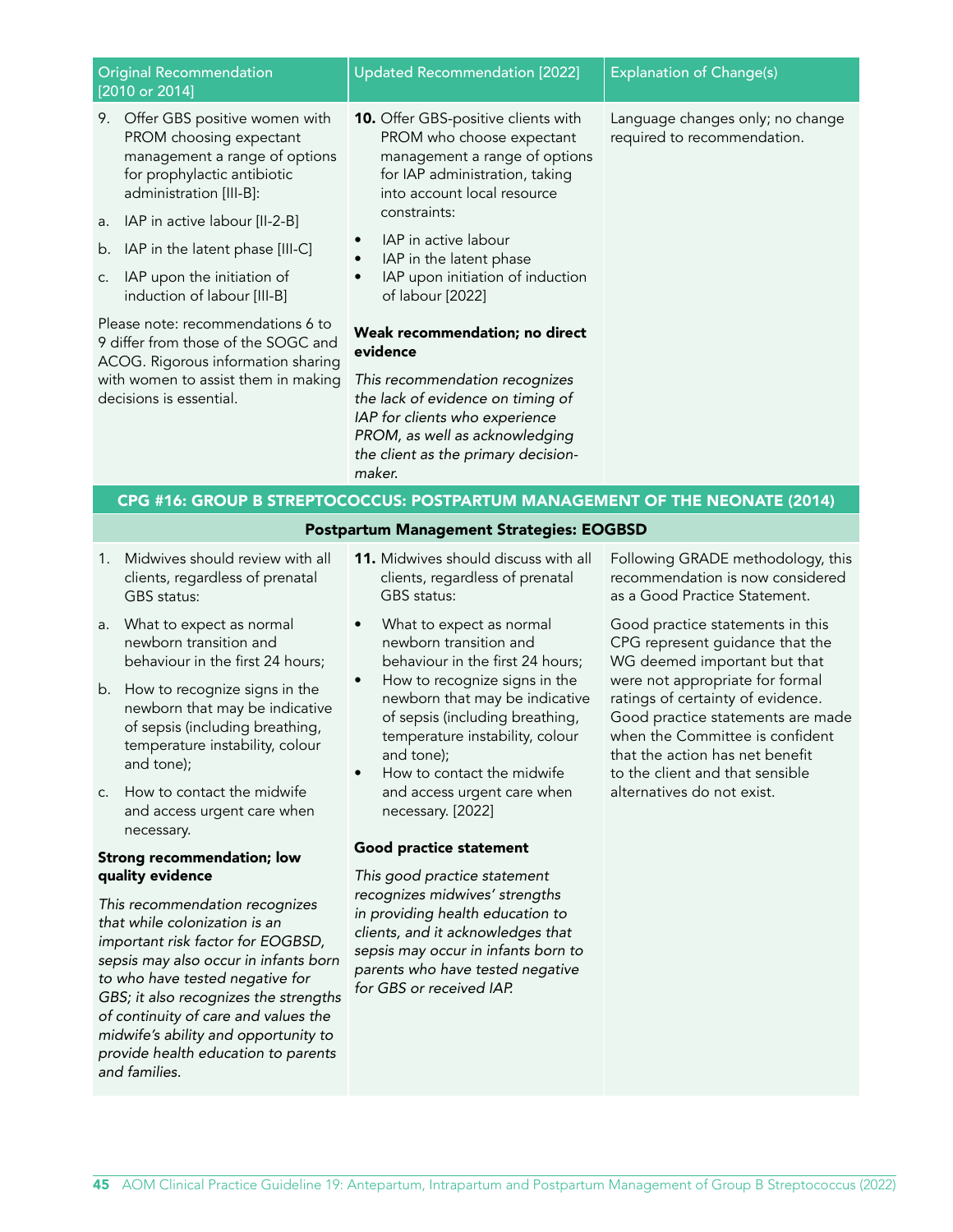### Original Recommendation [2010 or 2014]

2. For newborns with signs of sepsis noted upon in-person exam: an immediate consult with a pediatrician (or other physician if paediatrician is unavailable) should be arranged by the midwife.

### Strong recommendation; low quality evidence.

*This recommendation recognizes the critical outcome of EOGBSD and risks to the neonate.*

# Updated Recommendation [2022] | Explanation of Change(s)

- 12. If a midwife suspects EOGBSD, an assessment should be done promptly. If signs of sepsis are noted upon an in-person exam, they should arrange an immediate consult.
- Once a consult has been initiated, the midwife should discuss with the client any hospital protocols and care plans applicable to management decisions. [2022]

### Good practice statement

*This good practice statement recognizes the rapid progression of sepsis, as well as midwives' ability to identify emerging complications and work interprofessionally to provide safe, excellent client care.*

Following GRADE methodology, this recommendation is now considered as a Good Practice Statement. Components from the original Recommendation #5 are included here.

Good practice statements in this CPG represent guidance that the WG deemed important but that were not appropriate for formal ratings of certainty of evidence. Good practice statements are made when the Committee is confident that the action has net benefit to the client and that sensible alternatives do not exist.

### Postpartum Management Strategies: Chorioamnionitis

- 3. For asymptomatic newborns born to a client with confirmed or suspected chorioamnionitis: discuss that chorioamnionitis places the newborn at increased risk of EOGBSD regardless of whether or not IAP has been given, as well as conflicting guidance among key guideline development groups:
- CDC recommendation for a limited diagnostic evaluation and antibiotic therapy pending blood culture results.
- CPS recommendation that a CBC be performed and that the infant have vitals assessed q 4 hours for a period of 24 hours.

Midwives should consult with a paediatrician/physician to facilitate assessment/treatment for infants born to clients with chorioamnionitis.

### Strong recommendation; low quality evidence.

*This recommendation recognizes the critical outcome of EOGBSD and risks to the neonate.*

- 13. For asymptomatic newborns of clients with confirmed or suspected chorioamnionitis, midwives should:
- Offer hospital observation;
- Discuss the increased risk of EOGBSD for newborns of birthing parents with confirmed or suspected chorioamnionitis, regardless of IAP status;
- Relay CPS guidance for managing infants born to parents with confirmed or suspected chorioamnionitis;
- Consult with a pediatrician or physician if assessment or treatment is required. [2022]

### Good practice statement

*This good practice statement recognizes the evidence on the risks of chorioamnionitis to the neonate and the value of continuity of care, as well as midwives' ability to identify emerging complications and escalate care as the clinical picture requires.*

Following GRADE methodology, this recommendation is now considered as a Good Practice Statement. Some language changes/reorganization but content remains largely consistent.

Good practice statements in this CPG represent guidance that the WG deemed important but that were not appropriate for formal ratings of certainty of evidence. Good practice statements are made when the Committee is confident that the action has net benefit to the client and that sensible alternatives do not exist.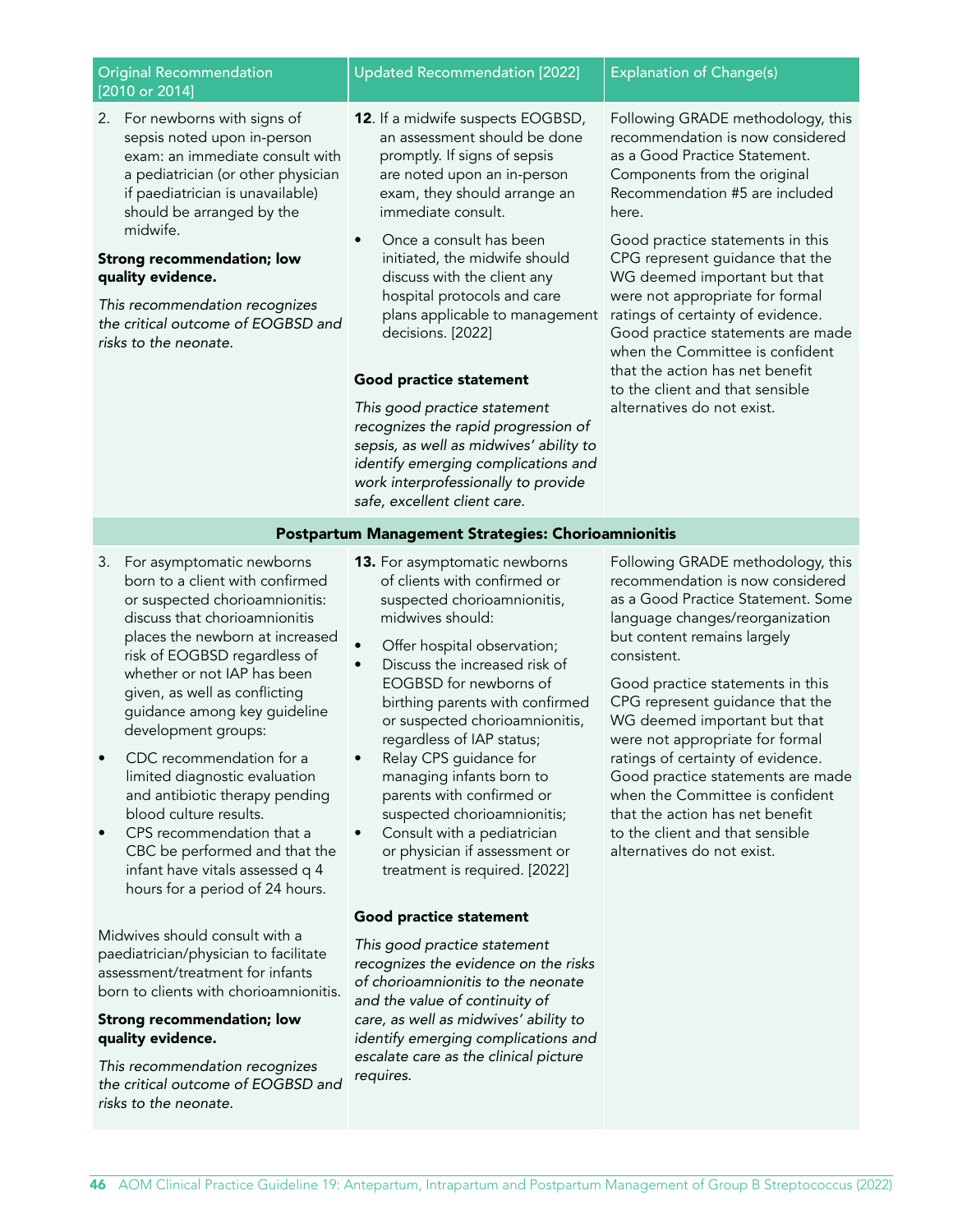### Original Recommendation [2010 or 2014]

### Postpartum Management Strategies: Well-appearing neonates

- 4. Management of the term infant born to a client who has screened positive for GBS:
- a. For all clinical situations listed below, when discussing management options for the newborn, midwives should address the following in informed choice discussions with clients:
- i. CDC and CPS guidelines as well as local hospital protocol applicable to the client's and newborn's clinical circumstances;
- ii. What is known about how risk factors, if present, may increase risks of developing EOGBSD;
- iii. What is known about how full, partial or no IAP may impact risk of developing EOGBSD;
- iv. Risks and benefits of treatment options and screening tests, as indicated, as well as choosing not to treat;
- v. The client's values and preferences and risk tolerance, as well as their comfort level and ability to monitor their own newborn.

### Strong recommendation; no evidence available.

*This recommendation is based on the values of informed choice and the midwifery model of care.*

- 14. When discussing management options for the well-appearing term newborn with risk factors for EOGBSD, midwives should address the following in informed choice discussions with clients:
- CPS guidelines, as well as local hospital protocol applicable to the client's and newborn's clinical circumstances;
- What is known about how risk any factors may increase the risks of developing EOGBSD;
- What is known about how full, partial or no IAP may affect the risk of developing EOGBSD;
- The client's values, preferences and risk tolerance, as well as their comfort level and ability to monitor their newborn. [2022]

### Good practice statement

*This good practice statement recognizes the client as the primary decision-maker.*

Following GRADE methodology, this recommendation is now considered as a Good Practice Statement. Some language changes/reorganization but content remains largely consistent.

Good practice statements in this CPG represent guidance that the WG deemed important but that were not appropriate for formal ratings of certainty of evidence. Good practice statements are made when the Committee is confident that the action has net benefit to the client and that sensible alternatives do not exist.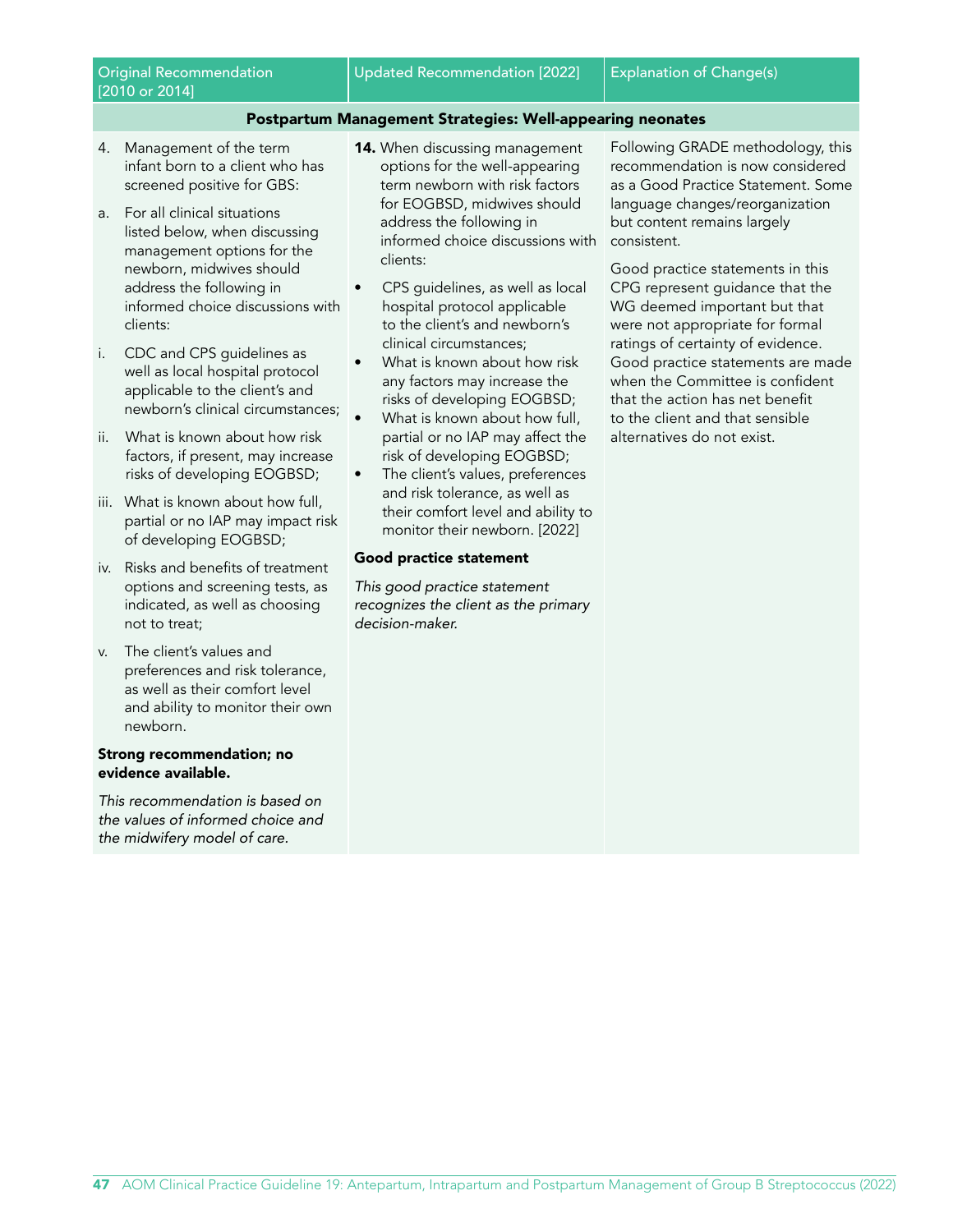| <b>Original Recommendation</b><br>[2010 or 2014]                                                                                | <b>Updated Recommendation [2022]</b>                                                                                                                                                                                                                                                                                                                                                                       | <b>Explanation of Change(s)</b>                                 |
|---------------------------------------------------------------------------------------------------------------------------------|------------------------------------------------------------------------------------------------------------------------------------------------------------------------------------------------------------------------------------------------------------------------------------------------------------------------------------------------------------------------------------------------------------|-----------------------------------------------------------------|
| b. Asymptomatic newborns of<br>clients who have received IAP<br>$\geq$ 4 hours prior to birth:<br>i.<br>Home observation may be | The following recommendations<br>refer to management of well-<br>appearing term infants born to<br>parents colonized with GBS:                                                                                                                                                                                                                                                                             | Language changes only; no change<br>required to recommendation. |
| recommended.<br>Strong recommendation; moderate<br>quality evidence                                                             | 15. For well-appearing newborns<br>who received $IAP \geq$ four hours<br>before birth, midwives should<br>offer home observation. [2022]                                                                                                                                                                                                                                                                   |                                                                 |
| This recommendation recognizes<br>evidence that EOGBSD rates have<br>been reduced following widespread                          | Strong recommendation; very low<br>certainty of evidence                                                                                                                                                                                                                                                                                                                                                   |                                                                 |
| IAP use.                                                                                                                        | This recommendation recognizes the<br>evidence that IAP is most effective<br>when delivered $\geq$ four hours before<br>birth. It also acknowledges that<br>observation in the home setting is<br>appropriate for this population.                                                                                                                                                                         |                                                                 |
| c. Asymptomatic newborns of<br>clients who have received IAP < 4<br>hours prior to birth (partial IAP):                         | <b>16.</b> For well-appearing newborns<br>who received < four hours of<br>IAP prior to birth (partial IAP)<br>and had no other risk factors,                                                                                                                                                                                                                                                               | Language changes only; no change<br>required to recommendation. |
| No risk factors: home<br>i.<br>observation may be<br>recommended.                                                               | midwives may offer home<br>observation. [2022]                                                                                                                                                                                                                                                                                                                                                             |                                                                 |
| Weak recommendation; low quality<br>evidence                                                                                    | Weak recommendation; very low<br>certainty of evidence                                                                                                                                                                                                                                                                                                                                                     |                                                                 |
| This recommendation recognizes<br>evidence that penicillin antibiotics<br>reach bactericidal level in under 4<br>hours.         | This recommendation recognizes<br>the evidence that $IAP <$ four hours<br>before birth may still reduce risks to<br>the neonate. It also acknowledges<br>that observation in the home setting<br>is appropriate for this population.                                                                                                                                                                       |                                                                 |
| Asymptomatic newborns of<br>C.<br>clients who have received IAP<br>< 4 hours prior to birth (partial<br>$IAP$ :                 | 17. For well-appearing newborns<br>of clients who received < four<br>hours of IAP prior to birth<br>(partial IAP) and experienced                                                                                                                                                                                                                                                                          | Language changes only; no change<br>required to recommendation. |
| $PROM \geq 18$ hours or intrapartum<br>ii.<br>fever $\geq 38.0^{\circ}$ C: offer home or<br>hospital observation.               | PROM $\geq$ 18 hours and/or fever,<br>midwives may offer home or<br>hospital observation. [2022]                                                                                                                                                                                                                                                                                                           |                                                                 |
| Weak recommendation; low quality<br>evidence.                                                                                   | Weak recommendation; very low<br>certainty of evidence                                                                                                                                                                                                                                                                                                                                                     |                                                                 |
| This recommendation recognizes<br>evidence that penicillin antibiotics<br>reach bactericidal level in less than<br>4 hours.     | This recommendation recognizes<br>the risks to the neonate posed<br>by multiple risks factors, while<br>acknowledging that the presence of<br>one or more of these factors is not<br>necessarily strongly predictive of<br>EOGBSD and therefore should not<br>limit choice. This recommendation<br>also recognizes midwives' ability<br>to provide relevant education to<br>parents about neonatal sepsis. |                                                                 |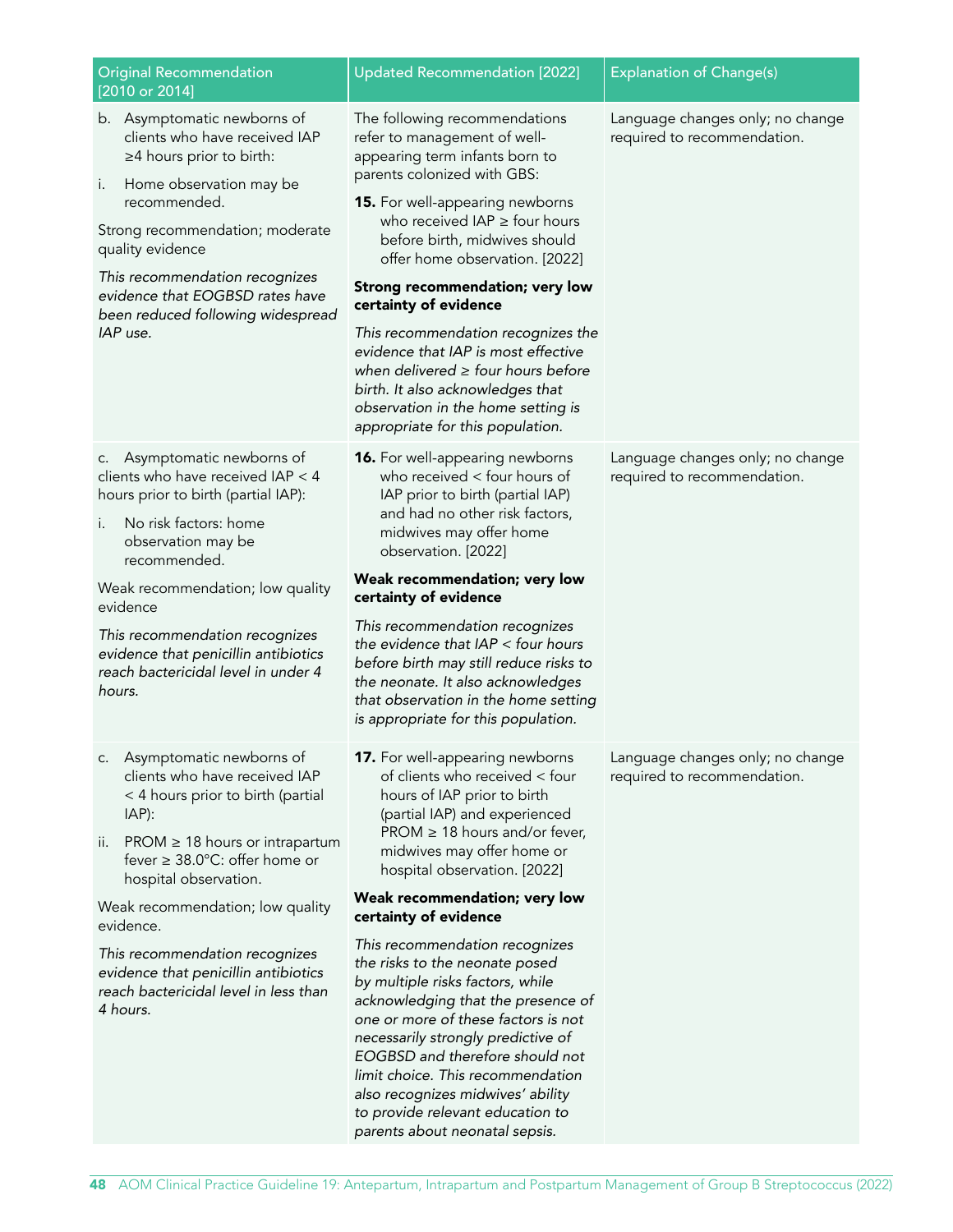| <b>Original Recommendation</b><br>[2010 or 2014]                                                                                                                                                                                                                                                                                                                                                                                                    | <b>Updated Recommendation [2022]</b>                                                                                                                                                                                                                                                                                                                                                                                                                                                                              | <b>Explanation of Change(s)</b>                                                                                                                        |
|-----------------------------------------------------------------------------------------------------------------------------------------------------------------------------------------------------------------------------------------------------------------------------------------------------------------------------------------------------------------------------------------------------------------------------------------------------|-------------------------------------------------------------------------------------------------------------------------------------------------------------------------------------------------------------------------------------------------------------------------------------------------------------------------------------------------------------------------------------------------------------------------------------------------------------------------------------------------------------------|--------------------------------------------------------------------------------------------------------------------------------------------------------|
| d. Asymptomatic newborns of<br>clients who have not received<br>IAP:<br>No risk factors: offer home or<br>i.<br>hospital observation.<br>Weak recommendation; low quality<br>evidence                                                                                                                                                                                                                                                               | <b>18.</b> For well-appearing newborns of<br>clients who have not received<br>IAP but have no other risk<br>factors, midwives may offer<br>home or hospital observation.<br>[2022]<br>Weak recommendation; very low<br>certainty of evidence<br>This recommendation recognizes<br>the evidence that the risk of<br>EOGBSD is highest when no IAP has<br>been given, while acknowledging<br>that GBS status alone is associated<br>with a low absolute risk of EOGBSD<br>and therefore should not limit<br>choice. | Language changes only; no change<br>required to recommendation.                                                                                        |
| d. Asymptomatic newborns of<br>clients who have not received<br>IAP:<br>$PROM \geq 18$ hours or intrapartum<br>ii.<br>fever $\geq 38.0^{\circ}$ C:<br>Recommend hospital<br>observation and consultation<br>with physician for CBC and<br>blood culture.<br>Weak recommendation; very low<br>quality evidence.<br>Midwives may discuss the use<br>of a CBC if client chooses home<br>observation.<br>Weak recommendation; no evidence<br>available. | 19. For well-appearing newborns<br>of clients who have not received<br>IAP and who experienced PROM<br>$\geq$ 18 hours and/or fever, midwives<br>may offer hospital observation. [new<br>2022]<br>Weak recommendation; very low<br>certainty of evidence<br>This recommendation recognizes<br>the evidence that receiving no<br>IAP, in combination with PROM<br>$\geq$ 18 hours, may increase risks to the<br>neonate.                                                                                           | Language changes only; no change<br>required to recommendation.<br>Reference to CBC has been<br>removed due to lack of evidence in<br>this population. |
| 5. In the community setting, if a<br>midwife determines an in-person<br>assessment is needed to rule out<br>EOGBSD, it should be carried<br>out promptly with attention to<br>distance and weather concerns.<br>Strong recommendation; no<br>evidence available.<br>This recommendation recognizes<br>the importance of identifying sepsis<br>in the newborn and values the skill<br>of midwives to assess newborns in<br>the community setting.    |                                                                                                                                                                                                                                                                                                                                                                                                                                                                                                                   | Please see Recommendation #12<br>re: in-person assessments.                                                                                            |